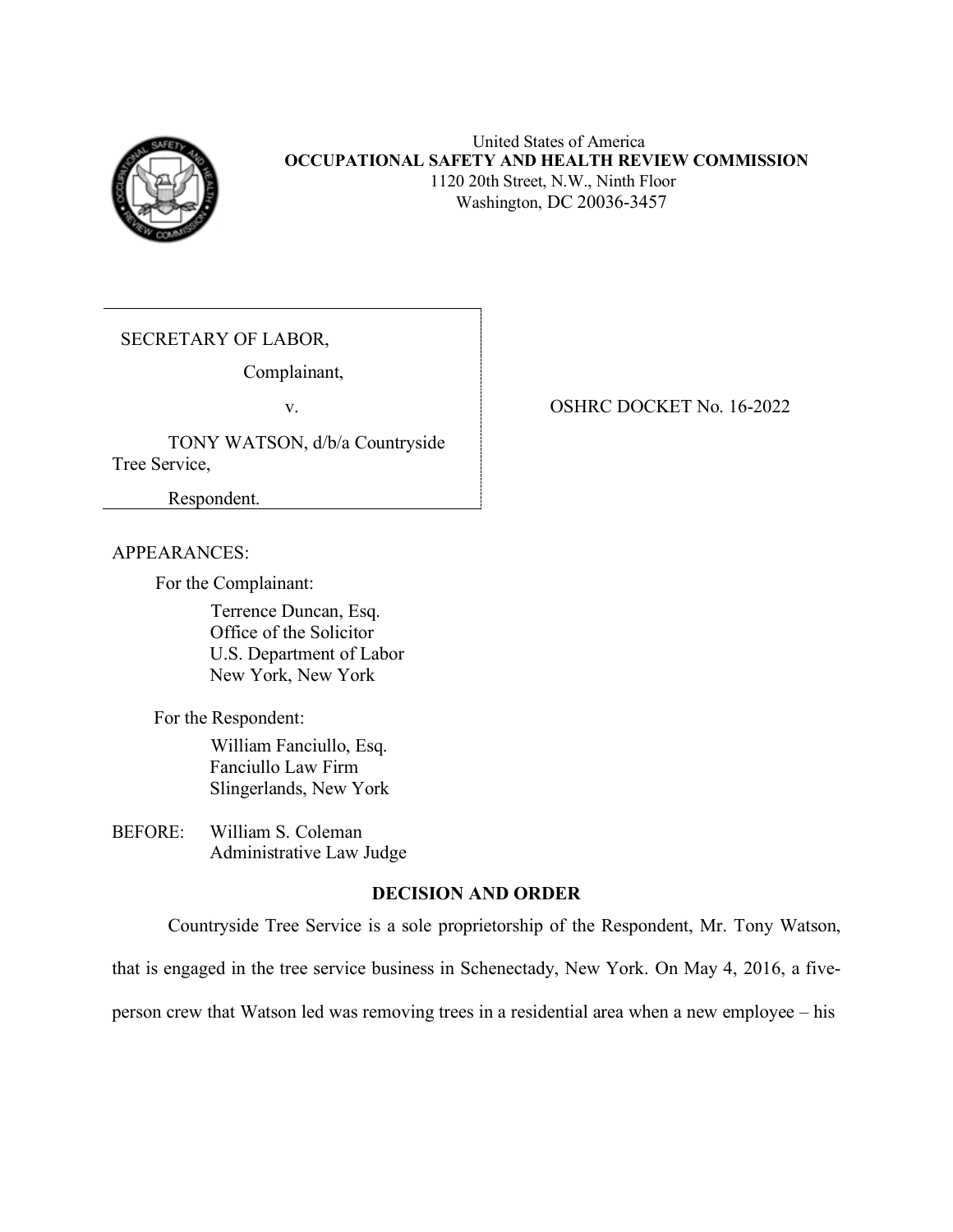first day on the job in the tree service industry – got ensnared in the Respondent's woodchipper $1$  and was killed. Officials from the Albany area office of the Occupational Safety and Health Administration (OSHA) conducted an inspection and investigation, after which on November 2, 2016, OSHA issued the Respondent a one-item willful citation and a four-item serious citation. OSHA proposed the then maximum permissible penalty for the willful citation of \$124,709, and proposed penalties totaling \$17,102 for the four serious citation items.

 The willful citation alleged that on the day of the fatality the Respondent violated section 5(a)(1) of the Occupational Safety and Health Act of 1970. 29 U.S.C. §§ 651-678 (the Act). Section  $5(a)(1)$  is commonly known as the "general duty clause" and requires that each employer "furnish to each of his employees employment and a place of employment which are free from recognized hazards that are causing or are likely to cause death or serious physical harm to his employees." 29 U.S.C. § 654(a)(1). The willful citation alleged that on the day of the fatality, the Respondent violated section 5(a)(1) at three separate worksites (each worksite being alleged as a separate instance of the alleged violation) in the following manner:

> On or about May 4, 2016, employees were exposed to rotating blades and moving parts while feeding tree limbs into the Bandit Hand Fed Wood Chipper (Model # 250, Serial # 19349) in that the employer failed to ensure that only employees trained in safe operation operated chippers and that only safe operating practices and techniques were used for feeding the chipper.

 The four-item serious citation alleged violations of certain personal protective equipment (PPE) standards codified in subpart I of 29 C.F.R. pt. 1910. The serious citation items alleged that at three separate worksites on the day of the fatality there were failures (1) to wear leg protection while operating chainsaws, (2) to use protective eyewear during tree removal, tree

<span id="page-1-0"></span><sup>&</sup>lt;sup>1</sup> This piece of equipment is referred to in the hearing record variously as a "woodchipper" or "wood chipper," "brush chipper," and simply "chipper." All similar references in this decision pertain to that single item of equipment.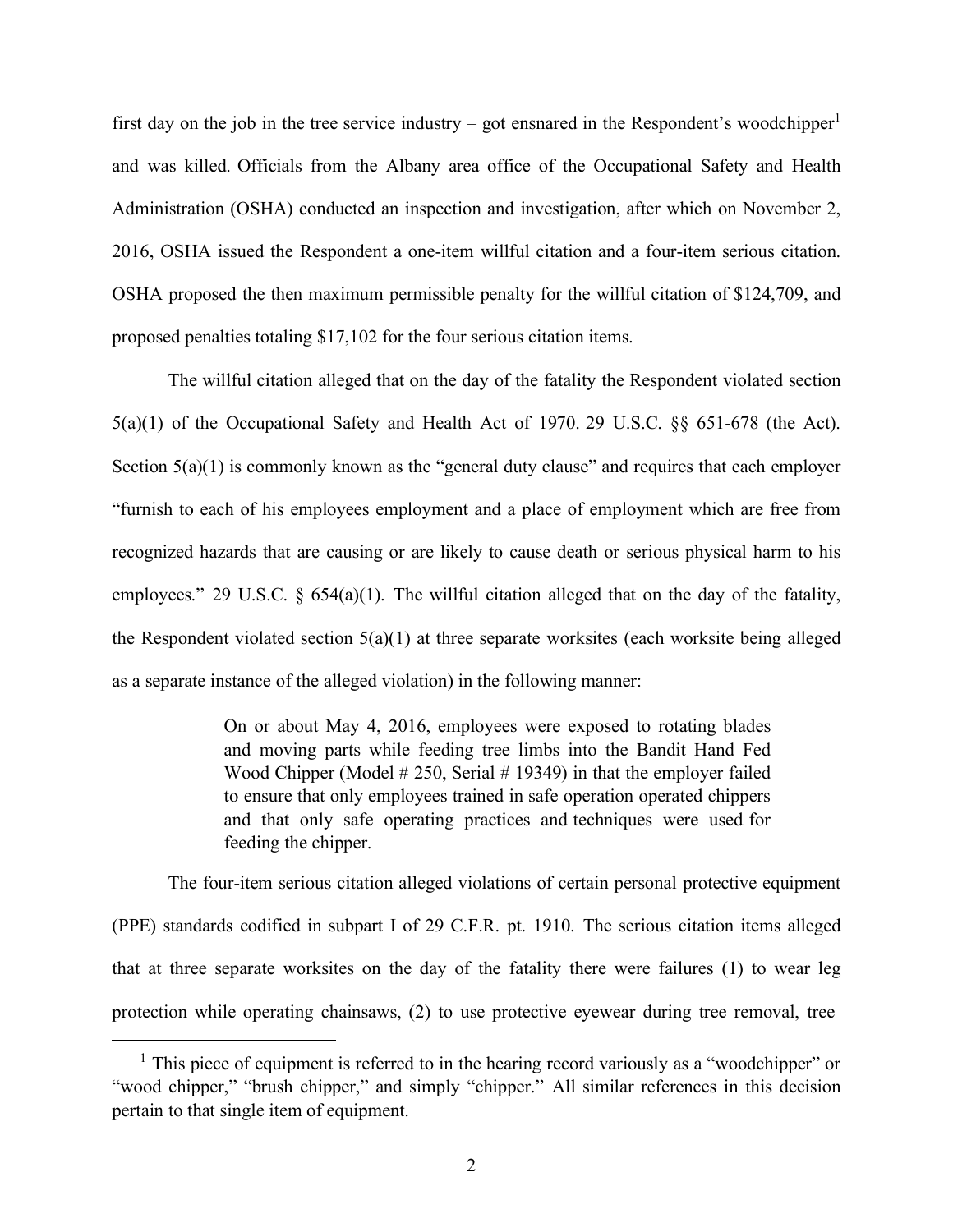trimming, and feeding a wood chipper, (3) to wear protective helmets during overhead crane operations and tree trimming from height, as well as for protection from struck-by hazards while loading a wood chipper, and (4) to train employees on certain PPE that employees were required to use.

 The Respondent filed a timely notice of contest and thereby invoked the jurisdiction of the Occupational Safety and Health Review Commission (Commission) pursuant to section 10(c) of the Act. 29 U.S.C. § 659(c). The Commission docketed the matter on December 5, 2016, and the Secretary thereafter filed his formal complaint wherein the Secretary re-alleged the allegations set forth in the citations, to which the Respondent filed an answer denying the alleged violations and interposing certain defenses. The Commission's Chief Judge assigned the matter to the undersigned for hearing and decision. The hearing was conducted in Albany, New York, on October 25-27, 2017. Post-hearing briefing was completed on March 19, 2018.

The principal issues for decision are as follows:

 • Did the Secretary prove by a preponderance of the evidence that Watson violated the PPE standards respecting leg protection, eye protection, protective helmets, and the training requirement for those items of PPE? (Citation 1, items 1 through 4)

*Decision*: Yes. The Secretary proved all four alleged PPE violations.

 • Did the Secretary prove by a preponderance of the evidence that inadequately trained workers were feeding the chipper, and that workers were feeding the chipper using unsafe practices, at any of the three worksites on May 4, 2016? (Citation 2)

 *Decision*: Yes. The Secretary proved all elements of the alleged general duty clause violation.

 • Did the Secretary prove by a preponderance of the evidence that the violation of the general duty clause was willful within the meaning of section 17(a) of the OSH Act? (Citation 2)

*Decision*: Yes.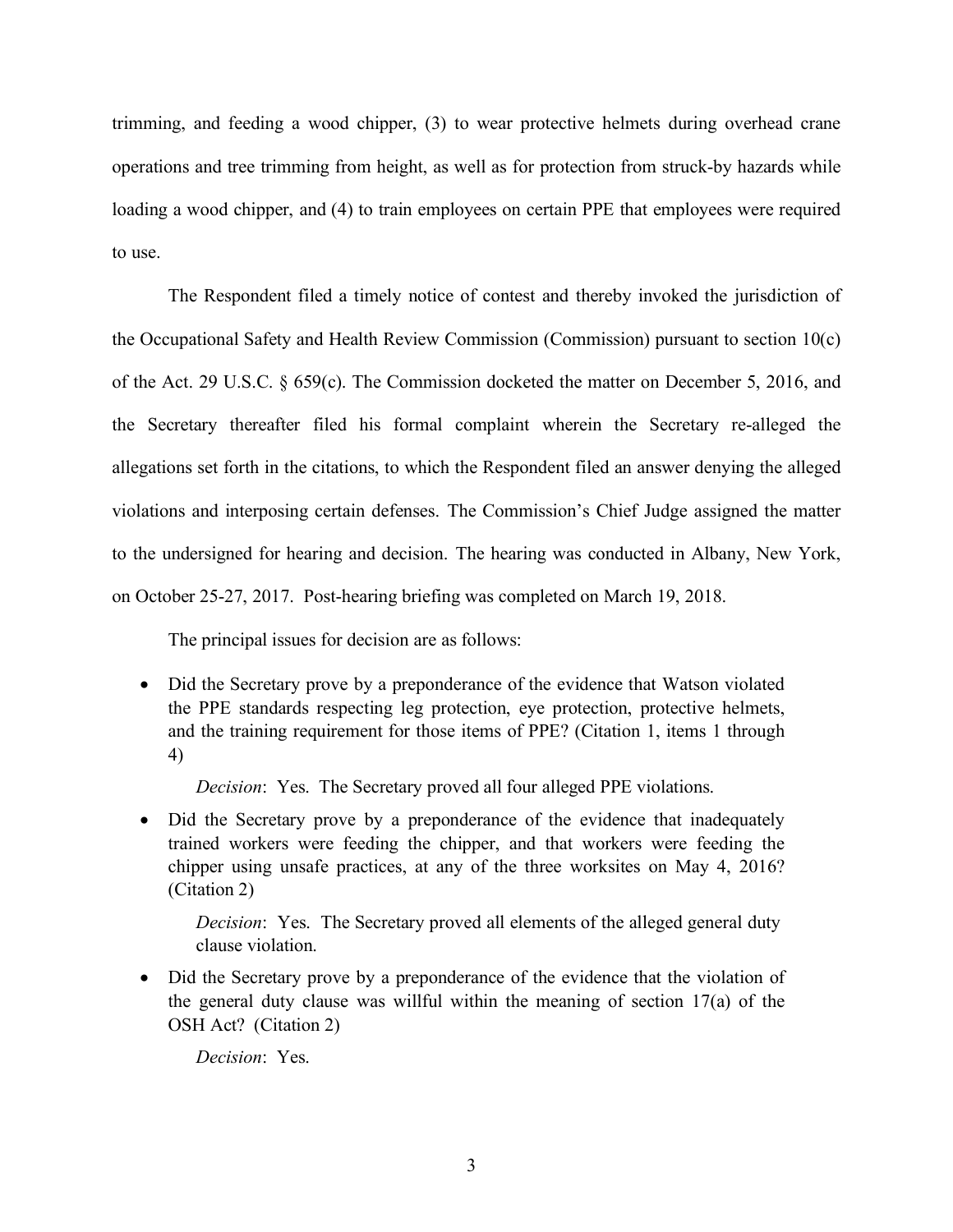• What are the appropriate penalties for the five established violations for the Commission to assess de novo under the criteria of section 17(j) of the Act?

*Decision*: Penalties totaling \$66,986 are assessed.

### **FINDINGS OF FACT**

The following facts were established by at least a preponderance of the evidence:

 1. The Respondent, Tony Watson, owns and operates a sole proprietorship in the tree service industry based in Schenectady, New York, that he started around 1995. (T. 470). Watson does business as "Countryside Tree Service." Watson's sole proprietorship is in an industry that affects interstate commerce, and it employs employees.

 2. On the day of the fatality, May 4, 2016, the Respondent provided tree care services at three different single-family residences in the following sequence: Church Road, DiBella Drive, and Placid Drive. Each of these three jobs required the use of a mobile crane, so Watson arranged with another company to provide a crane and operator for the three jobs. The crane operator that day had operated a crane on the Respondent's jobs about 30 to 35 times before. (T. 444).

 3. For that day's work, Watson lined up a crew of five persons comprised of himself and four employees to work at all three worksites. Two of the employees were experienced workers in the tree service industry, and both had prior experience working for Watson. One of the experienced employees was Brendon Andres (Andres), who had worked for Watson intermittently for a total of about nine months over the preceding two years. The other experienced employee was Robert Burton (Burton), who had worked for Watson intermittently for a total of about nine months over the preceding four years. (T. 106, 501-503).

 4. The other two employees had no prior experience in the tree service industry and were both newly employed by Watson. (T. 473). One of the new employees was John Ciaccio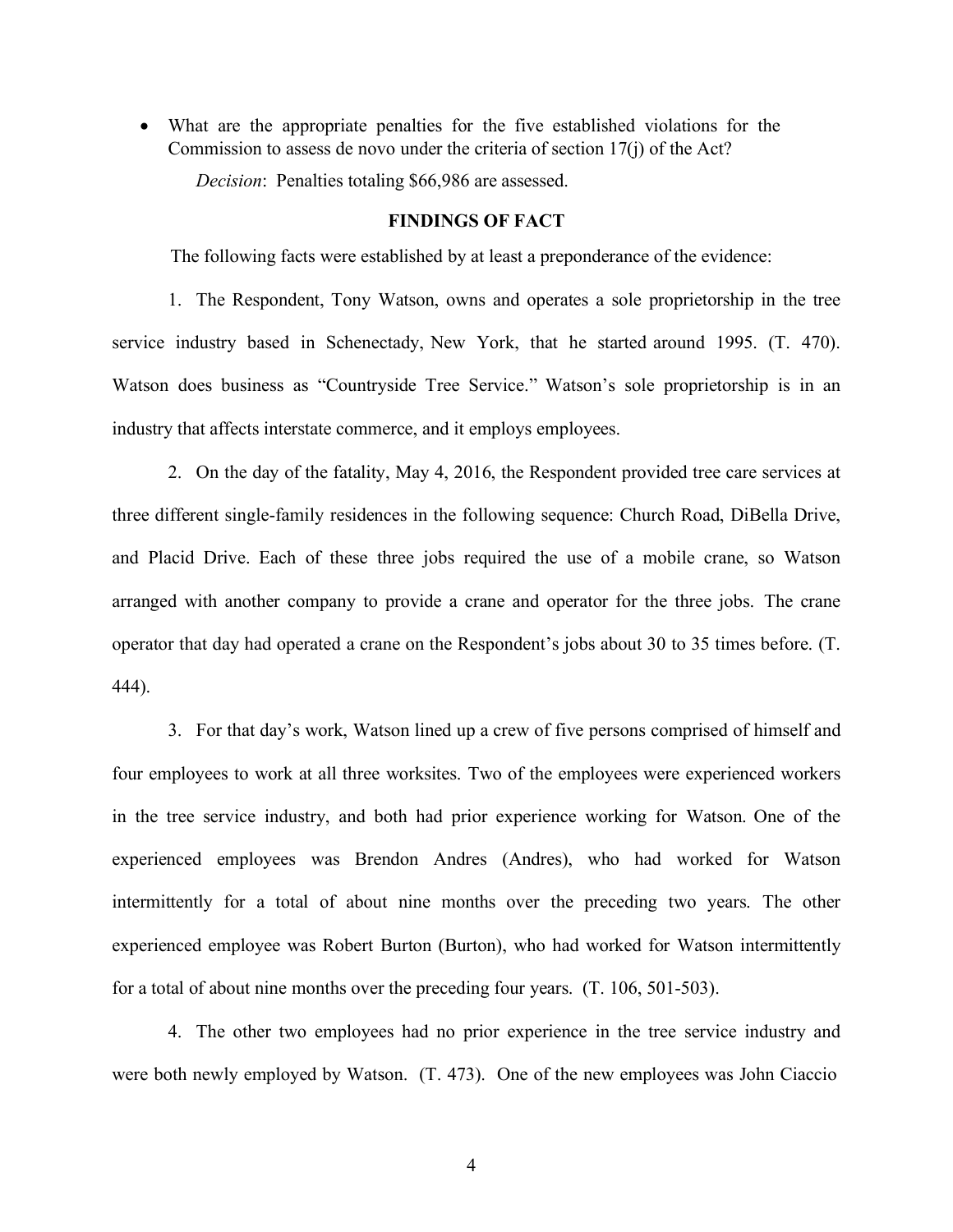(Ciaccio), who was a friend of Andres. (T. 116). The day of the fatality was Ciaccio's third day working for the Respondent and likewise his third day of work in the tree service industry. (Ex. C-25, p. 55). Watson knew that both Ciaccio and the decedent had no prior experience in the tree service industry, and he knew that they "definitely [did] not know how to run the chipper."<sup>2</sup> (T. 473).

 5. The decedent was age 23 and he had no prior experience working in the tree service industry. The day he was killed was his first day working for the Respondent. (T. 137).

 6. The decedent and Burton were friends. Before hiring the decedent, Watson had previously become acquainted with the decedent through Burton, and it was Burton who had asked Watson to hire the decedent. (T. 156; Ex. C-25, pp. 30-31). In part as a favor to both Burton and to the decedent, Watson hired the decedent to begin working on May 4, 2016.

 7. Watson later told OSHA officials that he knew the decedent was "green" and "never had any experience in doing ... tree work," and that "he really didn't know anything." (Ex. C- 25, pp. 30 & 37). Watson also told OSHA officials that, being aware of the decedent's inexperience, the decedent had been Watson's "concern all day long" and that "I had my eye — any time there was something going on." (*Id.* at 85). Watson told investigating police in the immediate aftermath of the fatality that the decedent "wasn't hired or trained to operate any of the machinery including … [the] brush chipper." (Ex. C-16). Watson told OSHA officials that he "definitely didn't need [the decedent] … for any kind of brush removal" that day and that he "was basically having [the decedent] come in to basically rake" (Ex. C-25, pp. 57-58) and to be a "helper and a cleaner." (Ex. C-16).

<span id="page-4-0"></span> $2$  Watson's use of the verb "run" in the context here was to connote the feeding of material in the chipper, not operating the chipper's controls. (T. 475). In other contexts, the act of "operating" the chipper includes other operational activities in addition to the act of feeding material into a running chipper. (T. 573, 597, 601-02).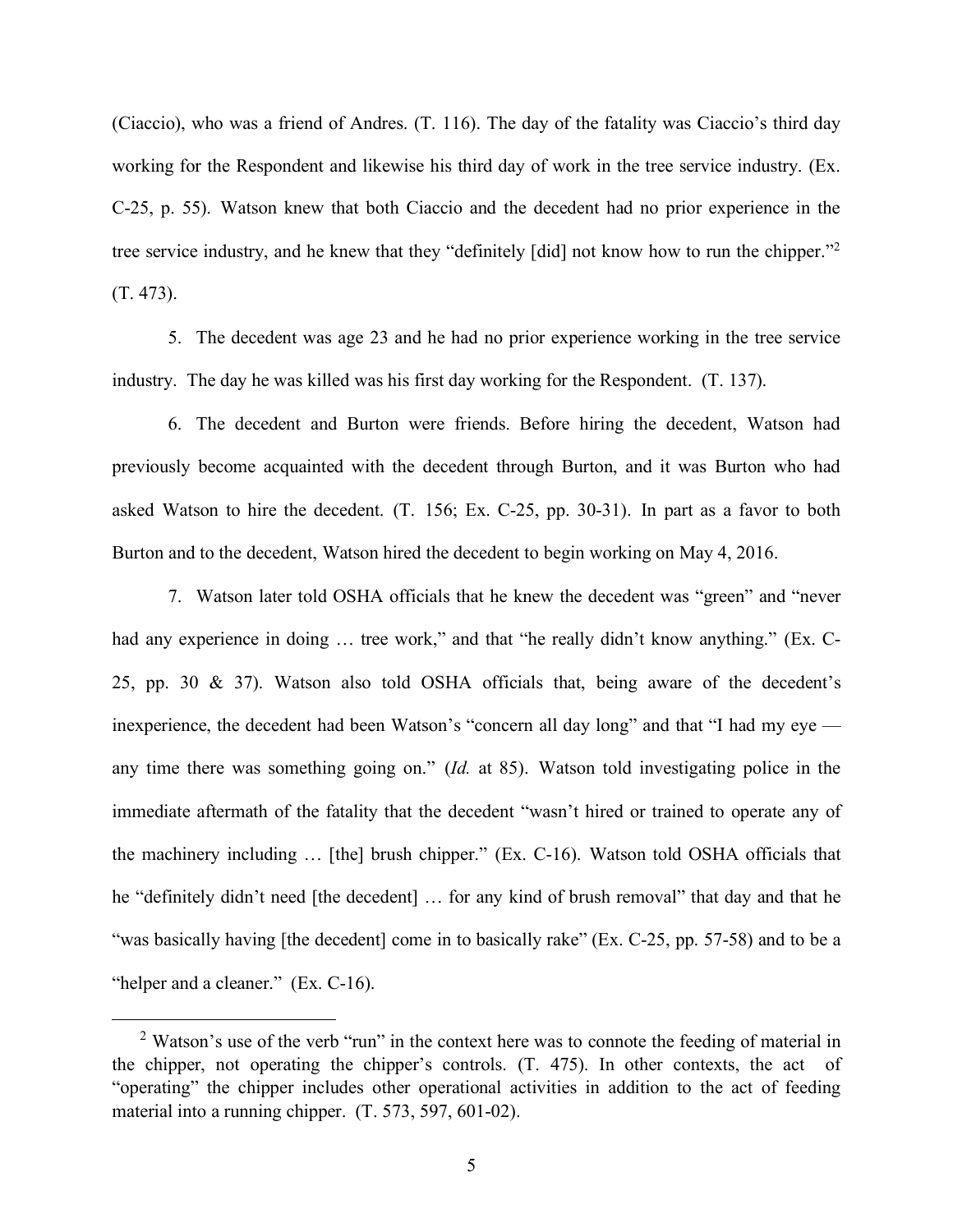8. At about 7:45 a.m. on May 4, 2016, the four employees gathered outside Watson's residence on Church Road in Schenectady, from where Watson operates his business. (Ex. C-25, p. 32). The workers arrived in pairs—Burton with the decedent, and Andres with Ciaccio. (T. 115). While the four employees waited outside for Watson to emerge from his house, Andres took the initiative to orient the decedent to two aspects of the chipper—the "forward/reverse bar,"<sup>3</sup> which is situated over the infeed hopper, and the two "last chance cables," which dangle inside the infeed hopper near the infeed wheels.<sup>4</sup> (T. 115, 145-46, 155-56; Ex. C-25, pp. 31-32, 117-18). Andres did so unprompted and without any direction from Watson. In Andres' view, the "guidance" he provided the decedent "was not enough to know how to properly use the chipper," but was rather simply about "some safety features of the chipper in hopes that he wouldn't need to use them." (T. 137).

 9. Upon emerging from his house, Watson gave the crew the street address for the first of the day's three jobs, which was on the corner of West Lydius Street and Church Road. (Church Road is the same street on which Watson resides and where the crew was gathered). (T. 115, 176; Ex. C-16). Watson did not provide any safety or work instructions to the decedent or to anyone else before departing his residence for the day's first job. (T. 176). The crew departed Watson's residence at about 8:00 a.m. (Ex. C-25, p. 33).

 10. Watson was the supervisor of the work crew at all three worksites on May 4, as well as a working member of the crew. (T. 106-107, 485, 501). Watson did not expressly delegate any supervisory responsibilities to the two experienced employees, but Watson believed that

<span id="page-5-0"></span> $3$  The forward/reverse bar is identified by several other names in the manufacturer's manual: "feed control handle," "Forward-Off-Reverse Control Bar," and "Feedwheel Control Bar." (Ex. R-24, manual pages 19, 24 & 25).

<span id="page-5-1"></span> $4$  The infeed wheels are referred to as "feedrolls" in the manufacturer's manual. (Ex. C-24, manual page 27).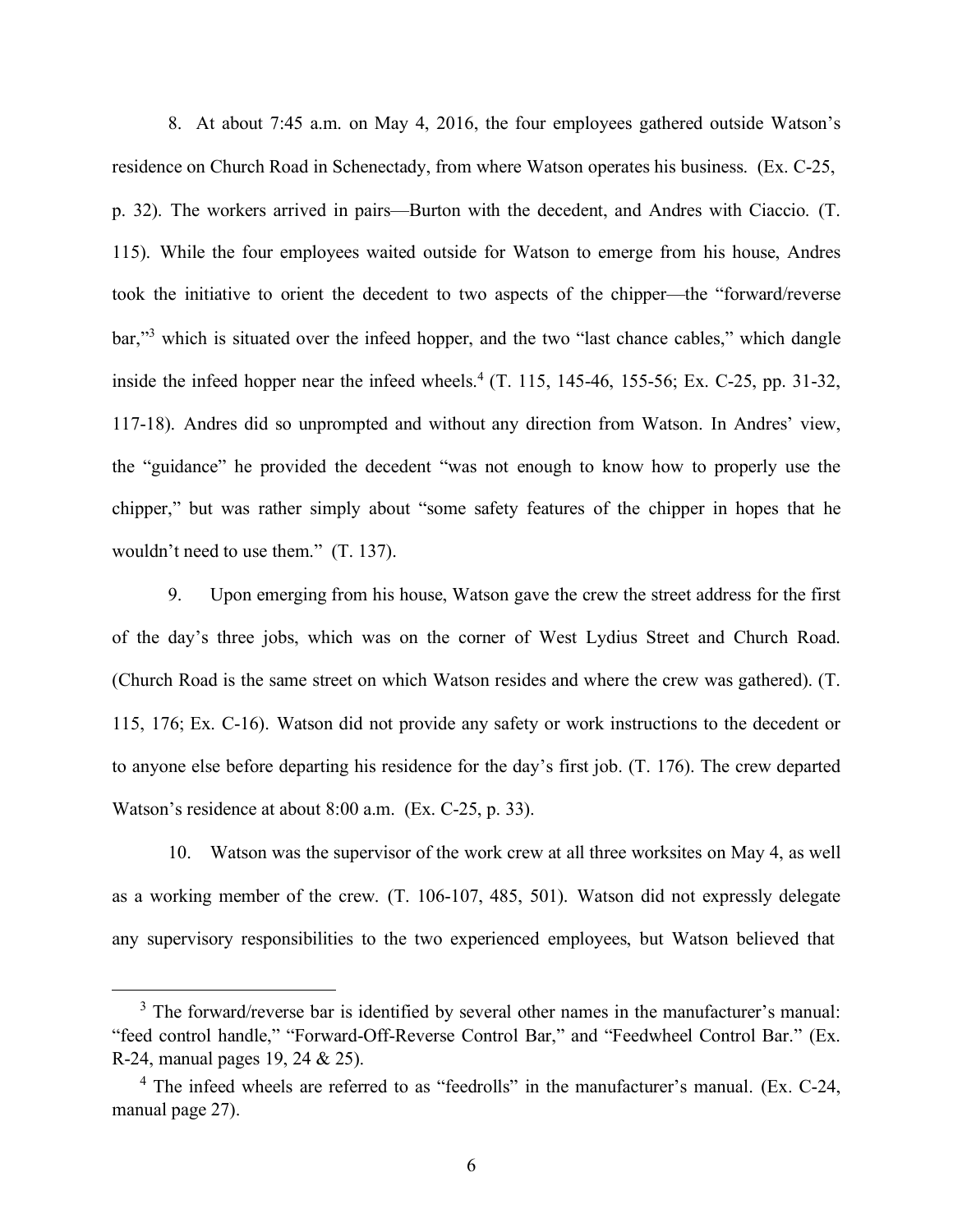both implicitly understood that Watson relied on them to maintain proper work procedures with respect to the two inexperienced workers. (T. 485). The experienced employees, however, did not understand that Watson was relying upon them to supervise the two inexperienced employees. (T. 143).

 11. Other than being shown the control bar and the last chance cables, neither Ciaccio or the decedent received any formalized training on the chipper at any time before arriving at the first work site on May 4, including reading any material or viewing any video regarding the safe operation of the chipper, reviewing the safety decals that the manufacturer had affixed to the chipper, or observing any demonstrations or instruction on operating the chipper. (Ex. C-25, p. 117).

 12. Ciaccio and the decedent did not receive any formal or informal instruction or training on utilization of personal protective equipment, including protective eyewear or protective helmets, nor was either instructed on when the wear of protective eyewear or protective helmets was required. (T. 494-95).

### *Church Road Worksite*

 13. The crew arrived at the Church Road worksite around 8:15 a.m. and worked there until about 11:30 a.m., removing eleven white pine trees, each about 60 feet in height. (Ex. C- 25, pp. 52, 62-63). About a week earlier, Watson and Burton had gone to the site to remove the lower limbs on all eleven trees (Ex. C-25, p. 35-36), and so the work that remained on May 4 with respect to each tree entailed (a) using the crane to remove the treetop (which had not been de-limbed, each about 20 feet in length), (b) cutting limbs of the downed treetop and running that brush through the chipper, (c) cutting down the bare tree trunk that remained after the treetop had been removed, and (d) cutting the downed bare trunk and the bare treetop into logs about six to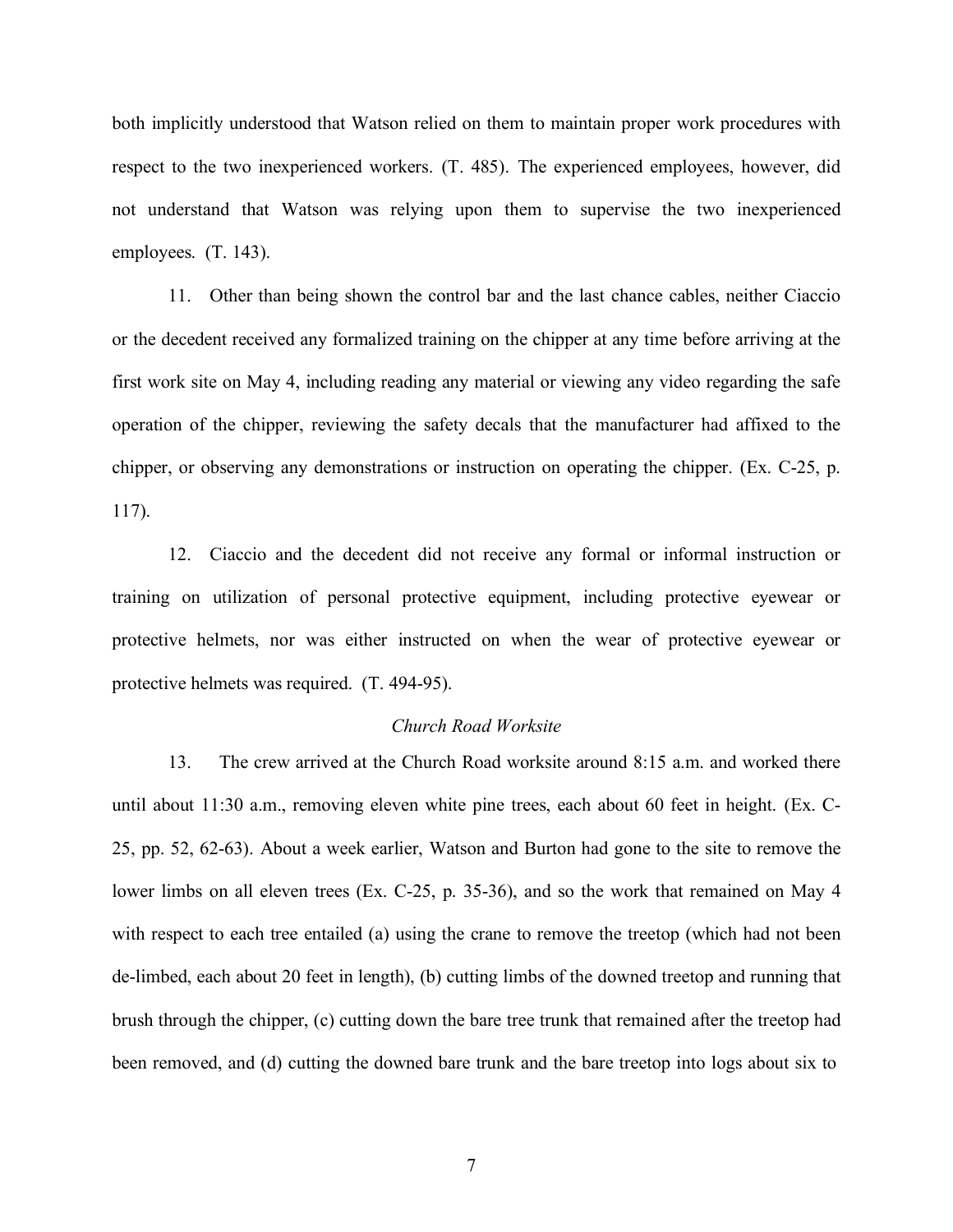eight feet long to be collected and hauled away sometime later. (T. 116-117; Ex. C-25, pp. 59- 61). This work was done one tree at a time. (Ex. C-25, p. 62).

 14. Soon after arriving at the worksite, and while the mobile crane was setting up, Watson spoke with the decedent about the days' work, and he asked the decedent whether he had been shown the chipper. The decedent responded affirmatively, and Watson did not at that time further address the operation of the chipper with the decedent. Rather, Watson instructed the decedent about the mobile crane's operation, telling the decedent to "just stay out of the way and just watch" whenever the crane was "picking up a piece and … laying it down." (Ex. C-25, p. 37-38).

 15. Andres, whose primary role for the day was to be the "tree climber," got up in each tree to lash its treetop to the crane using nylon straps called "chokers." (T. 118; Ex. C-25, pp. 39-42). After doing so, Andres severed the treetop from the trunk with a chainsaw; once severed the crane lifted the treetop and set it down on the ground. Watson did not require Andres to wear any leg protection such as chaps while operating the chainsaw while in the trees at Church Road, or wear any hardhat while in the tree, and Watson knew that Andres was not wearing any leg protection or hardhat. (T. 118-123, 144-45, 162, 177; Ex. C-5, p. 3).

 16. Watson, Burton, and Andres used chainsaws while standing on the ground to cut the limbs off the downed treetops and to cut the main trunk into smaller logs. None of the workers operating chainsaws wore chaps or other leg protection at any time during the day. (T. 118-123, 144-45, 162, 177).

 17. The tree service industry recognizes that workers operating chainsaws, whether while in a tree or while on the ground, should wear leg protection such as chaps to protect against lacerations from the chainsaw, even though some workers who operate chainsaws while

8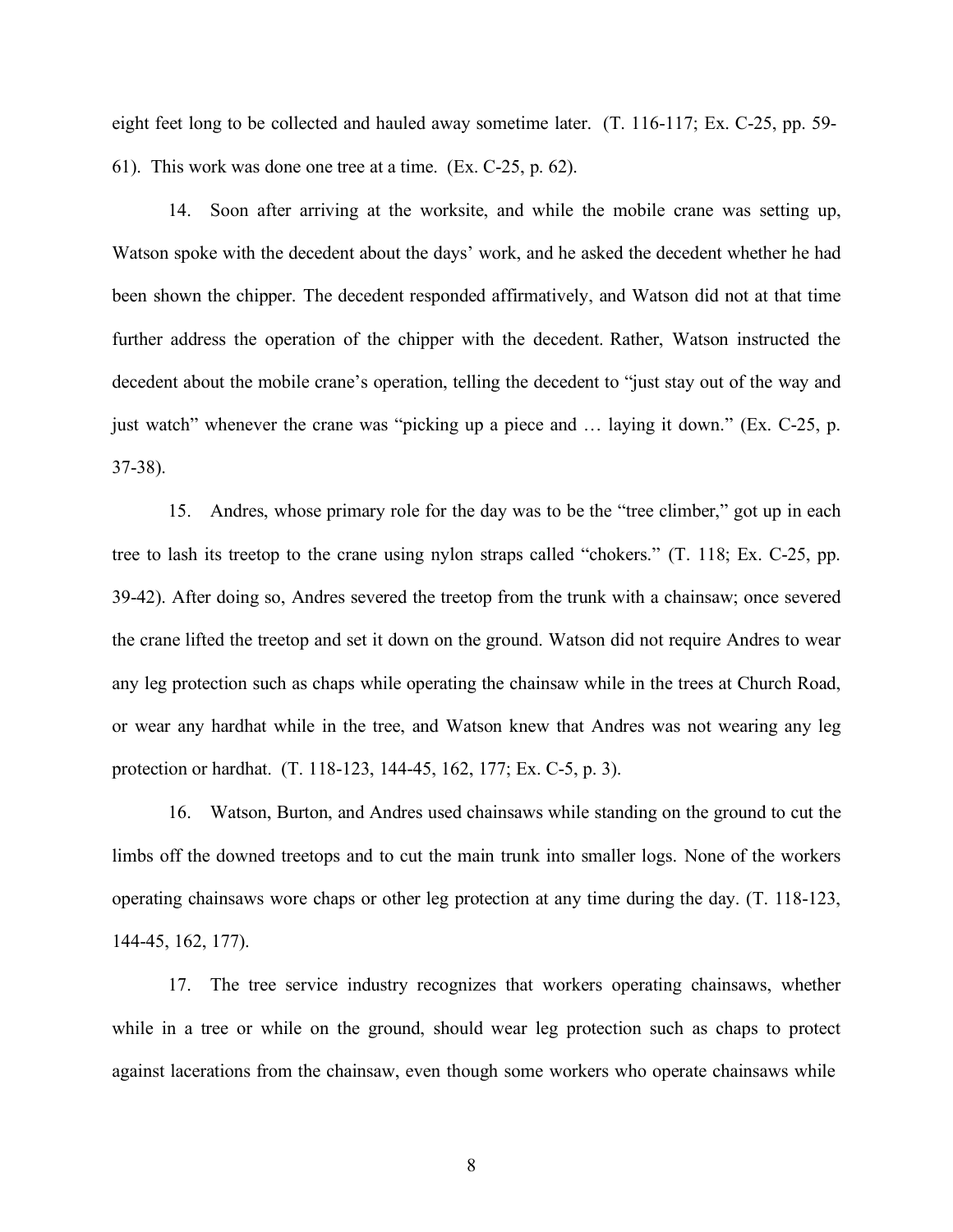up in a tree prefer not to wear chaps because they are perceived to limit the worker's mobility while up in the tree. (T. 142; Ex. C-25, p. 108).

 18. Watson, Burton, Ciaccio and the decedent were all involved dragging or carrying the brush that had been cut from the treetops to the chipper. (T. 122). From time to time, both Watson and Burton used a piece of equipment known as a "skid-steer"<sup>5</sup> to grapple limbs and feed the chipper mechanically by using the skid-steer's grappler, rather than feeding the chipper by hand. (T. 123-24, 143-44).

 19. Brush from the treetops that was not fed into the chipper by the skid-steer mechanically was hand-fed. For the most part at Church Road, the decedent and Ciaccio carried or dragged branches to the chipper and put the cut end of the branch on the chipper's infeed tray<sup>6</sup> when the chipper's infeed wheels were not rotating, and then after the infeed wheels were activated Burton or Watson would feed the branches into the chipper by hand. (T. 124, 482-83; Ex. C-25, pp. 44 & 54-55).

 20. About the time the crew was feeding the chipper with branches from the third or fourth tree, Watson and Burton showed Ciaccio and the decedent how to feed brush into the running woodchipper. This included instructing the decedent to feed the chipper while positioned to the side of the infeed tray and not from behind it, and that once the infeed wheels

<span id="page-8-0"></span> $5$  Throughout the hearing, the skid steer was generally referred to as the "dingo," which is the manufacturer's appellation for Watson's skid-steer. (E.g., T. 425, 583-84, 605).

<span id="page-8-1"></span> $6$  The chipper's infeed tray is 30 inches deep from its back edge to where it abuts the bed of the infeed hopper. The infeed hopper's opening and bed start where the infeed tray ends. (T. 514-15; *see* diagram at Ex. R-24, page 50 of equipment manual's pagination). The infeed wheels are recessed from the opening of the hopper, but the record does not reflect the depth of the hopper (i.e., the distance from the end of the infeed tray to the infeed wheels). However, diagrams in the manufacturer's manual suggest that this distance is about the same depth as the 30-inch depth of the infeed tray. (T. 525; Ex. R-25). A depth of 30 inches for the hopper is consistent with Watson's estimation that the distance from the end of the feed tray to the feed wheels is around five feet (i.e., 60 inches). (T. 487).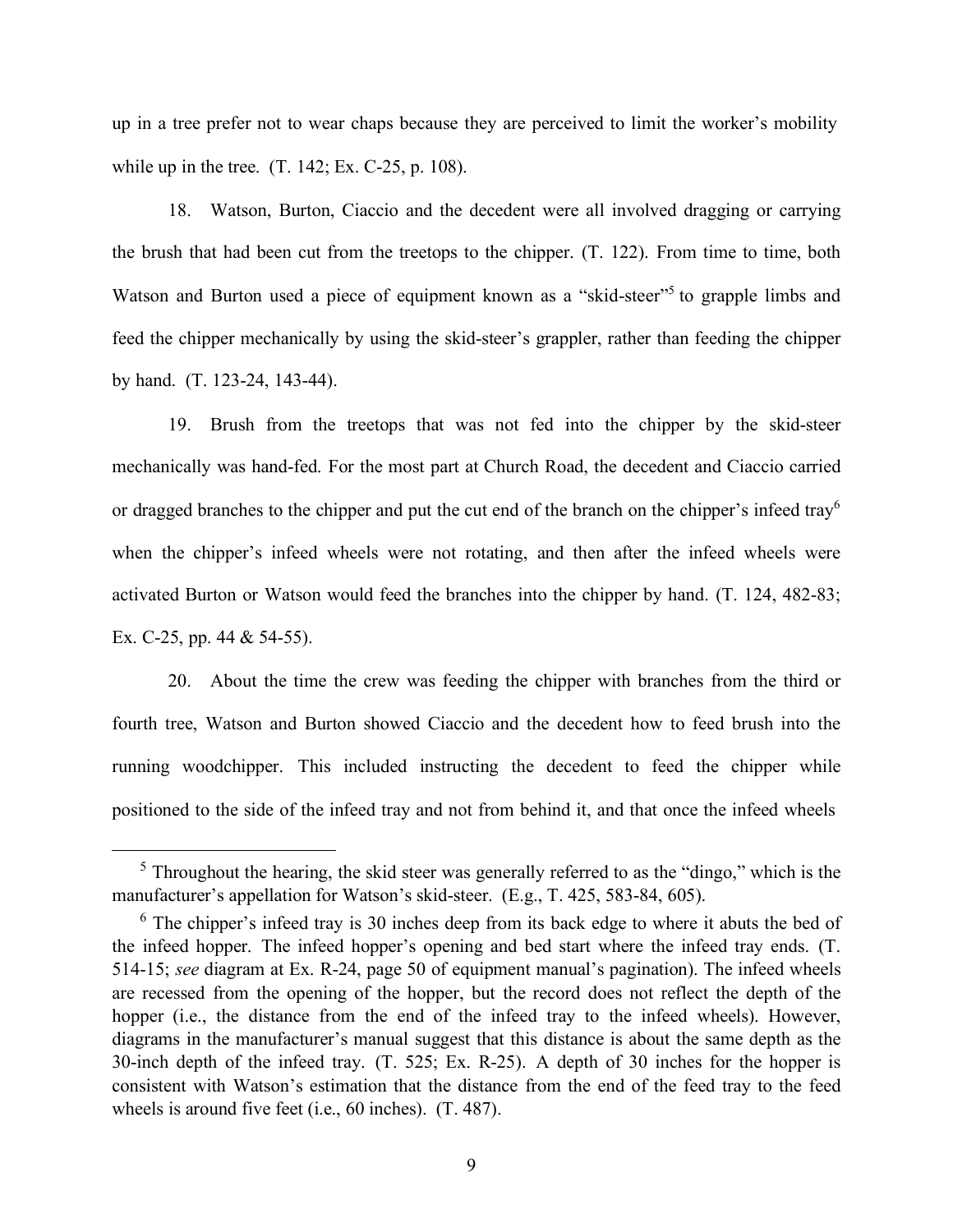grabbed and started to pull on the branch, to walk away from the chipper. (Ex. C-25, pp. 44-47, 53-55). Watson then gave the decedent and Ciaccio express permission to actually feed limbs into the running woodchipper. (Ex. C-25, pp. 48, 53-55, 64, 124). Watson recognized that "it wasn't something that we needed to – but I mean, we were just trying to give them a little bit of experience." (Ex. C-25, p. 47). Allowing the two inexperienced workers to "run" the chipper was not Watson's "normal procedure on a new guy working with us." (T. 485).

 21. Watson "didn't want [the decedent] getting comfortable with … thinking like … he's running the machine," so Watson told the decedent that "if that machine's running … don't put anything in there without at least me or [Burton] standing there."<sup>7</sup> (Ex. C-25, pp. 47-48, 53;

\* \* \* \*

<span id="page-9-0"></span> $7$  Watson's concern about the decedent becoming overconfident with the chipper was consistent with safety information printed by the chipper's manufacturer in 2002, which was received in evidence at Exhibit C-22. While the record evidence was insufficient to establish that Watson had been provided a copy of any version of Exhibit C-22 by the dealer from which he purchased the chipper (*see* footnote 10 *infra*), the information in the document is nevertheless relevant to the matter of industry recognition of the hazard that the Secretary alleges in connection with the section 5(a)(1) citation item. *See K.E.R. Enters., Inc.*, 23 BNA OSHC 2241, 2242 (No. 08-1225, 2013). The admonitions in Exhibit C-22 included the following (Ex. C-22, pages 1, 2 & 11 of document's pagination):

 …. Employees need constant reminders not to become over confident and not to take a casual approach to the potential hazards they encounter on a daily basis. Improperly operating a brush chipper is very dangerous. The operator must be trained and warned that amputation and death can happen unless they follow all warning instructions. They must also always be in position and ready to operate feed controls if a dangerous situation should arise….

 Operators must be trained to be constantly thinking about being in a position and ready to use the forward-off-reverse feed control bar and other controls. They should be thinking and ready to stop or reverse the feed control bar the instant they feel any pulling toward infeed hopper or feed wheels.

 Training is essential! It is extremely important that everyone who operates a wood chipper to be trained. Operating instructions for the chipper are included in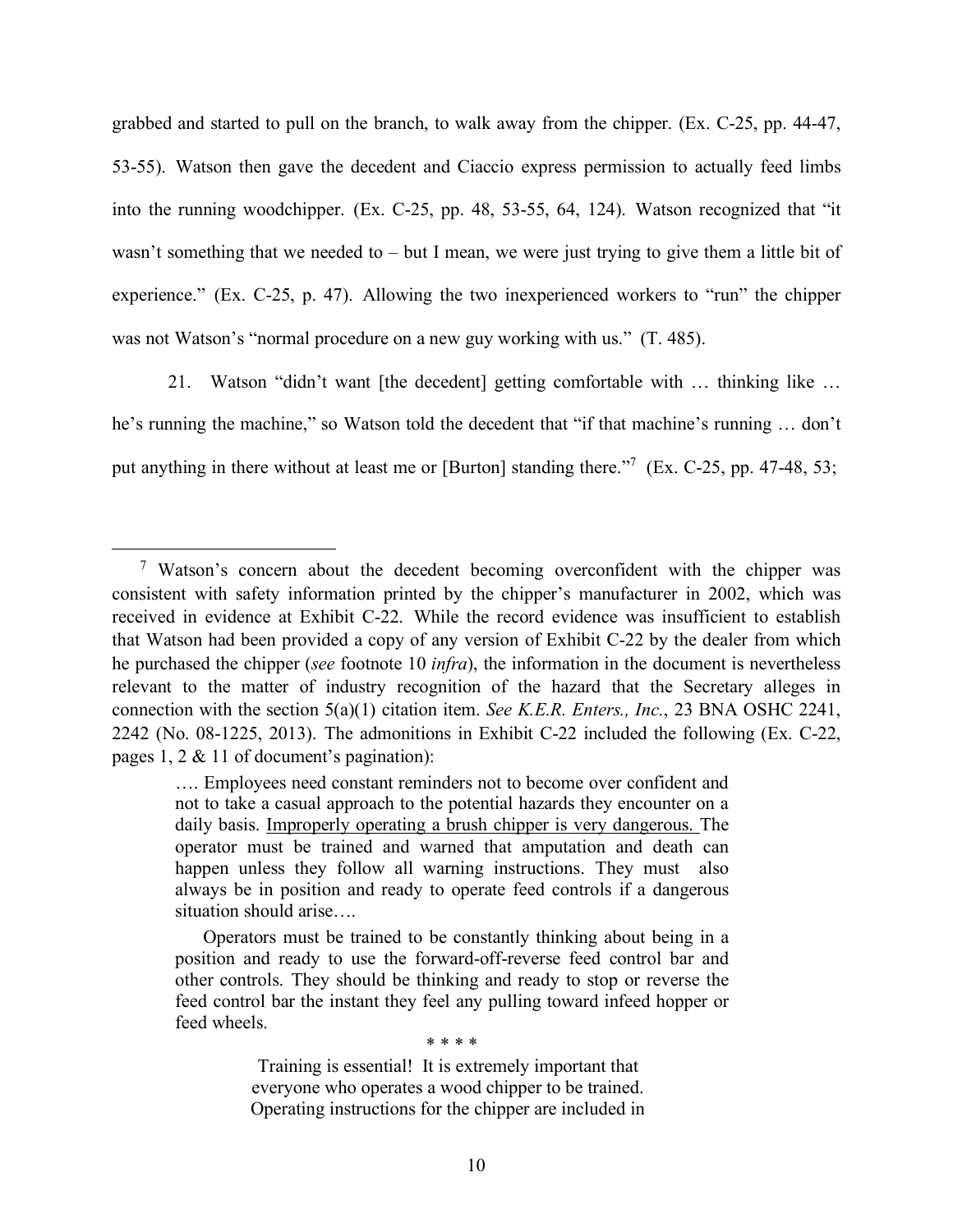T. 480). Watson testified that he thought Burton and Andres would enforce these instructions given to the decedent and Ciaccio that they not feed material into the woodchipper without an experienced worker being with them, but he never actually communicated this to either of Burton or Andres. (T. 143, 486). Watson told OSHA officials that he believed that neither Ciaccio nor the decedent should be permitted to feed brush into the chipper by himself "unattended." (Ex. C-25, p. 56). Although Watson acknowledges that he gave Ciaccio and the decedent express permission to feed the running chipper (albeit only when an experienced worker was nearby), Watson testified that he had not intended the decedent to be "running" the chipper that day, and that regardless whether the decedent had received safety instructions, Watson "didn't want [the decedent] even around that machine." (T. 499).

 22. Neither Watson nor any of the employees wore protective helmets at any time at the Church Road site or at the other two worksites on May 4. (T. 121-22). Watson did not direct anyone to wear a hardhat because he had instructed the employees to stay clear of the loads that the crane was hoisting, and he believed no one would be exposed to being struck by any loads that the crane would be hoisting at any of the three job sites. (T. 114, 490-91; Ex. C-25, pp. 108- 09; Ex. C-8, p. 3). Watson also believed there was no risk of employees being struck by falling

> Bandit manuals, decals and training video tapes with each chipper sold.

 Safety training and enforcement of safety operating procedures is an important process. No device will prevent accidents when equipment is operated in an improper and dangerous manner. Operators need a frequent reminder as to the proper, safe operation of any piece of equipment, especially a chipper that is designed to quickly break down material much tougher than human flesh…. …. Lecture, preach, train, discuss and enforce safety procedures constantly!! Chipper safety has to be a constant and continuing effort by

all involved with operating and maintaining chippers.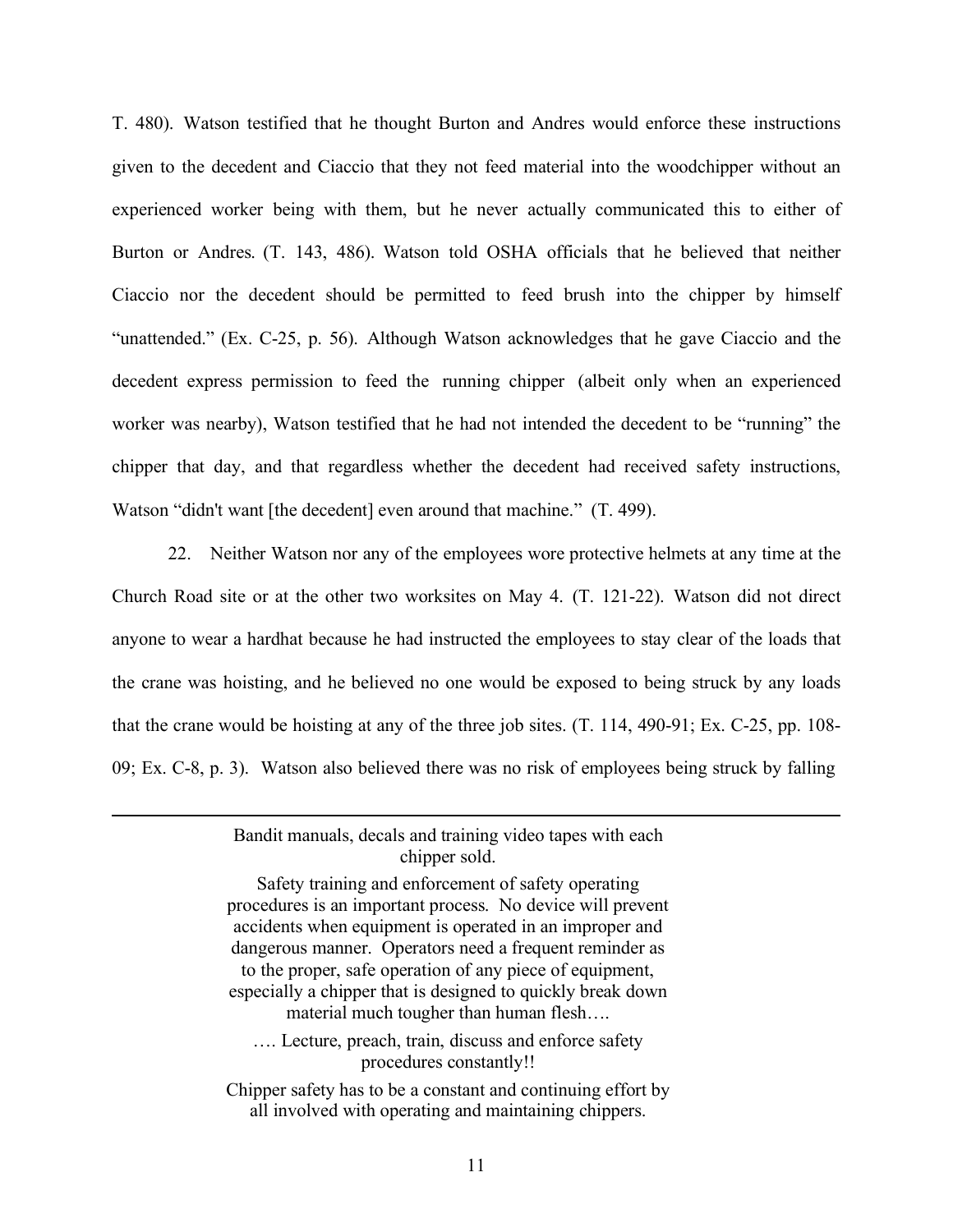limbs because all the cutting of limbs and branches would be done when the trees lay flat on the ground. (T. 490-91).

 23. The tree care industry recognizes that debris can fall off trees that are hoisted overhead and that this debris presents a struck-by hazard even to workers who are not situated in the fall zone of a load. (T. 162-63; Ex. R-24, manual page 8; Ex. C-14, item 2).

 24. Andres did not wear safety glasses at the Church Road site, but he was wearing a pair of personal sunglasses that were not impact resistant, although Andres believed these provided him a measure of eye protection. (T. 153, 163, 177, 179). Watson knew that Andres was wearing sunglasses, but he did not determine whether they were impact-resistant safety glasses.

 25. Watson had impact-resistant safety glasses on site available for employee use (T. 179; Ex. C-7, p. 3), and he had a work rule requiring that everyone wear them. (T. 493). Watson did not enforce this rule on the day of the fatality at any of the three worksites with respect to his employees, although Watson himself did wear safety glasses at all three job sites. (Ex. 25, pp. 109-10). Watson knew that Burton, Ciaccio, and the decedent were not wearing safety glasses at any of the worksites that day. (T. 493).

 26. The crew departed the Church Road worksite at about 11:30 a.m., went to lunch, and from lunch traveled to the second worksite on DiBella Drive.

### *DiBella Drive Worksite*

 27. The second worksite was in a residential area with a DiBella Drive address that was situated on the corner of DiBella Drive and Placid Drive. (T. 66; Ex. C-19, video 1).<sup>8</sup> The crew arrived there at 12:08 p.m. (Ex. C-19, video 1).

<span id="page-11-0"></span> $8$  Exhibit C-19 was comprised of two video clips that were recorded by a security camera mounted on the DiBella Drive residence that the Respondent was servicing. (T. 61-62, 66-67).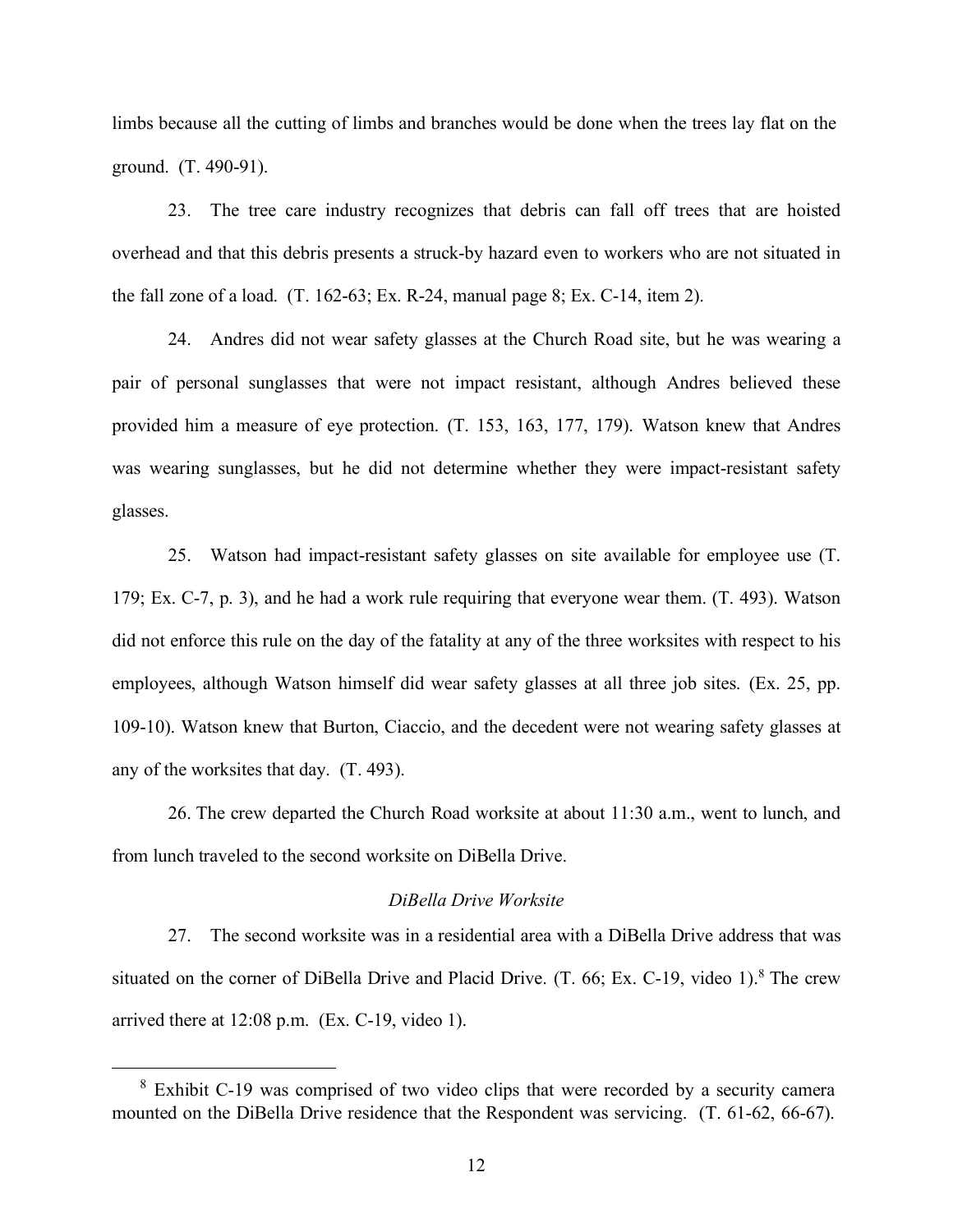28. The job at DiBella Drive involved the removal of a single pine tree. Unlike the eleven white pines that the crew had removed at the Church Road worksite, the lower limbs of the pine tree at DiBella Drive had not been previously removed. (T. 149-50).

 29. After the crane set up, Andres got up in tree, lashed the tree trunk to the crane, and then dismounted the tree. Watson then made a full cut of the tree at a point about four feet above ground level, whereupon the crane lifted the severed tree and set it down onto the street. DiBella Drive is a residential street with little traffic, and the crew had blocked off the street such that the crane, the downed tree, and the chipper were now arrayed on the street in that order in a blocked-off section of the street.

 30. Video 2 of Exhibit C-19 captured the activities of the workers that occurred in between the crane and the chipper, where the tree lay flat in the street. The video depicts the following activities at the minute and second time marks in the video indicated as follows:

 The date and time stamps superimposed on the video images are accurate. (T. 63). References in this Decision to the two video clips are to either "video 1" or "video 2." Video 1 depicts events that were first in time, and the date/time stamp shows the video commencing at 12:08:06 (i.e., six seconds after 12:08 p.m.) and ending at 12:22:37 p.m. Video 2 commences at time stamp 12:22:37 p.m. and ends at 12:37:00 p.m. The names of the electronic .mp4 files for the two video clips as such that the last four digits for video 1 are "0800" and the last four digits for video 2 are "2237."

 During the hearing, references to any specific point in a particular video were generally to the time elapsed in that particular video segment reflected through the media player being utilized. (E.g., the time of "04:13" indicates a point at which four minutes and thirteen seconds have elapsed in the video.) References to the particular points or segments of these videos in this Decision is similarly to the time elapsed in the video segment.

 The individuals in the two videos are most easily identified by their clothing as follows: Watson wore a blue hooded sweatshirt with white lettering on the back; Burton wore a blue sweatshirt with white lettering on the front; Andres wore a yellow jacket; Ciaccio wore a blue sweatshirt with no writing on it, but he removed the sweatshirt at the 05:42 mark of video 2, after which he was wearing a blue short-sleeved tee shirt with white lettering on the front; the decedent wore a maroon hooded sweatshirt. (T. 227).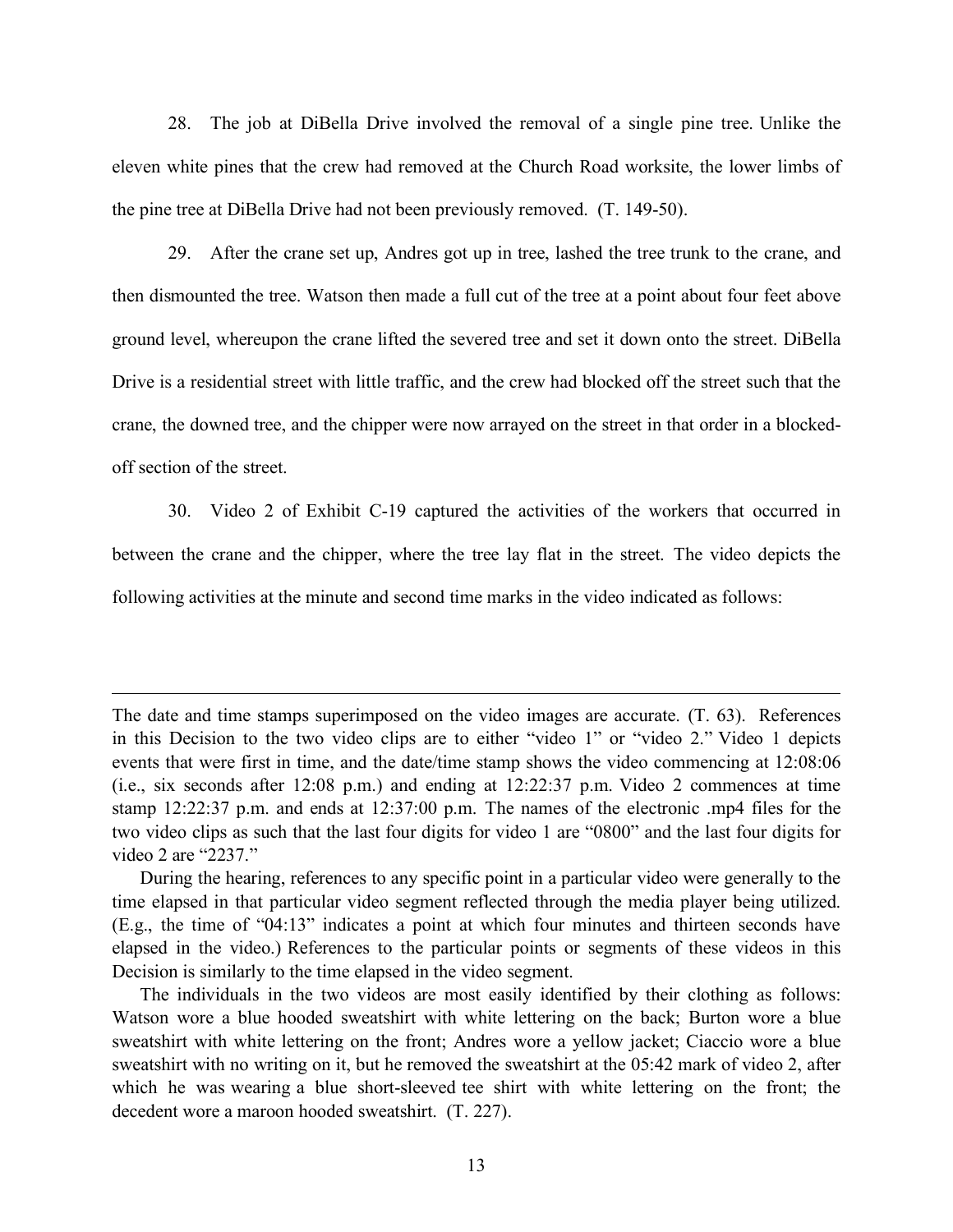a. From  $0.000$  to  $0.0017$  – The crane sets the entire tree down in the street. Andres coils rope in the vicinity of the drop zone while facing away from the tree, and he peripherally notices a branch of the descending tree passing near his head, causing him to move out of the way with haste.

b. From  $0.01:04 - 0.01:04 - 0.01$  in the street, Watson uses a chainsaw to sever the treetop.

c. From  $01:38$  to  $02:05$  — The crane hoists the treetop from street. In the early part of this lift, Ciaccio and Watson are near or in the fall zone. Andres goes to assist them, but he waits for treetop to clear the area before doing so, probably to assure that he does not step into the fall zone. (*See also* Ex. C-25, p. 86).

d. From  $02:10$  to  $02:43$ . — Burton cuts branches with a chainsaw and the decedent takes one of those branches and drags it about eight steps to the chipper, where he puts the cut end on the infeed tray. The chipper is not running at the time. The decedent then does the same thing with a second branch.

e. From  $02:44$  to  $02:50$  — The decedent walks from the chipper to where Burton is cutting limbs off the trunk. Limbs that extend higher than head-level drop to the ground while the decedent is in the vicinity of the dropping limbs.

f. From  $03:02$  to  $03:17$  — Burton puts down the chainsaw and walks to the chipper and starts it. With the bottom part of the tree trunk having now been fully de-limbed, Watson cuts the tree trunk at about its midpoint. The half below the cut is completely de-limbed, but the half above the cut still has limbs to be trimmed off.

 g. From 03:18 to 03:24 — The decedent grabs a branch and then feeds it into the running chipper as Burton walks past him and observes the decedent feed the branch into the

14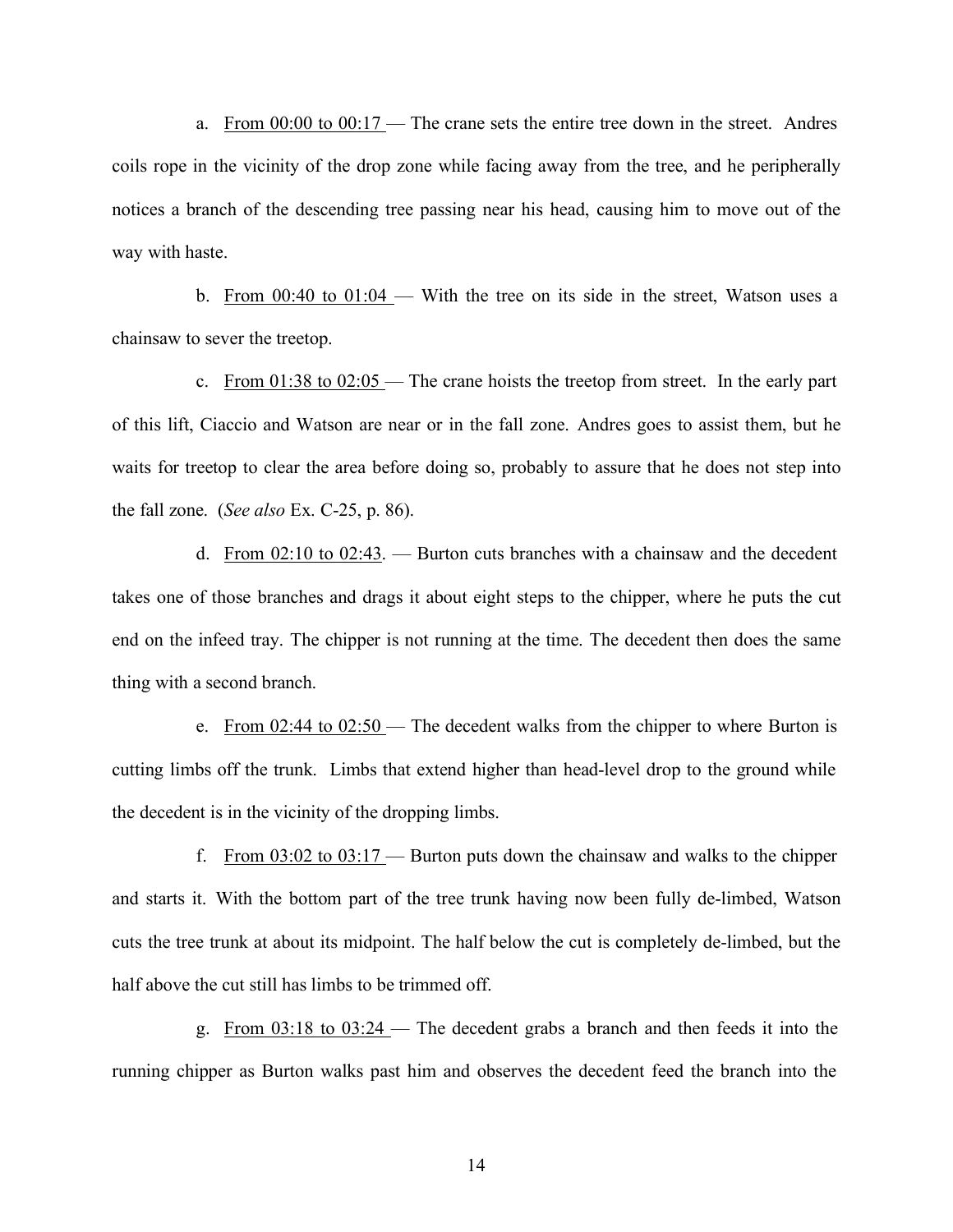chipper. This is the first branch that any worker feeds into the running chipper at the DiBella Drive worksite.

h. From  $03:25$  to  $03:40$  - As Watson continues to trim branches from the trunk with a chainsaw, Burton grabs a branch and feeds it into the woodchipper and then faces back toward the tree as the decedent passes by him carrying another branch that the decedent then feeds into the woodchipper.

i. From  $03:30$  to  $04:05$  — Burton backs up the truck that is hauling the woodchipper to close the space between the downed tree and the chipper. This re-positioning of the chipper enables the workers to take fewer steps to drag or carry branches to the chipper. (Also during this period, Andres rigs the de-limbed bottom segment of the tree trunk to the crane, and the crane hoists it from the street to a location off the street on the opposite side of the crane, outside the frame of the video.)

j. From  $03:56$  to  $04:57$  — Ciaccio trots up the where the decedent is feeding branches into the chipper and assists the decedent and Burton in feeding branches into the chipper. In some instances, Ciaccio hands branches over to the decedent for the decedent to feed into the woodchipper, and in other instances Ciaccio feeds branches in the chipper himself. All the while, Watson continues cutting branches off the trunk, sometimes facing in the direction of the decedent, Ciaccio and Burton, all of whom feed the chipper less than 25 feet away from Watson's position.

k. From 04:23 to 04:58 – The decedent and Ciaccio together wrangle a large branch as the decedent stands with his back to the infeed tray. The decedent then rotates his body toward the chipper, and he and Ciaccio together feed the branch into the chipper while Burton feeds a smaller branch into the chipper at the same time. At 04:44, Watson says

15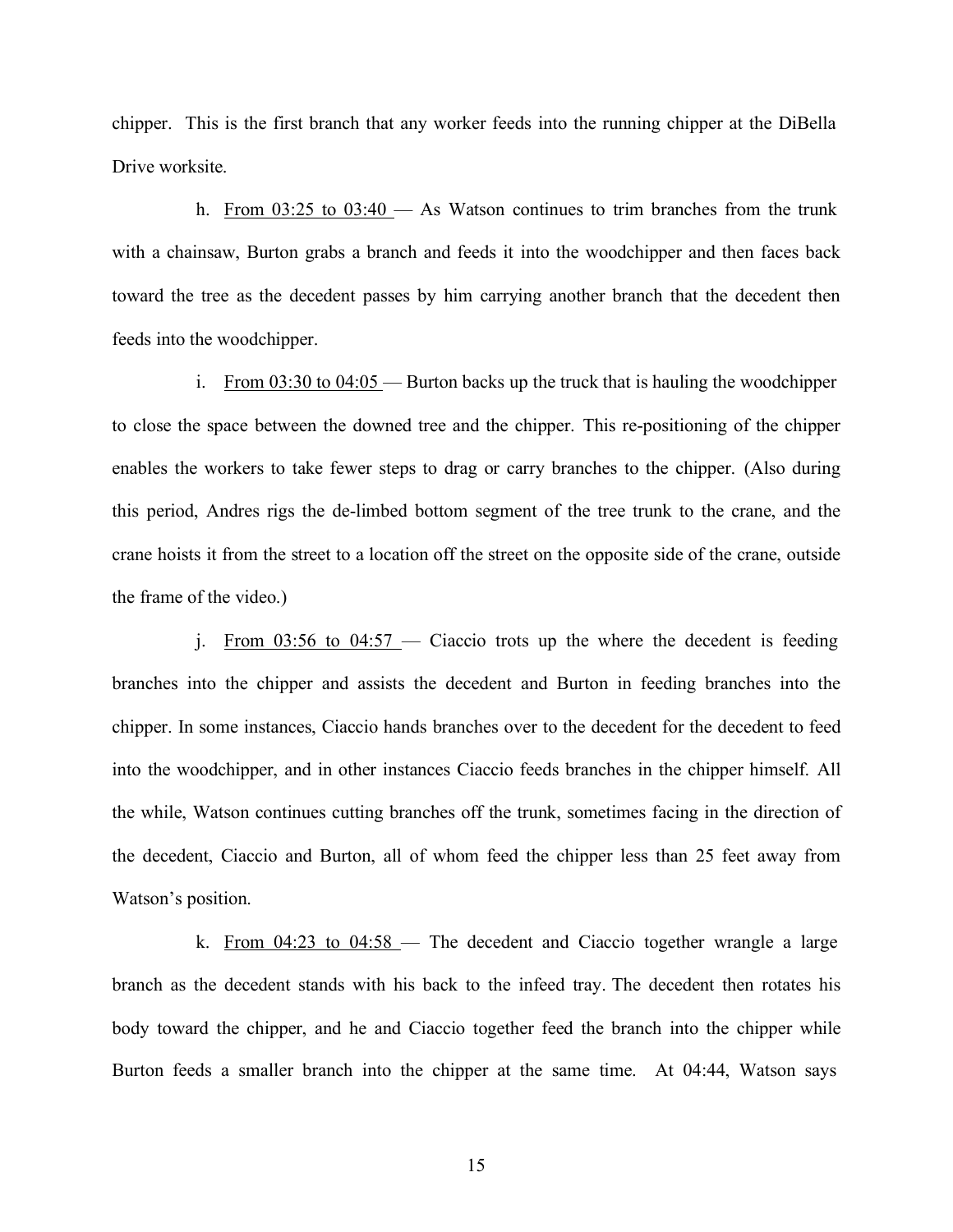something to Burton, who is about 10 feet away, and from 04:52 to 04:58 Watson simply stands and faces directly at Burton, Ciaccio and the decedent as they feed the chipper about 20 feet away.

1. From  $04:59$  to  $05:51$  — Burton grabs a chainsaw and resumes cutting limbs off the tree along with Watson, as Ciaccio and the decedent continue to feed brush into the chipper no more than twenty feet away from them. Sometimes the decedent and Ciaccio feed branches at the same time, and sometimes they feed branches while positioned directly behind the infeed tray rather than from the side of the infeed tray. From 05:15 to 05:52, Watson and Burton both cut limbs from the trunk while Andres is positioned next to them rigging the trunk to the crane and while Ciaccio and the decedent gather brush and feed it into the running chipper. From 05:24 to 05:47 Watson is standing on one side of the trunk simply observing Burton and Andres working on the trunk, while about 15 to 20 feet to Watson's right, Ciaccio and the decedent gather and feed brush into the running chipper. From 05:19 to 05:40, the decedent struggles to wrangle a large branch while standing with his back to the chipper, eventually facing the chipper and feeding the branch into it. After the chipper starts to pull that branch in, the decedent lets go of the branch and he then steps over it while it is in motion as it is being pulled into the chipper.

m. From 05:52 to 06:48 — The crane lifts the remainder of the now fully de-limbed trunk off the street, with Ciaccio and the decedent working in or near the fall zone gathering brush and feeding it in the chipper. Burton makes direct contact with the trunk just as it is hoisted, pushing it with his hand and kicking it with his foot, as Watson can be seen on the left side of the video frame near the crane looking in the direction of the hoisted trunk and the four employees. Ciaccio and the decedent are directly in range of Watson's vision roughly 50 feet away, gathering brush and feeding the running chipper.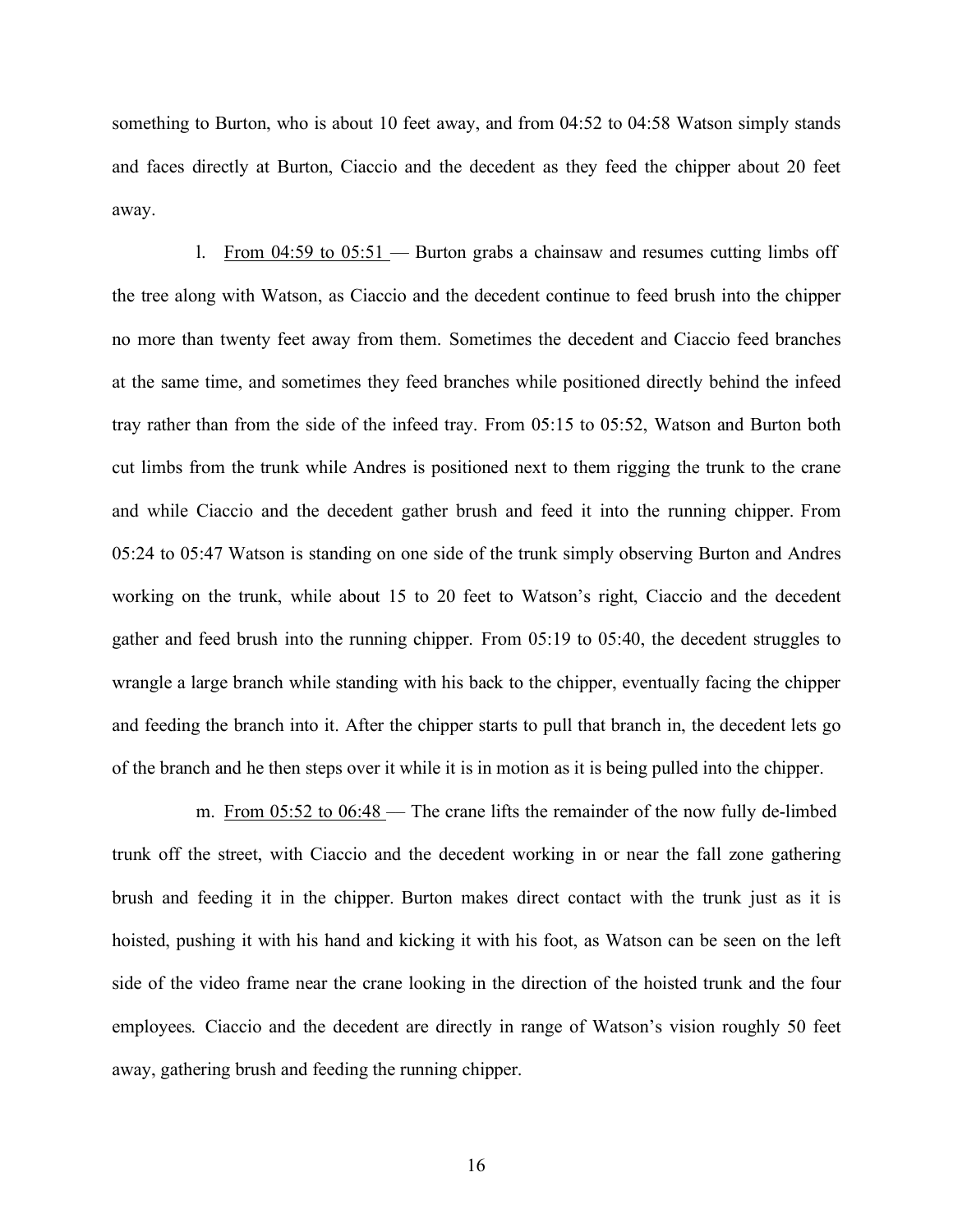n. From 06:32 to 09:37 — Andres joins Ciaccio and the decedent in feeding brush into the woodchipper for over a three-minute period, feeding all the brush into the woodchipper that had been in the street. From 06:33 to 06:40, the decedent feeds two branches at the same time while positioned behind the feed tray rather than from the side, and by leaning over the feed tray so that his arms and torso are above the feed tray. (*Note*: Around the 07:10 mark, both Watson and Burton exit the video frame in the direction of the crane and reappear near the crane over a minute later at 08:17; at 08:40, the two men step out of the frame again in the direction of the crane. All during this period, Andres, Ciaccio and the decedent gather brush and feed it into the chipper.)

o. From  $09:20$  to  $09:30$  — The decedent throws a handful of brush onto the feeder tray of the chipper, and then uses his hands to shove the brush into the infeed hopper until the feed wheels grabbed the brush. In doing so, the decedent puts his hands and arms over the feed tray, but no part of his body penetrates the hopper's opening. Andres makes a similar move around 09:30.

p. From 03:18 to 09:45 — Over this approximate six and one-half minute period, the decedent fed branches and brush into the woodchipper about 20 separate times, and Ciaccio fed branches into the woodchipper about 16 times. In many instances when feeding the woodchipper, the decedent and Ciaccio fed the woodchipper while positioned behind the feed tray and not from the side of the feed tray. In many instances when feeding the woodchipper, neither Ciaccio nor the decedent was in a position to reach the chipper's control bar. In many instances feeding the chipper, branches would come in close proximity to the heads and eyes of workers manipulating the branches and of other workers near them. The video depicts the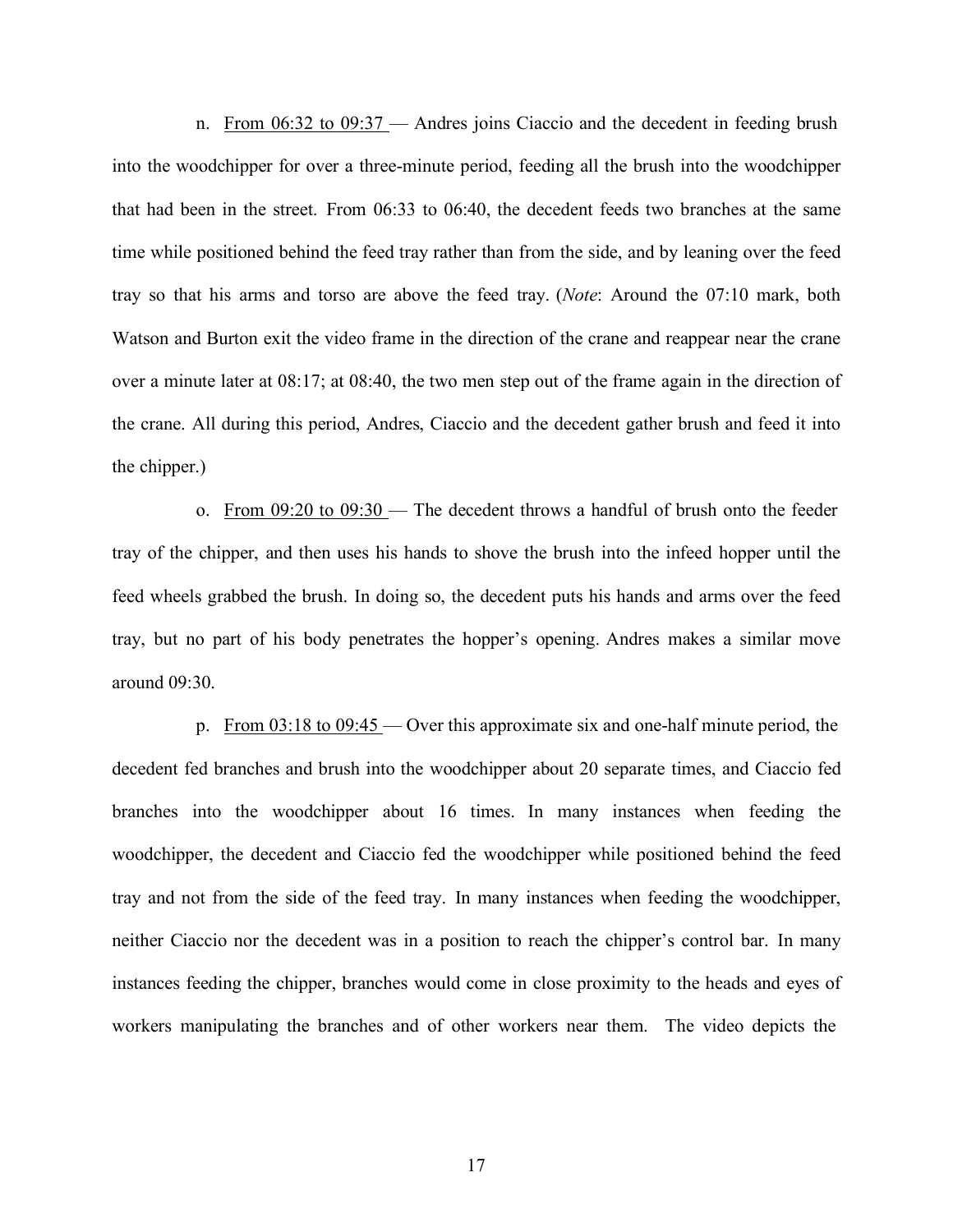workers from time to time placing their hands and arms over the infeed tray, but it does not depict the workers putting any part of their bodies into the infeed hopper.

 31. The crew did not de-limb the treetop or cut the de-limbed trunk segments into smaller logs, but instead the crew left them flat on the ground (off the street) and proceeded to the next work site on Placid Drive. (Ex. C-25, pp. 87, 89). Watson intended to return to the DiBella Drive site at some later time to complete the removal of that material. (T. 126).

 32. Watson believes that the manner and the extent to which Ciaccio and the decedent were feeding the chipper as is depicted in video 2 of Exhibit C-19 were improper. (T. 499, lines 7-9). Watson, in the exercise of reasonable diligence, should have known that Ciaccio and the decedent were utilizing unsafe practices in feeding the chipper at the Church Road worksite.

 33. Watson and Burton operated chainsaws at the DiBella Drive site while standing on the ground. (Ex. C-19, video 2). Neither of them wore leg chaps while operating the chainsaws. Watson did not require that Burton wear chaps while operating the chainsaw at the DiBella Drive site, and Watson could see that Burton was not wearing leg chaps. (Ex. C-19, video 2). Watson had a pair of chaps on site in the truck that Burton could have used. (T. 494).

 34. None of the five crew members wore protective helmets at any time at any of the three job sites. (T. 121-22; Ex C-25, p. 109). Watson did not require the employees to wear protective helmets. Watson instructed the employees to stay clear of the loads that the crane was hoisting, and he believed that none of the workers would be exposed to being struck by any loads that the crane would be hoisting at DiBella Drive (or at the other two job sites) by either intentionally or inadvertently positioning themselves in an area where they could be struck by something falling from the crane. (T. 114; Ex. C-8, p. 3).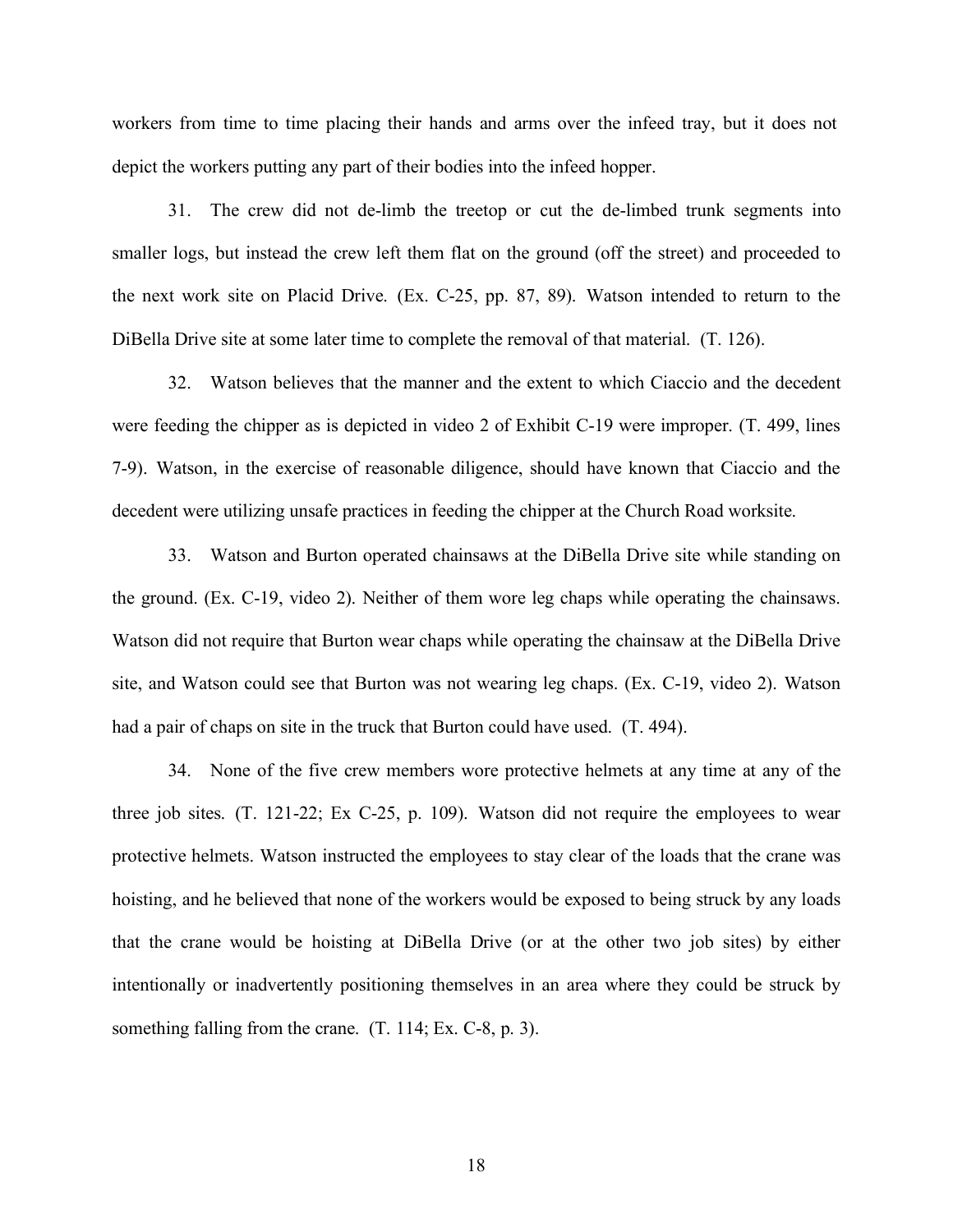35. None of the employees wore impact-resistant safety glasses at the DiBella Drive site. (Ex. C-25, p. 113). Watson had safety glasses available for employee use (Ex. C-25, pp. 111-12; T. 179, 195), but he did not require that any employees wear them. Andres wore a pair of personal sunglasses, but they were not impact-resistant safety glasses. (T. 179).

 36. The crew and the crane departed the DiBella Drive location at 12:37 p.m. and traveled a short distance to the third jobsite on Placid Drive, which was down the street from the DiBella Drive worksite. (Ex. C-25, p. 87; Ex. C-19, video 2 at 14:20; Ex. C-16).

#### *Placid Drive Worksite*

 37. The type of work to be done at the Placid Drive job was similar to the work that had been done at the Church Road worksite. (T. 149, 481, 561). There were five trees to remove at Placid Drive. (Ex. C-16; T. 496). One was an oak and the others were pines. (T. 496). About a week earlier, Watson and Andres had removed the lower limbs from three of the five trees (the oak and two of the pines), so that all that remained on those trees were mostly bare trunks topped by the untrimmed treetops. (T. 150, 496).

 38. The crew and crane first removed the oak tree. (T. 496). After the crane set down the oak tree's treetop on the street, Watson de-limbed it with a chainsaw, and its brush was fed into the running chipper. The crew and crane then did the same thing with a red pine tree. (T. 129, 161, 496; Ex. C-25, p. 73, 75, 79, 83-84, 125). Watson, Burton, Ciaccio, and the decedent all fed brush from the oak tree and the pine tree in the running chipper. (T. 129, 161; Ex. C-25, page 125).

 39. Andres then cut the treetop off a second pine tree, and the crane set it on the ground, where Watson de-limbed it with a chainsaw. (Ex. C-16). Watson was beginning to prepare to use the skid-steer to feed some of the brush from this treetop into the chipper, when he turned and saw the decedent's body in the chipper. (T. 130-31; Ex. C-25, p. 85; Ex. C-16). The bottom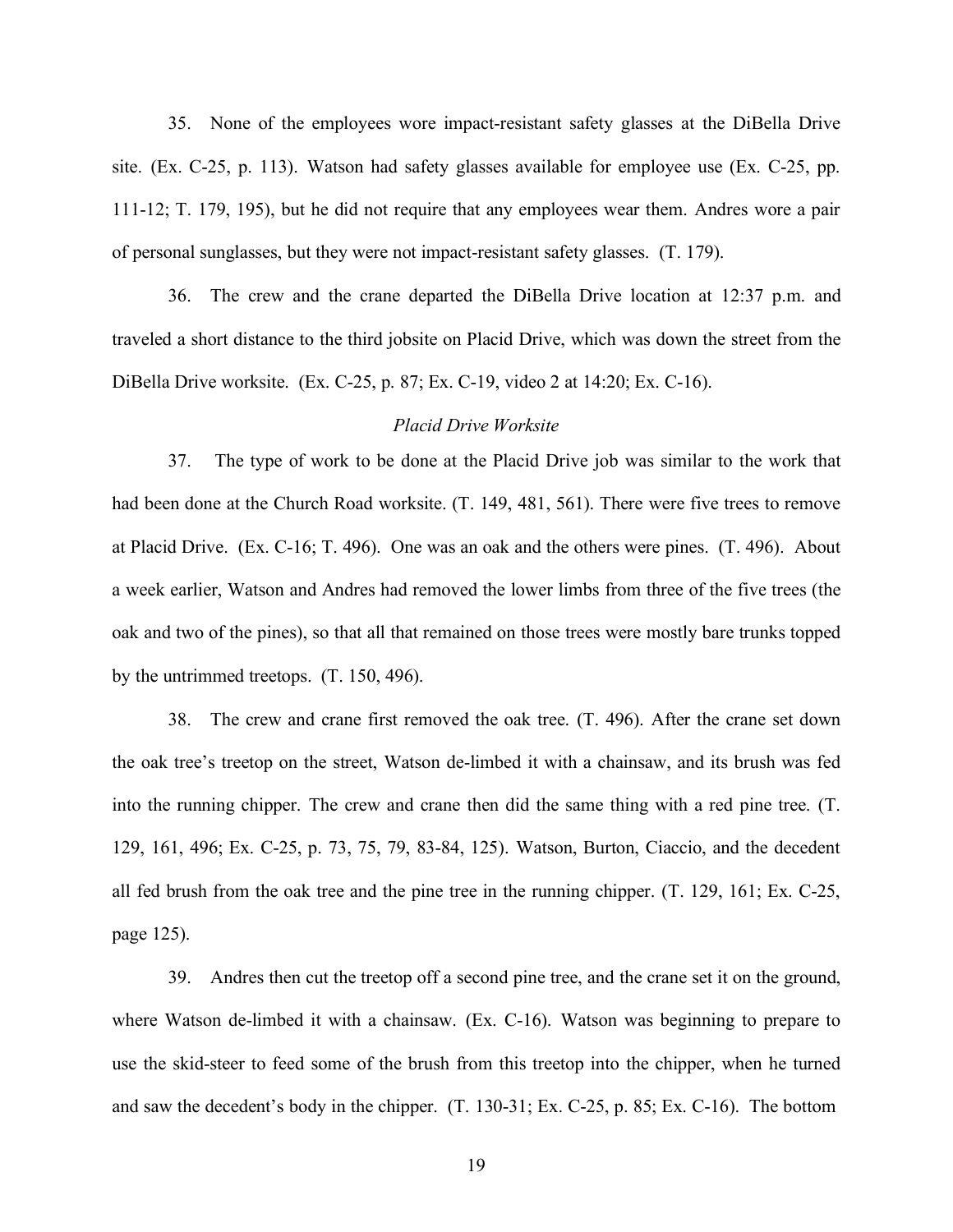half of the decedent's body lay within the enclosure of the infeed hopper amidst brush from a pine tree, with only his feet extending over the infeed tray, as is reflected in the photograph at Exhibit R-14. (Ex. C-25, pp. 85-86, 102, 498). Watson rushed to shut the woodchipper down and called "9-1-1" for emergency services. (Ex. C-25, p. 86; C-16). The decedent was declared dead at the scene. (Ex. C-15).

 40. The fatality occurred around 1:15 p.m., which was about 38 minutes after the crew had departed the previous worksite. (Ex. C-19, video 2; Ex. C-15). Andres recalled that he last saw the decedent alive about a minute before, and that the decedent had been standing near the right side of the chipper, which was the curb side. Similarly, the crane operator recalled last seeing the decedent standing near the chipper. (T. 447). Watson recalled last seeing the decedent alive just 30 seconds or so earlier, standing near the chipper.  $9$  (Ex. C-25, pp. 85-86, 102, 498). No one witnessed what the decedent was doing between the time that he was last seen standing near the chipper and the time he was killed.

<span id="page-19-0"></span> $9$  Neither Burton nor Ciaccio testified at the hearing. There is no evidence of precisely where Burton were situated or what he was doing at the moment the decedent was killed. In a formal interview conducted by an OSHA official fifteen days after the fatality, Ciaccio said:

 Well, basically what happened was I was probably about 30 feet away from the chipper. And I had my back turned to the chipper. And I went to go grab a branch. And next thing I know, I just hear [Watson] screaming. So I dropped the branch, turn around. And that's when I just see, you know, I look at the chipper and it's just the kid's feet hanging out.

 (Ex. C-26, p. 17; T. 310).

 The verbatim transcript of Ciaccio's interview was admitted in evidence as Exhibit C-26 pursuant to Fed. R. Evid. 803(8) as a public record. (T. 310). Ciaccio's statements reflected in the verbatim transcript may not be accepted for the truth of the matters asserted therein (Ciaccio was no longer employed by the Respondent at the time he was interviewed), and thus cannot provide support for any finding of fact, because the statements do not meet any exceptions to the rule prohibiting hearsay evidence. *See* Fed. R. Evid. 805, "Hearsay within hearsay." (*See* ruling on Respondent's objection to Exhibit C-26 at T. 305-311).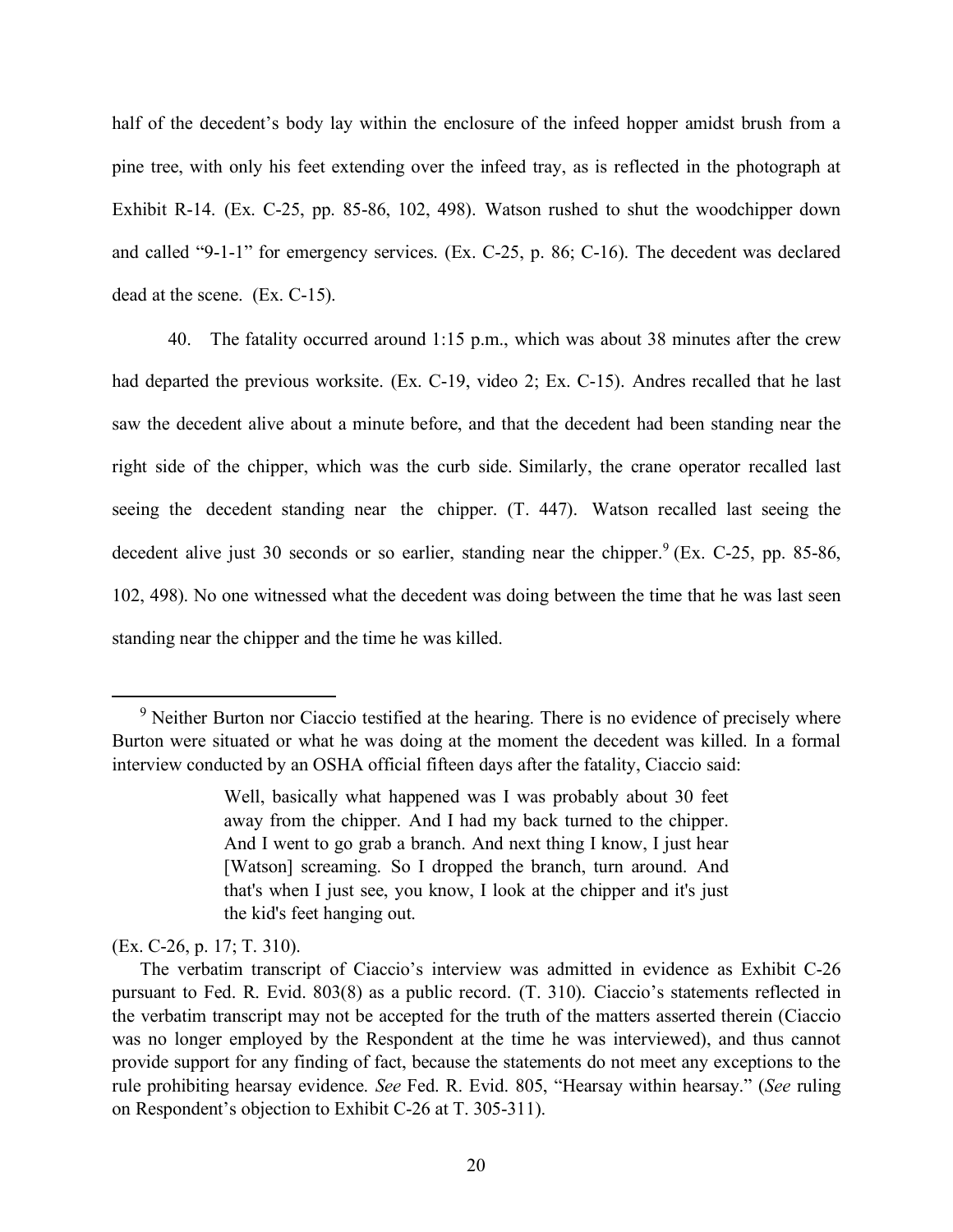41. Andres and Watson used chainsaws at Placid Drive, and neither wore chaps while operating the chainsaws. Watson knew that Andres was not wearing chaps while using the chainsaw. (T. 118-123, 142, 144-45, 162, 177; Ex. C-25, p. 108).

 42. None of the workers wore protective helmets at the Placid Drive worksite, and Watson knew this. (T. 114, 121-22, 490-91; Ex. C-25, pp. 108-09; Ex. C-8, p. 3).

 43. None of the workers wore safety glasses at the Placid Drive worksite. Watson knew that Burton, Ciaccio and the decedent were not wearing safety glasses, and he did not determine whether the sunglasses that Andres wore were impact-resistant safety glasses. (T. 153, 163, 177, 179, 493; Ex. C-7, p. 3; Ex. C-25, pp. 109-10).

### *Safety and Training Programs*

 44. Watson believes the two main hazards at his worksites are the chipper and overhead hazards during crane lifts. (Ex. C-25, pp. 104-05.)

 45. Watson did not require any of the four employees who were working on the day of the fatality to read the manufacturer's safety instructions for the chipper, and none of them had read those instructions. Similarly, Watson had not required any of those employees to view any safety videos regarding operation of the chipper. (T. 160-61). Another employee of Watson's who was not working on May 4 had viewed a safety video, though it is not apparent from his testimony whether he had viewed it before the fatality. (T. 466, 517).

 46. Most of the workers that Watson hires are experienced in the tree service industry, and while Watson does not provide any formalized training to his employees, he regards himself as utilizing a "method" of working that addresses safety issues. (T. 195, 477; Ex. C-25, pp.107- 08). With regard to feeding the chipper, Watson's safety method is to have workers carry brush to the chipper when the feed wheels are not turning, after which he uses the skid-steer to feed brush into the chipper mechanically. (T. 477). Watson recognizes that the manner in which the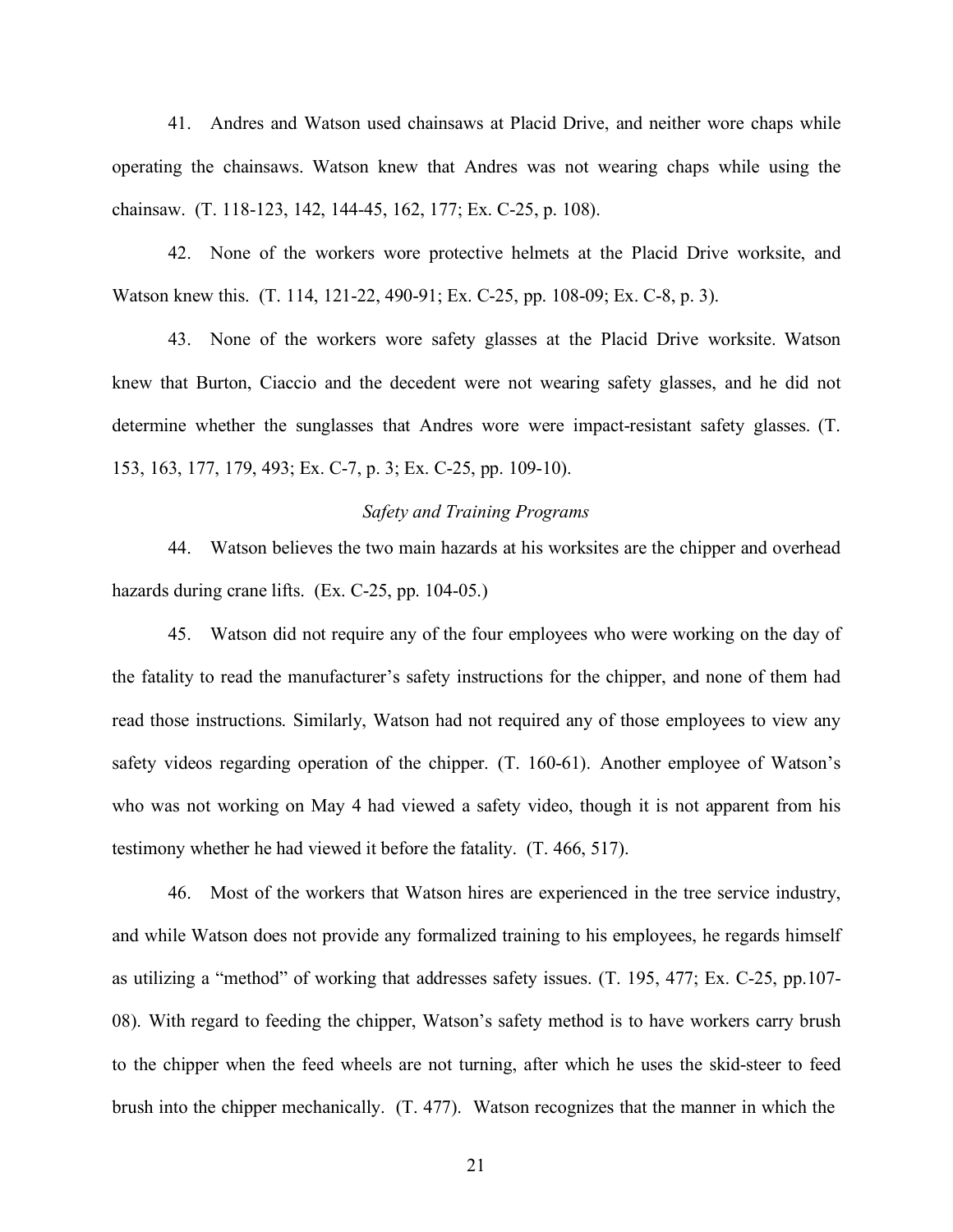Ciaccio and the decedent were feeding and operating the chipper as reflected in video 2 of Exhibit C-19 did not comport with this safety method. (T. 477, lines 14-23; T. 472, lines 5-22). The activity depicted in video 2 was not Watson's "normal procedure on a new guy working with" his business. (T. 485).

 47. Watson recognizes that safety glasses are necessary PPE in the tree service industry. (Ex. C-25, p. 108). Watson keeps safety glasses in his truck that are available for his employees to use, and he uses safety glasses himself when using a chainsaw. (Ex. C-25, pp. 109 & 111; T. 493).

 48. Watson believes that hardhats are necessary PPE in the tree service industry to be worn where workers are working under falling limbs and hoisted loads. Watson testified that he has "always had a hard hat rule in effect" that applies when he believes employees will be exposed to overhead hazards such as falling branches or will be in the fall zone of a hoisted load. (T. 490-91; Ex. C-25, pp. 108-09). Watson keeps hardhats at worksites in his truck for employee use. (T. 111-12, 456).

 49. Watson believes that chaps are necessary personal protective equipment in the tree service industry where workers are "doing a lot of cutting." (Ex. C-25, p. 108; Ex. C-5, p. 3). Watson keeps chaps in his truck for employee use. (T. 494).

### *Chipper Safety*

 50. In March 2004, when Watson purchased the chipper new from a dealer, he signed the manufacturer's "Warranty Validation Form," though he believes that he did not read it before he signed it. (T. 529; Ex. C-14). The face of the form, however, reflects the dealer's affirmative representation that certain specified matters had been communicated to and acknowledged by Watson, including the following (Ex. C-14; T. 528-29):

22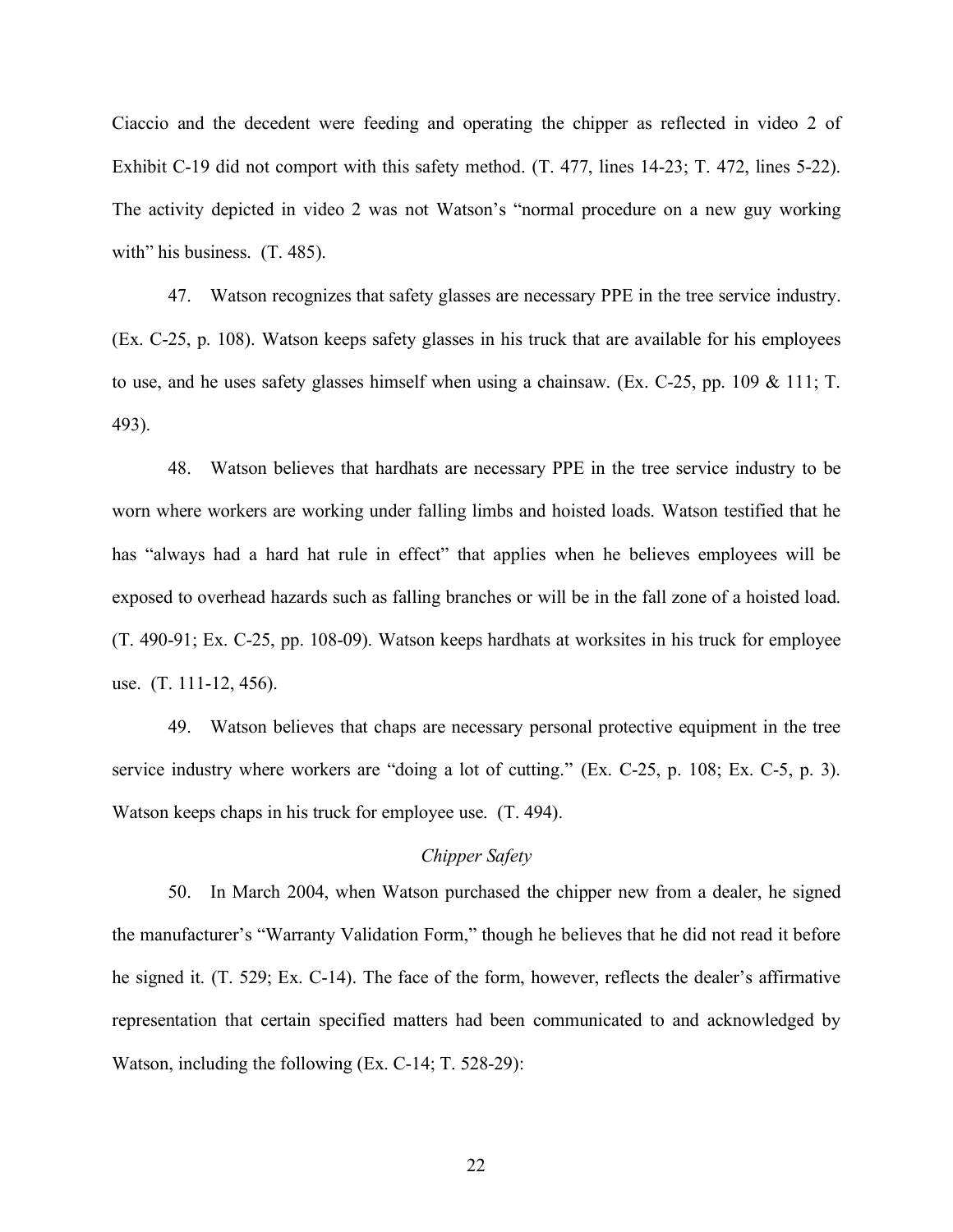- 1. Customer has been instructed and understands operation and all safety aspects of operating the equipment.
- 2. Customer has been instructed and understands that everyone within 100 feet of the machine must wear personal protective equipment (i.e. hard hat, safety glasses, etc.)

\* \* \* \*

- $4.$  into the infeed hopper with hands or feet. The machine operators must **always** be located within easy reach of all feed control and shutdown devices. Customer has been advised and understands not to reach
- 5. Customer understands that the wooden push paddle must be used to push small debris into the chipper and, that they are not to reach or kick debris into the infeed hopper area of the machine.
- 6. Customer understands the purpose of and how to operate the last chance device, and if used the machine has been operated in an unsafe manner. Customer understands never attempt to override any safety devices or guards.

\* \* \* \*

12. all potential operators must: See the supplied videotape, be instructed in all the Danger, Warning and Operational decals, read the manual and follow the procedures. Customer has been instructed, understands, and agrees that

 The dealer had placed a check mark in the blank space to the left of each representation and signed the form along with Watson. (Ex. C-14).

 51. Exhibit R-24 is the equipment manual that Watson was provided when he purchased the chipper from the manufacturer in March 2004. (T. 522-525). Watson understood the dangerousness and potential lethality of the chipper without being informed of those properties of the chipper by the manufacturer (*see*, *e.g.*, T. 498, lines 15-20), but the manual that he was provided when he purchased the woodchipper is nonetheless replete with warnings that address hazards posed by the chipper, including the following (Ex. R-24):<sup>10</sup>

<span id="page-22-0"></span> $10$  In the Secretary's case in chief, material prepared by the manufacturer regarding operation and maintenance of the chipper that indicates it was published in October 2002 were received in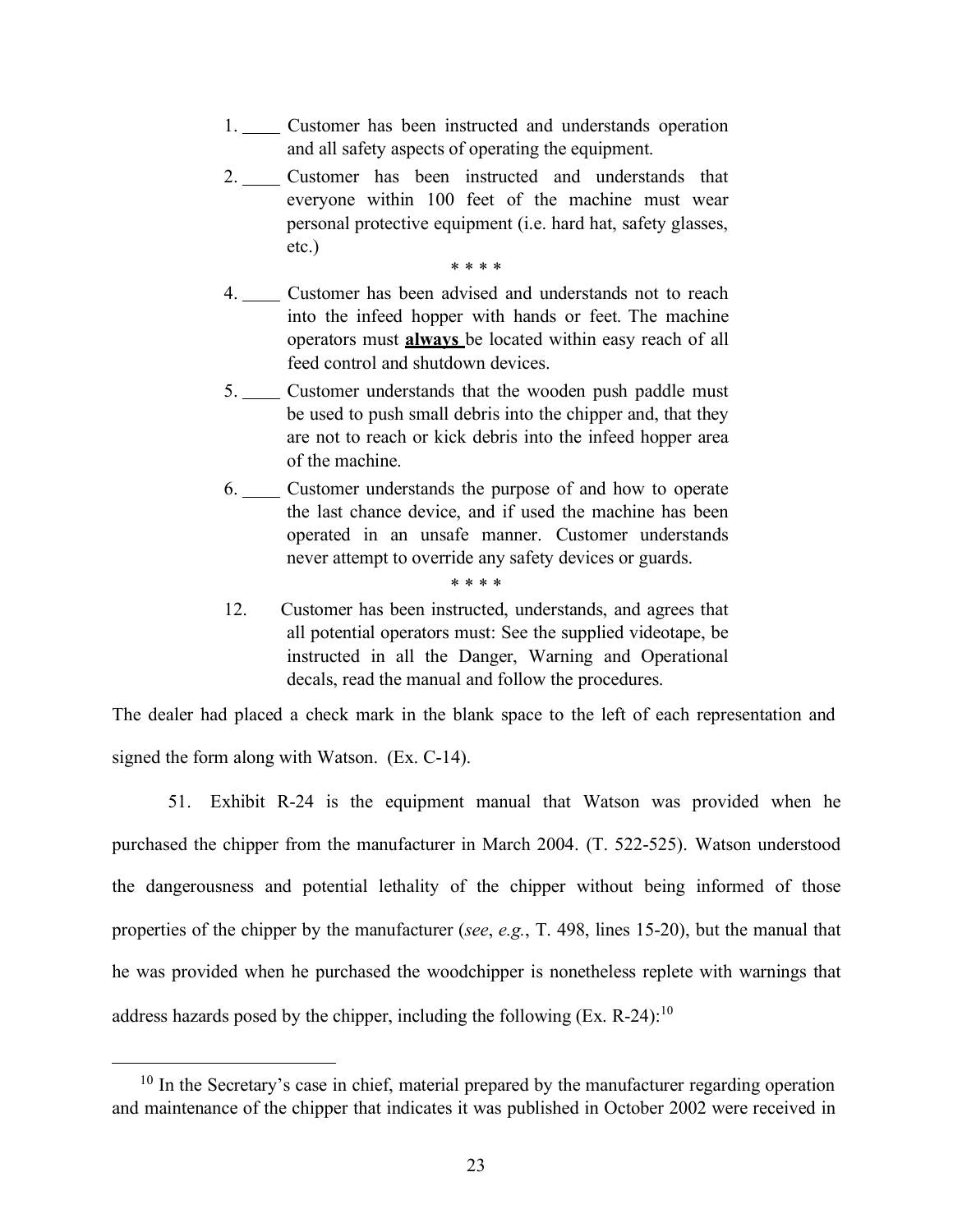a. Page 2 of the manual is the one-page "Introduction" section. Included in this

introduction are the following warnings:

### **WARNING!**

 Improper use of the chipper can result in severe personal injury. Personnel using the chipper must be qualified, trained and familiar with the operating procedures as defined in this manual.

### **WARNING!**

 It is the responsibility of the owner or employer to insure that the operator is trained and practices safe operation while using and servicing the machine….

b. Pages 7 to 10 of the manual comprise the "Safety Procedures" section of the

manual and include the following (the fonts used in the actual manual vary in size):

i. The following warning is on page 7, and is illustrated by a graphic that depicts

a hand caught in between a chipper's feed wheels:

### **WARNING!**

 **DO NOT** attempt to operate this machine without proper training and becoming very familiar with the operator's manual. The hydraulic feed wheels are designed to pull wood into the chipper. They do not know the difference between a hand or wood….

ii. The following warnings are on page 8:

### **DANGER!**

 Don't ever take the machine for granted, always be cautious and careful when operating your equipment.

 Read and follow all the instructions in your manuals thoroughly. Your safety is dependent on your knowledge of how to operate and maintain this machine….

 evidence at Exhibits C-21 and C-22. During the Respondent's case in chief, the manual that Watson actually received from the manufacturer when he purchased the chipper in March 2004, was received in evidence as Exhibit R-24. (T. 519, 521-22). That manual reflects that it had been published in 1999. While all three documents contain similar information, the evidence is insufficient to establish that Watson actually received versions of Exhibit C-21 or C-22 when he purchased the chipper in 2004.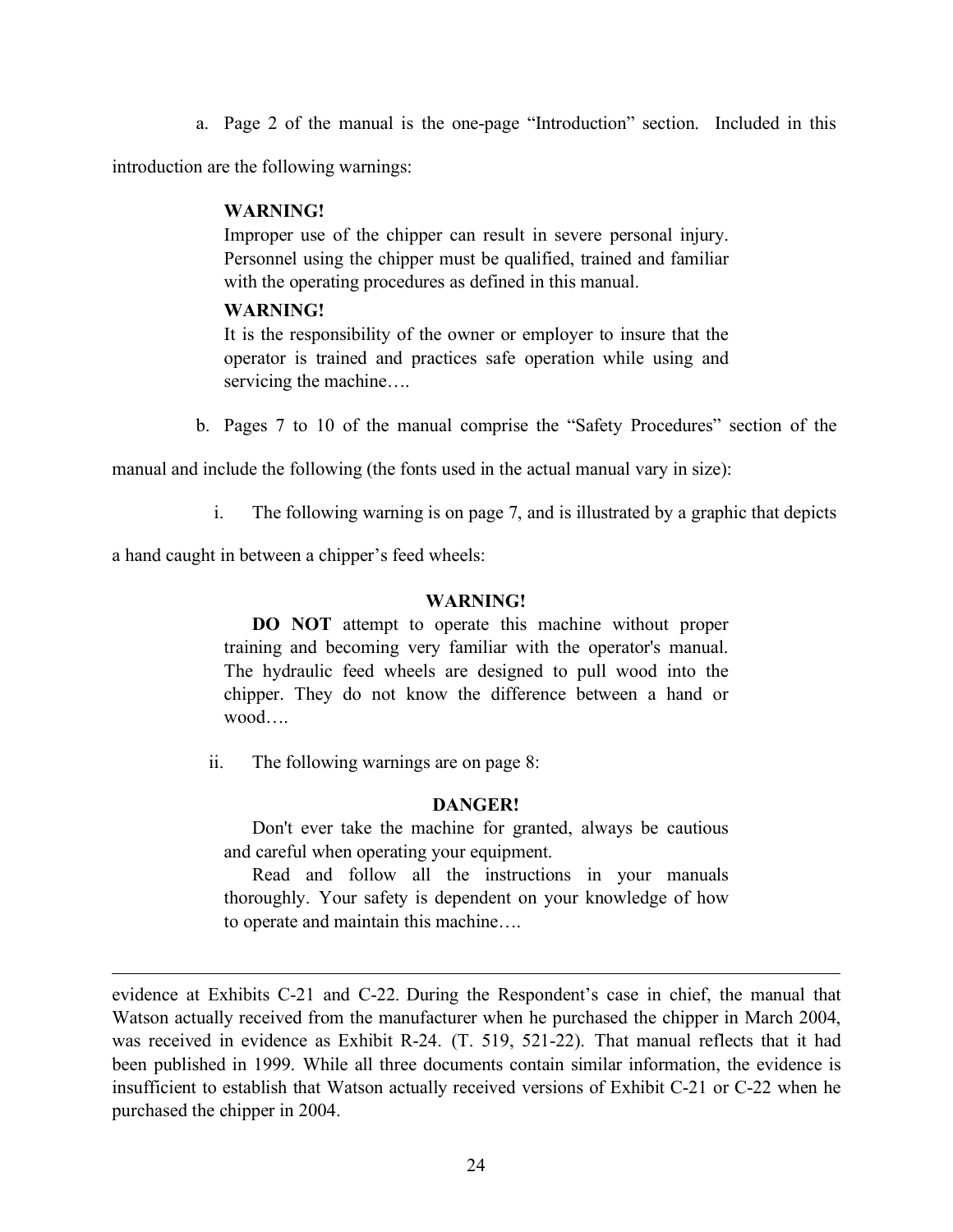Before operating chipper, you must have all potential operators; read and understand manuals, and follow the recommendations.

### \* \* \* \*

#### **WARNING!**

 When feeding material into the infeed hopper, always feed from the side of the infeed tray and then turn away from material and walk away as wood feeds in. Chippers should be fed from curbside (right side) whenever possible. Anytime operator is near infeed hopper, he must be within easy reach of feed control devices.

#### \* \* \* \*

#### **DANGER! \* \* \* \***

 Wear all applicable safety equipment examples: hard hat, safety glasses, gloves, ear protection, etc.

#### **WARNING!**

 Operators **must** at all times be located within easy reach of all feed control and shut-off devices when the unit is running.

iii. Page 10 contains the following:

 Regardless of how hard a manufacturer tries to produce a safe machine, accidents still happen. Normally accidents are caused by people making mistakes. They do not read the manual, they ignore warning decals or do not use lockouts provided for their safety. This normally happens after the person has become accustomed to the machinery. In the initial start up and operation of the machinery, they are cautious, they are very careful because they do not understand the machine.

c. Pages 16 to 20 of the manual depict the safety decals that the manufacturer

affixed to the equipment (the fonts on the decals that are actually depicted in the manual vary in

 $size):$ <sup>11</sup>

i. The safety decal depicted on page 19 of the manual states as follows:

<span id="page-24-0"></span><sup>&</sup>lt;sup>11</sup> The photographs at Exhibits R-14 and C-9(1) reflect the presence of some of the manufacturer's safety decals on Watson's chipper, but there is no evidence that addresses whether all of the safety decals that are depicted in the manual remained both affixed and readable on the day of the fatality. For purposes of this decision, it is presumed that all of the manufacturer's safety decals were affixed to the chipper and were and readable.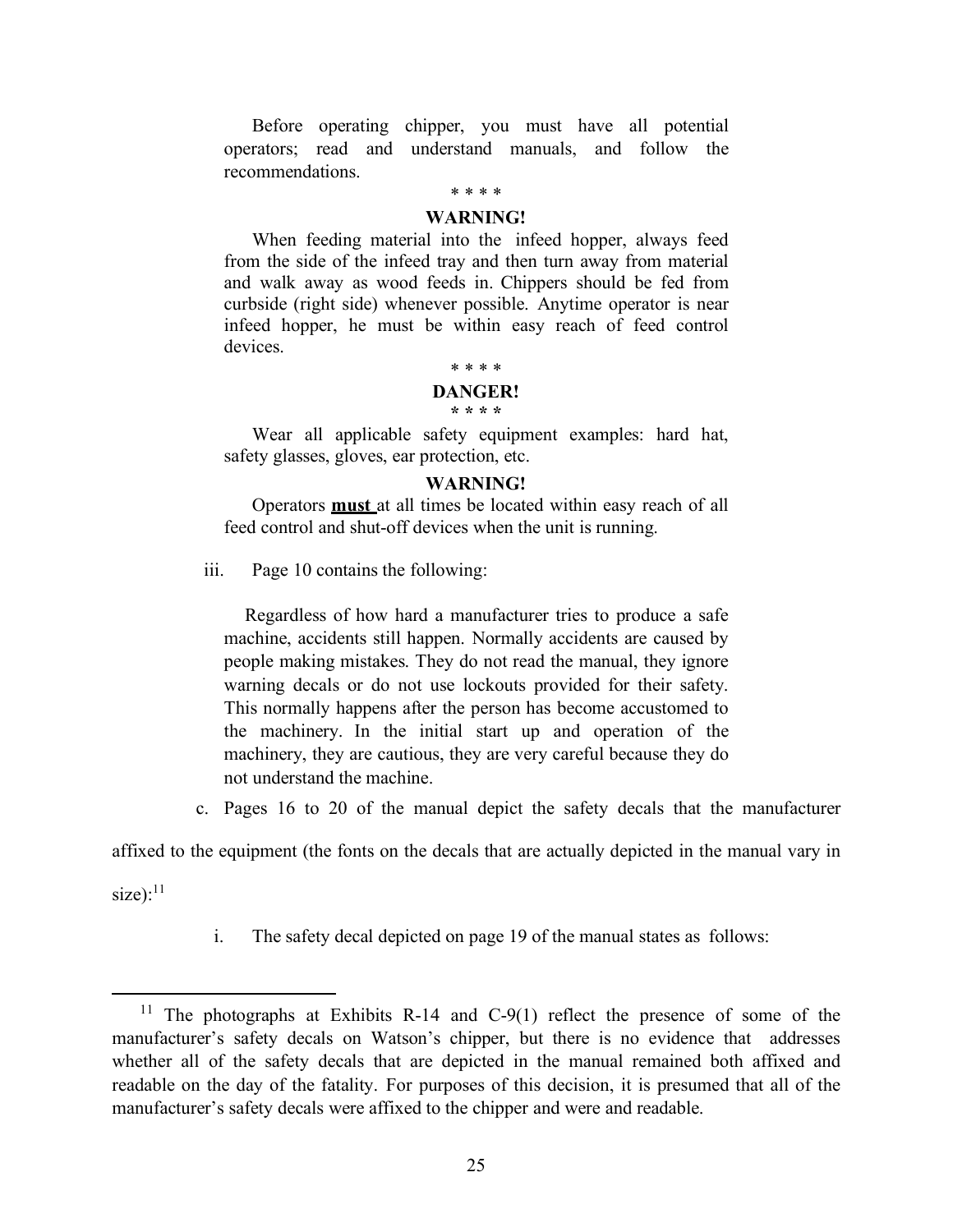#### **DANGER!**

### **BRUSH CHIPPERS ARE VERY DANGEROUS MACHINES TO OPERATE! READ & BELIEVE THIS WARNING DECAL!**

 The chipper feedrolls are **VERY DANGEROUS.** They are designed to pull large diameter trees of any length into the chipper. Pulling your hand, arm, foot or entire body through the machine is much easier than pulling a tree. **FOLLOW** the operating instructions in the operator's manual, and **ALWAYS** be in a position to activate the *Forward-Off-Reverse Control Bar*. Never take chances pushing wood too far into the infeed hopper of the chipper. **NEVER** use your feet to try to kick wood into the machine. There have been **MANY ACCIDENTS** involving the feed rolls, resulting in the amputation of hands, arms, feet legs and **DEATH**. **DO NOT**  let this happen to you!

## **DO NOT OPERATE THIS MACHINE UNLESS YOU HAVE READ THE OPERATOR'S MANUAL AND HAVE BEEN TRAINED FOR SAFE OPERATING PROCEDURES!**

\* \* \* \*

ii. Another of the decals depicted on page 20 of the manual pertains to the "Last

Chance Stop" and states as follows:

### **LAST CHANCE STOP! DANGER!**

 Brush Bandit Chippers have been involved with several serious hydraulic feed wheel injuries, these injuries have resulted in loss of hands/arms, feet/legs and/or DEATH.

 Hand/arm and DEATH injuries are caused by negligently reaching far into the infeed hopper. This "Reaching In" is usually associated with trying to feed short limbs, twigs or leaves. Short or loose material must be tossed into the infeed hopper while longer material is feeding into the machine, or this material should be pushed in with a long, wooden pushing stick.

The "Last Chance Stop" is a means of stopping/reversing the feed rolls if the negligent operator does not follow the safety rules and finds him or herself in trouble.

 **DO NOT RELY ON THE "LAST CHANCE STOP" TO DISOBEY THE OPERATOR RULES!** 

 *YOU WILL FIND YOURSELF IN TROUBLE!*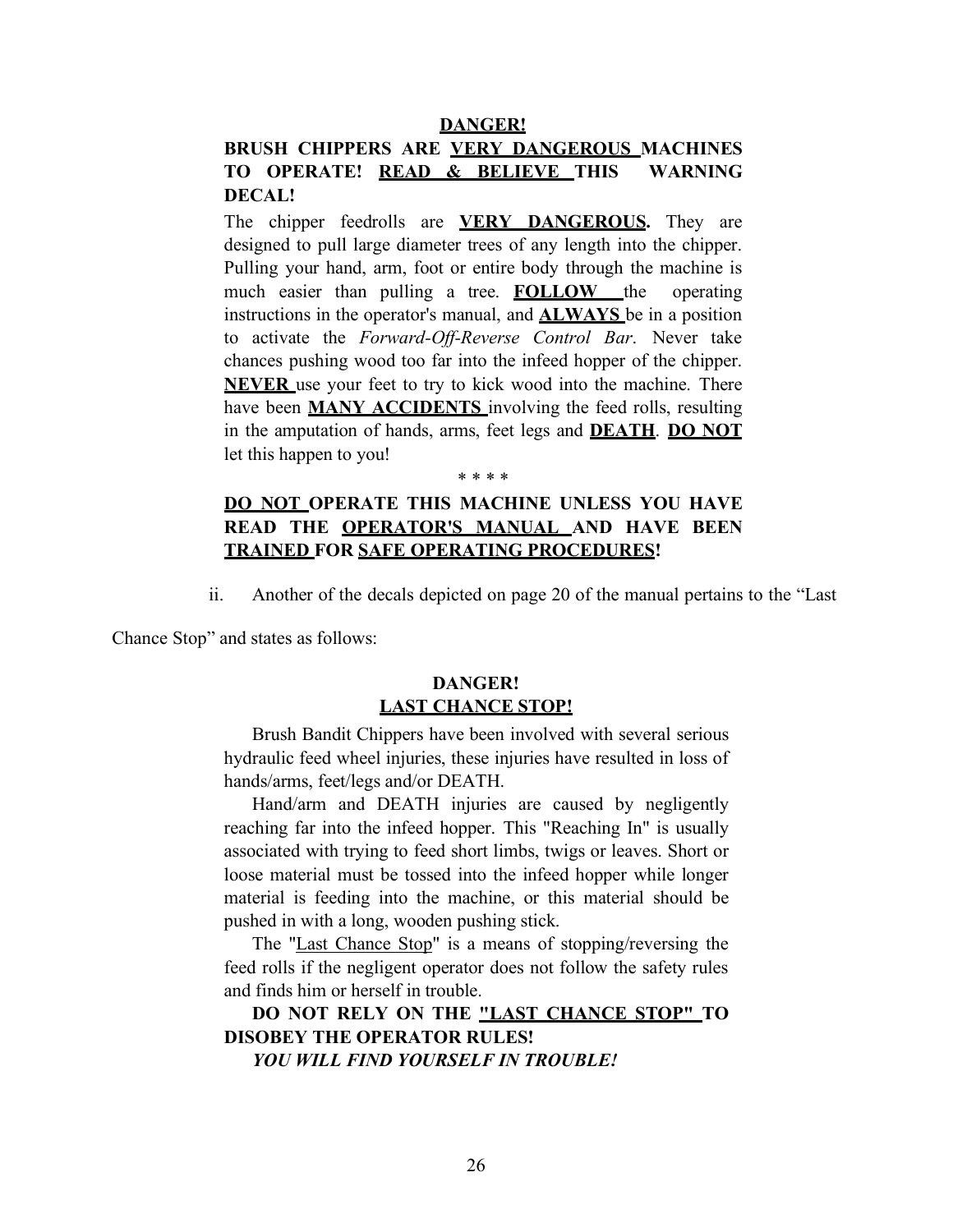d. Page 27 of the manual relates to "Start-Up Procedures" and sets forth the following warnings that are illustrated by two graphics depicting hands and arms being caught up in the feed wheels:

### **DANGER!**

### **STOP TO THINK!! REACHING OR KICKING INTO THE INFEED HOPPER WILL CAUSE SERIOUS INJURY OR DEATH!**

**DO NOT** reach with your hand or kick with your foot inside the infeed hopper. The feedrolls are very powerful. Once your hand or foot is grabbed by the feedrolls, you can be pulled into the  chipper. *Do not think that you will be able to pull yourself out of the feedrolls. They will not let go!* 

 There is absolutely no reason to work inside of the infeed hopper. If the feedrolls become tangled or clogged, stop the machine and wait a minimum of three (3) minutes to clean them out.

 **WARNING!** When feeding material into the infeed hopper, always feed from the side of the infeed tray and then turn away from material and walk away as wood feeds in. Chippers should be fed from curbside (right side) whenever possible. Anytime operator is near infeed hopper, HE MUST be within easy reach of feed control devices.

**DANGER!** DO NOT use any body part or steel devices inside the infeed hopper area. A "Wooden Pusher Tool" is supplied with this chipper to assist feeding material. It is owner's and operator's responsibility to use and keep a "Wooden Pusher Tool" with chipper, also to secure it when transporting chipper.

e. Also in the "Start-Up Procedures" section on page 29 of the manual is the

following warning:

#### **DANGER!**

 Do not let anyone operate or maintain this machine until they have thoroughly read this manual. You can purchase additional Bandit manuals for a nominal fee.

f. In the "Operating Procedures" section of the manual, the method of feeding wood

into the chipper is reiterated at manual pages 31 and 32 as follows: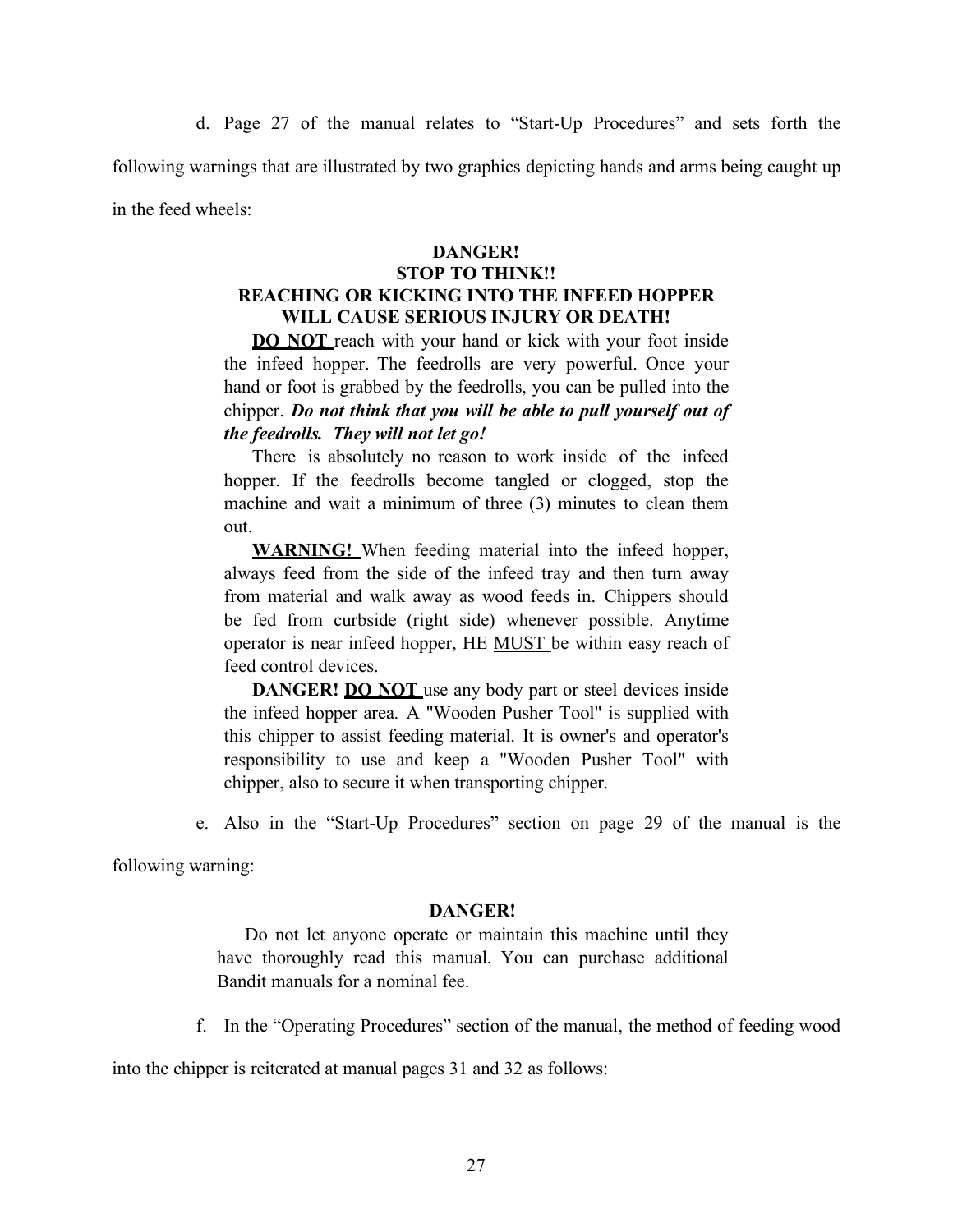#### **WARNING!**

 When feeding material into the infeed hopper, always feed from the side of the infeed tray and then tum away from material and walk away as wood feeds in. Chippers should be fed from curbside (right side) whenever possible.

# \* \* \* \*

#### **WARNING!**  \* \* \*

 Always stand to the side of the infeed hopper when inserting material. This will allow you to turn away from the wood, and walk away, without passing through the material.

 52. In 2012, the American National Standards Institute (ANSI) issued voluntary national consensus standard Z133–2012, titled "American National Standard for Arboricultural Operations—Safety Requirements." ANSI standard Z133–2012 is the seventh revision to the original standard that had been issued in 1972. (Ex. C-23, page 5 of 15). When an OSHA official asked Watson whether he was familiar with ANSI standard Z133–2012, Watson was uncertain, but he remarked that he received magazines about arboricultural operations.<sup>12</sup> (T. 327).

 53. Section 8.6 of ANSI Z133–2012 pertains to work procedures for brush removal and chipping, and includes the following provisions:

> 8.6.4 Personal protective equipment shall be worn when in the work area of chipping operations in accordance with section 3.4, Personal Protective Equipment, of this standard.<sup>13</sup>

<span id="page-27-0"></span> $12$  The record does not establish that Watson had actual knowledge of the specific content of ANSI Z133 – 2012, but excerpts from the standard were nevertheless received in evidence over objection as Exhibit C-23. (T. 326-333). The standard is relevant to the matter of industry recognition of the hazardous activities/conditions alleged with respect to the section 5(a)(1) citation item, as well as industry recognition of the presence of hazards that warrant the use of certain PPE.

<span id="page-27-1"></span><sup>&</sup>lt;sup>13</sup> Section 3.4 of ANSI Z133-2012 regarding personal protective equipment, which is referenced in subsection 8.6.4, was not included in the excerpt of the standard that was received in evidence at Exhibit C-23. Nor were four other subparagraphs of the standard that the Secretary cited to in the willful citation item that alleged inadequate training on, and improper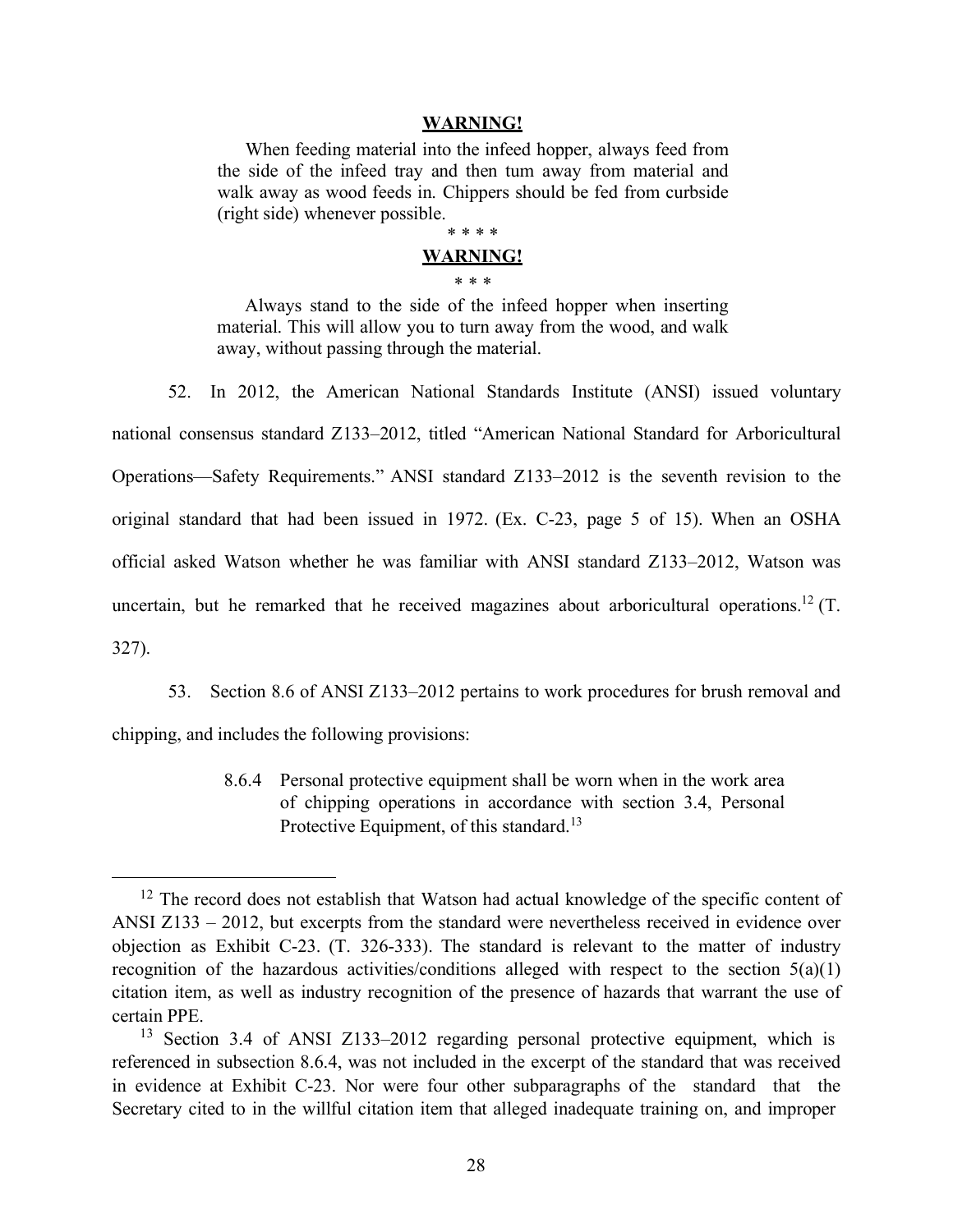- 8.6.5 Only persons trained in safe chipper operation may operate chippers. Training shall include, but is not limited to, inspection, starting, stopping, feeding, and shutdown. Training shall be provided for each type of chipper being used.
- 8.6.7 Brush and logs shall be fed into chippers from the side of the feed table center line, butt or cut end first, and the operator shall immediately tum away from the feed table when the brush is taken into the rotor or feed rollers. Chippers should be fed from the curbside whenever practical.
- 8.6.11 Small branches shall be fed into chippers with longer branches or by being pushed with a long stick or tool designed for such use to prevent body parts from entering the infeed hopper.
- 8.6.12 Hands or other parts of the body shall not be placed into the infeed hopper. Leaning into or pushing material into infeed hoppers with feet is prohibited.

 54. Watson understands that workers should not push small bits of brush into the hopper with their hands, and Watson himself usually uses a rake or similar implement to push small bits of brush into the hopper. (Ex C-25, p. 121).

### *Classifications of "Serious"*

 55. There was a substantial probability that death or serious physical harm could result by employees operating chainsaws without leg protection.

 56. There was a substantial probability that serious physical harm could result by employees engaging in tree removal and chipping without wearing safety glasses.

57. There was a substantial probability that death or serious physical harm could result

by employees engaging in tree removal and chipping without wearing protective helmets.

 feeding of, the chipper. (*See* Citation 2, item 1, which references ANSI Z133-210, sections 3.1.2, 5.1.2, 5.1.5, and 5.3.7). Those provisions not included in Exhibit C-23 are thus not of record in these proceedings.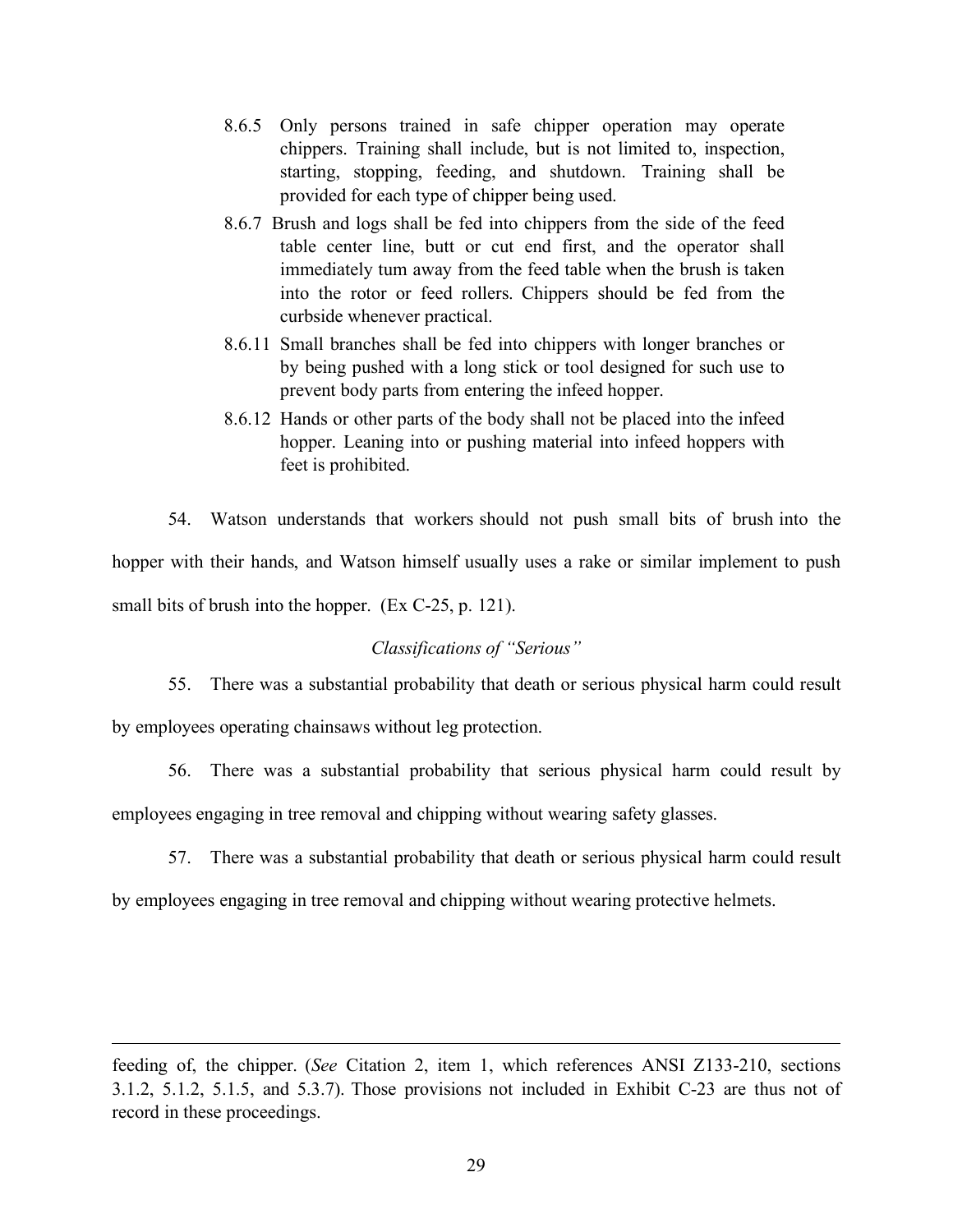58. There was a substantial probability that death or serious physical harm could result by employees operating a chipper before being provided adequate training and when feeding the chipper in an unsafe manner.

### *Unforeseeable Employee Misconduct*

 59. Watson had some work rules designed to prevent employees from using unsafe practices in feeding a chipper, and for requiring the employees to use certain PPE, but Watson did not adequately communicate those work rules to Ciaccio or the decedent. Watson was not reasonably diligent in taking steps to discover violations of those work rules, or in enforcing those rules when he identified violations, as is reflected by findings of fact in preceding paragraphs herein.

### **DISCUSSION**

 The Commission obtained jurisdiction of this matter under section 10(c) of the OSH Act upon Watson's timely filing of a notice of contest. 29 U.S.C. § 659(c). The Respondent has employees and is engaged in a business affecting interstate commerce, and thus meets the OSH Act's definition of "employer."<sup>14</sup> 29 U.S.C.  $\S 652(5)$ .

<span id="page-29-0"></span><sup>&</sup>lt;sup>14</sup> The Respondent argues for dismissing the Secretary's complaint on the ground that the Secretary's litigation tactics and handling and presentation of exhibits "violated due process." (Resp't Br. 10-17, 45). The undersigned confirms all evidentiary rulings made during the hearing and denies the Respondent's reassertion in his closing brief of some of those objections. The Respondent has demonstrated neither a violation of due process nor any legal prejudice as a consequence of the claimed wrongful tactics and admission of evidence to which objection was made. In this regard, the undersigned notes that Exhibits C-2 through C-9 inclusive (OSHA's inspection report, inspection summary, safety narrative, and violation worksheets), the admission under Fed. R. Evid. 803(6) and 803(8) to which the Respondent objected in part on the asserted ground that the records are not trustworthy, have not been relied upon as the foundation for any findings of fact herein.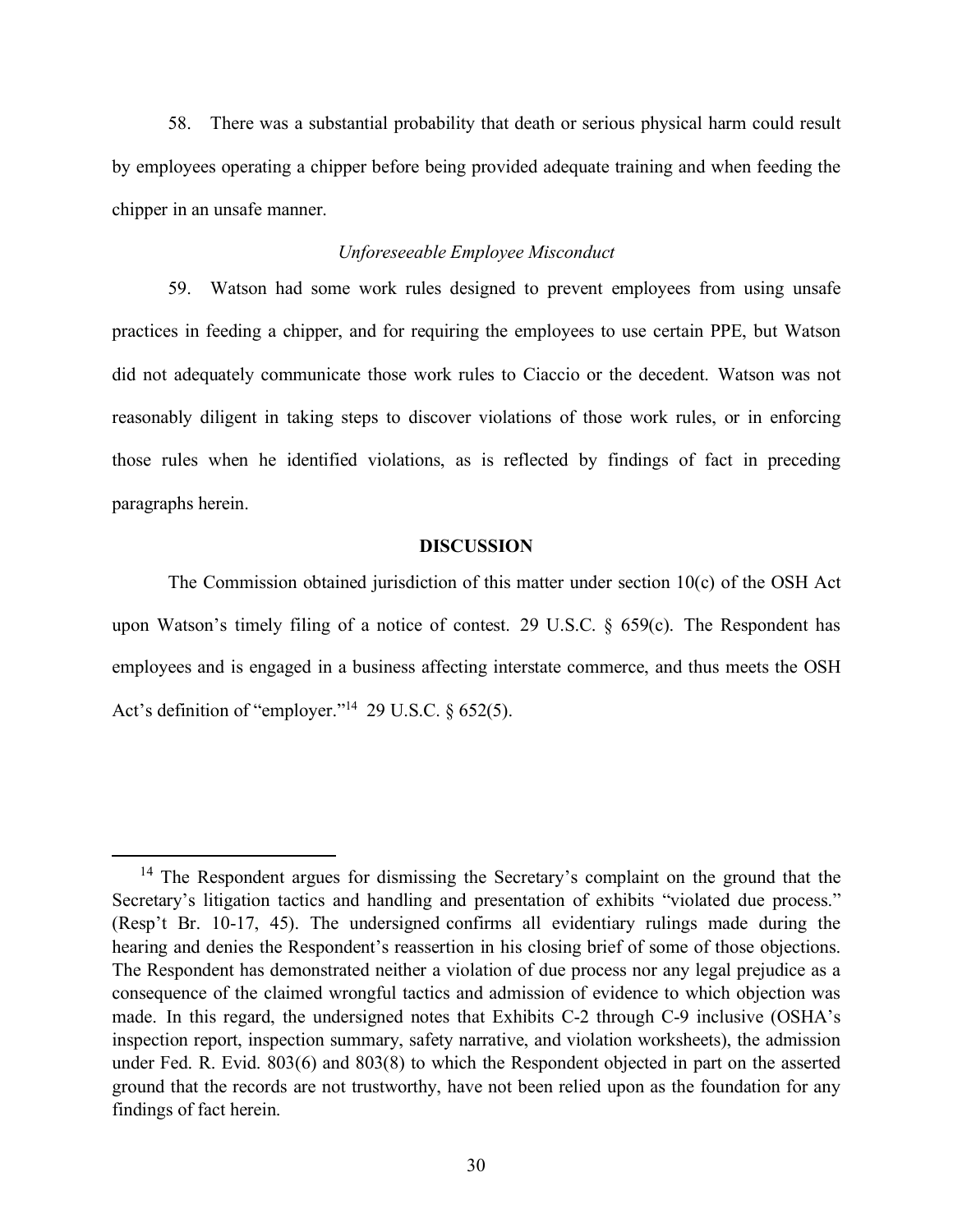### **Citation 1, Items 1: 2, 3 and 4 – Personal Protective Equipment (PPE)**

 To establish a violation of a workplace safety or health standard promulgated pursuant to section  $5(a)(2)$  of the Act, the Secretary must prove by a preponderance of the evidence that: (1) the cited standard applies; (2) the terms of the standard were violated; (3) employees were exposed or had access to the violative condition; and (4) the employer knew, or with the exercise of reasonable diligence could have known, of the violative condition. *Atl. Battery Co.*, 16 BNA OSHC 2131, 2138 (No. 90-1747, 1994); *Astra Pharm. Prods*., 9 BNA OSHC 2126, 2129 (No. 78-6247, 1981), *aff'd in relevant part,* 681 F.2d 69 (1st Cir. 1982).

 *Serious Citation 1, Item 1 – Section 1910.132(a) – Leg Protection* 

 Item 1 of serious citation 1 alleges that the Respondent violated 29 C.F.R. § 1910.132(a) in three separate instances on May 4, 2016, averring that for each instance "employees were exposed to laceration and amputation hazards while operating chainsaws during tree removal" when "[e]mployees did not wear leg protection while trimming branches."<sup>15</sup>

 The cited standard, section 1910.132(a), is a general personal protective equipment standard (PPE) that provides as follows:

### **§ 1910.132 General requirements.**

 (a) *Application.* Protective equipment, including personal protective equipment for eyes, face, head, and extremities, protective clothing, respiratory devices, and protective shields and barriers, shall be provided, used, and maintained in a sanitary and reliable condition wherever it is necessary by reason of hazards of processes or environment, chemical hazards, radiological hazards, or mechanical irritants encountered in a manner capable of causing injury or impairment in the function of any part of the body

<span id="page-30-0"></span><sup>&</sup>lt;sup>15</sup> Each of the four citation items alleging violations of PPE standards, as well as willful citation 2, alleged three identically worded instances for each item—one instance for each of the three worksites on May 4, 2016. Each of the citation items misidentified the DiBella Drive worksite as "Salvia Lane." The Secretary moved to amend the complaint, which had incorporated by reference all of the citation items, to substitute "DiBella Drive" for "Salvia Lane" in each item, and that motion was granted at the hearing without objection. (T. 298-99).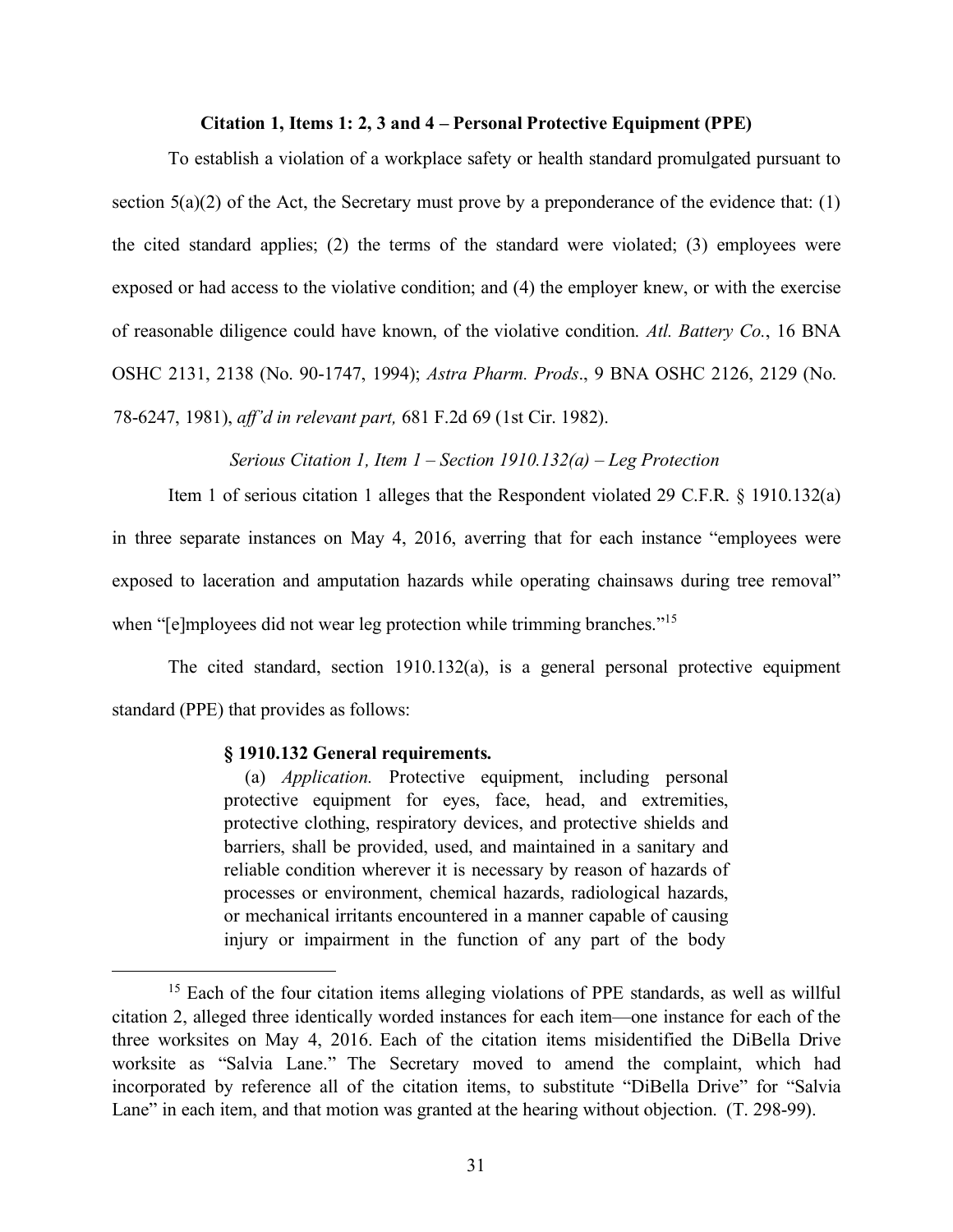through absorption, inhalation or physical contact.

 "To establish the applicability of a PPE standard that, by its terms, applies only where a hazard is present," the Secretary must demonstrate that "there is a significant risk of harm and that the employer had actual knowledge of a need for protective equipment, or that a reasonable person familiar with the circumstances surrounding the hazardous condition, including any facts unique to the particular industry, would recognize a hazard requiring the use of PPE." *Wal-Mart Distrib. Ctr. No. 6016*, 25 BNA OSHC 1396, 1400-01 (No. 08-1292, 2015), *aff'd in relevant part and vacated in part on other grounds*, 819 F.3d 200 (5th Cir. 2016). "The Secretary must show more than the mere possibility of or a potential for injury." *Andrew Catapano Enters., Inc.*, 17 BNA OSHC 1776, 1783 (No. 90-0050, 1996) (consolidated). Rather, in order to establish that a potential hazard presents a "significant risk of harm," the Secretary must prove that the circumstances in the workplace are "likely to give rise to the alleged hazard" for which the PPE is needed. *See Pratt & Whitney Aircraft v. Donovan*, 715 F.2d 57, 63-67 (2d Cir. 1983).

 Watson acknowledged that leg protection such as chaps was appropriate to protect against injury when trimming trees with a chainsaw while standing on the ground, but he suggested that chaps were unnecessary for a worker in a tree who is making overhead cuts and that they are a hindrance to the mobility of a worker who is in a tree. Andres, who is experienced in the tree service industry and is an experienced "tree climber," testified that chaps are "advised" for workers using chainsaws while cutting in trees, although he noted that many "climbers" do not wear them because they limit the mobility while in the tree. (Ex. C-19, video 2; T. 142, 493-94; Ex. C-25, p. 108). *Cf. Tri-State Roofing & Sheet Metal, Inc. v. OSHRC*, 685 F.2d 878, 881 (4th Cir. 1982) ("The particular views of workmen are not necessarily, and often times are not, the best determination as to what is safe and what is unsafe. Convenience rather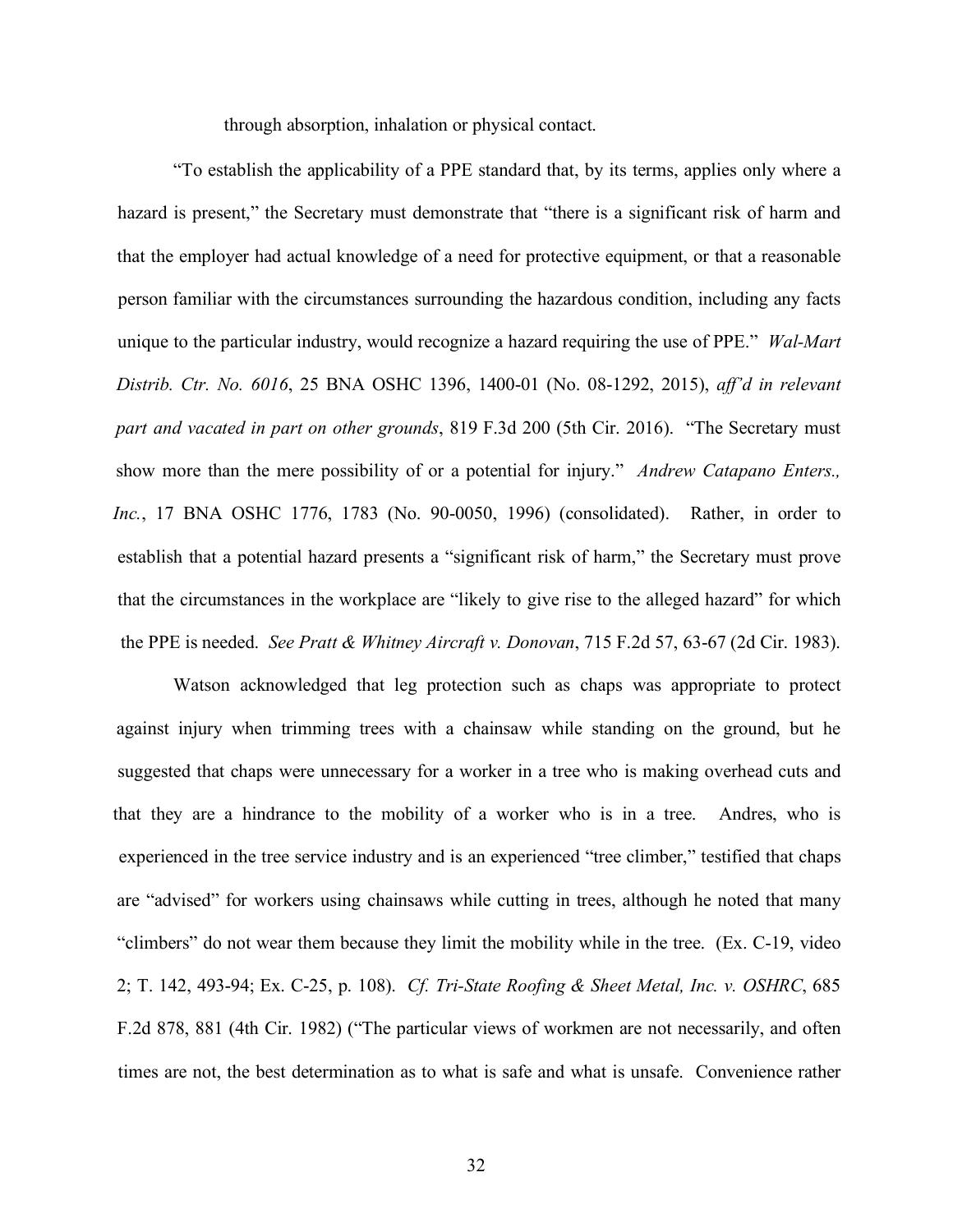than safety considerations often dictates a worker's perspective.").

 Both Watson and Andres own and use chaps, but neither was using them at any of the three locations. Watson also had chaps on site in his truck, but he did not require that Burton wear them when Burton operated a chainsaw while standing on the ground at the Church Road and DiBella Drive sites. Watson's testimony establishes that he had actual knowledge that workers in the tree service industry operating chainsaws while standing on the ground should wear leg protection to protect against lacerations and amputations. Andres' testimony establishes that persons familiar with the tree service industry recognize that workers using chainsaws while in a tree should wear leg protection to protect against lacerations and amputations. Andres and Burton both operated chainsaws at the Church Road site and the DiBella Drive site, and Andres used a chainsaw while in a tree at the Placid Drive site. Both violated section 1910.132(a) by operating chainsaws without leg protection, and both were exposed to laceration and amputation hazards by doing so.<sup>16</sup> Employees were exposed to that

<span id="page-32-0"></span><sup>&</sup>lt;sup>16</sup> The Respondent Watson is the proprietor of a sole proprietorship, so he and his proprietorship are the same entity in law and fact. If Watson were to have had no employees, he would not have been covered by the OSH Act, and OSHA could not have cited him for his personal failure to wear leg protection at any of the three worksites. *See Poughkeepsie Yacht Club, Inc.*, 7 BNA OSHC 1725, 1727 (No. 76-4026, 1979) (noting that "the Act's coverage extends even to those employers with only one employee.")

 The Secretary has not asserted that Watson's personal failure to wear leg protection while using a chainsaw on May 4 violated section 1910.132(a), so the matter of whether OSHA can cite a sole proprietor who is covered by the Act for personally violating a standard was not put in issue. Even so, although no Commission precedent has been identified that addresses this issue, a Commission judge addressed the issue in *Clauson*, No. 76-2669, 1977 WL 6908 (O.S.H.R.C.A.L.J., Mar. 17, 1977), *aff'd on other grounds* 5 BNA OSHC 1760 (No. 76-2269, 1977) (the Commission had *sua sponte* directed review of the decision, but then declined "to pass upon, modify or change the Judge's decision in the absence of a compelling public interest" where no party had "expressed dissatisfaction with" it).

 The Commission judge in *Clauson* concluded that a sole proprietor who is covered by the Act "while working in his business, must necessarily personally comply with applicable safety regulations." *Cf. McCullough v. Suter*, 757 F.2d 142, 143 (7th Cir. 1985) (holding that if a sole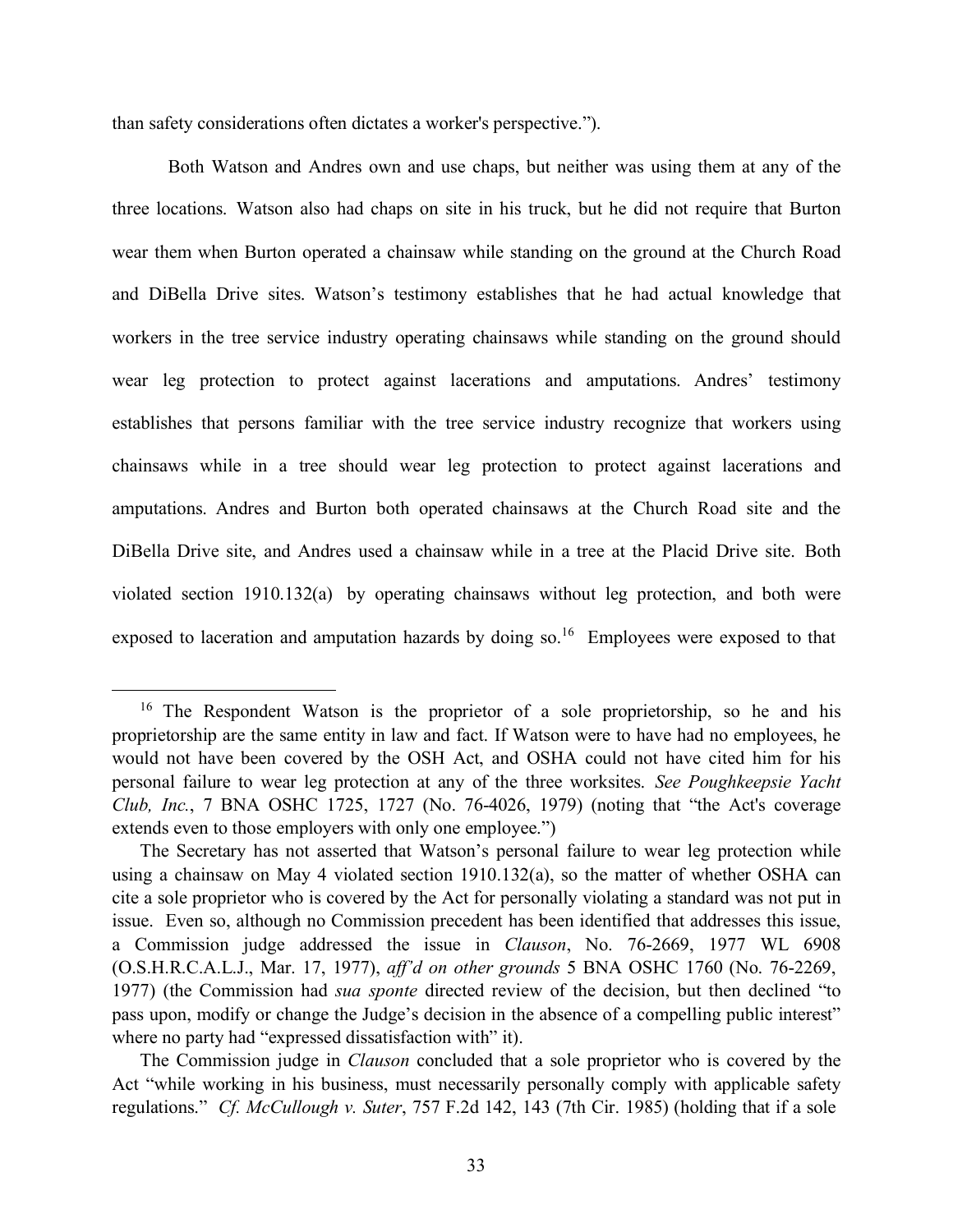hazard at each of the three worksites on May 4, and Watson had actual knowledge that neither employee wore leg protection while operating chainsaws.

 The Secretary has established by a preponderance of the evidence that the Respondent violated section 1910.132(a) in each of three instances alleged.<sup>17</sup>

 The violation of section 1910.132(a) is properly classified as "serious." A violation is "serious" if there was a substantial probability that death or serious physical harm could result from the violative condition. 29 U.S.C. § 666(k); *Consol. Freightways Corp.*, 15 BNA OSHC 1317, 1324 (No. 86–351, 1991). "This does not mean that the occurrence of an accident must be a substantially probable result of the violative condition but, rather, that a serious injury is the likely result if an accident does occur." *Oberdorfer Indus. Inc.*, 20 BNA OSHC 1321, 1330-31, (No. 97-0469, 2003) (consolidated) (citation omitted). The severe lacerations or amputations that would likely result if a running chainsaw impacted an unprotected leg constitutes serious physical harm and supports the serious classification of the violation. *See Kaspar Electroplating Corp.*, 16 BNA OSHC 1517, 1522) (No. 90-2066, 1993) (likelihood of severe lacerations to hand support classification of serious).

### *Citation 1, Item 3 – Section 1910.133(a)(1) – Eye Protection*

 Item 3 of serious citation 1 alleges that Watson violated 29 C.F.R. § 1910.133(a)(1) in three separate instances on May 4, 2016, averring that for each instance "employees were

 proprietorship has employees or associates, it can be an "enterprise" with which its sole proprietor can be "associated" within the meaning of the RICO Act, the court reasoning that it should make no difference what kind of legal form the enterprise takes—e.g., corporation, partnership, sole proprietorship, etc.) (Posner, J.).

<span id="page-33-0"></span><sup>&</sup>lt;sup>17</sup> Watson's argument that the Secretary lacked the authority to cite him for violations alleged to have occurred at the Church Street and DiBella Drive worksites because OSHA did not conduct a physical inspection of those two worksites is rejected as having no support in either the text of the Act or any of the Secretary's regulations promulgated pursuant to the Act. (Resp't Br. 46-47).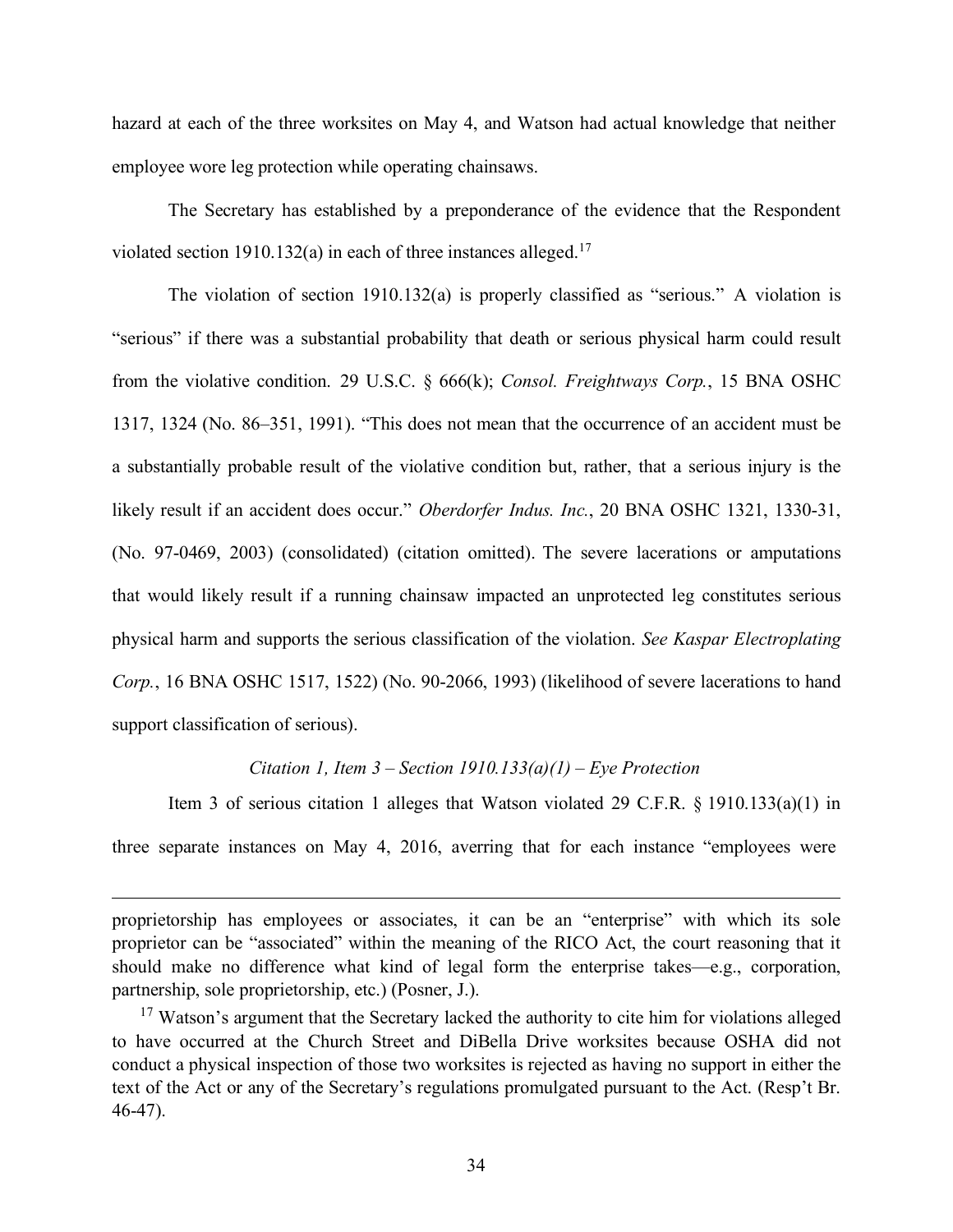exposed to eye hazards during tree removal including wood dust, flying wood pieces, and being struck by branches during tree trimming and feeding a wood chipper."

 The cited standard, section 1910.133(a)(1), is a general PPE standard respecting eye and face protection, and provides in pertinent part that "[t]he employer shall ensure that each affected employee uses appropriate eye or face protection when exposed to eye or face hazards from flying particles …."

 Watson had safety glasses available for employees on May 4, and he had a work rule that everyone wears them, testifying that "everyone should have been wearing safety glasses." (T. (T. 179, 195; 493; Ex. C-7, p. 3). Watson was wearing safety glasses himself (Ex. 25, pp. 109- 10), and he could see that among his four employees Andres was the only one wearing any eyewear during tree removal, trimming branches, and chipping. However, Watson did not check to determine whether the personal sunglasses that Andres was wearing were impact-resistant safety glasses (Andres reliably testified that they were not). (T. 153, 163, 177, 179). *See Stearns-Roger, Inc.*, 7 BNA OSHC 1919, 1921 (No. 76-2326, 1979) (inferring that eyewear referred to as "street glasses" were not impact-resisting safety glasses that met the criteria of the construction industry eye-protection standard involved there).

 The evidence establishes that employees who were engaged in tree removal and brush chipping activities were exposed to eye hazards from moving branches and propelled particles, so that the cited standard is applicable. *Wal-Mart Distribution Ctr.* The evidence also establishes (1) non-compliance with the standard at each of the three worksites, (2) employee exposure to injury to the eyes at each of the three worksites as a result of that non-compliance, and (3) that Watson had actual knowledge of the violative conduct. A preponderance of the evidence establishes that the Respondent violated section 1910.133(a)(1) in the manners alleged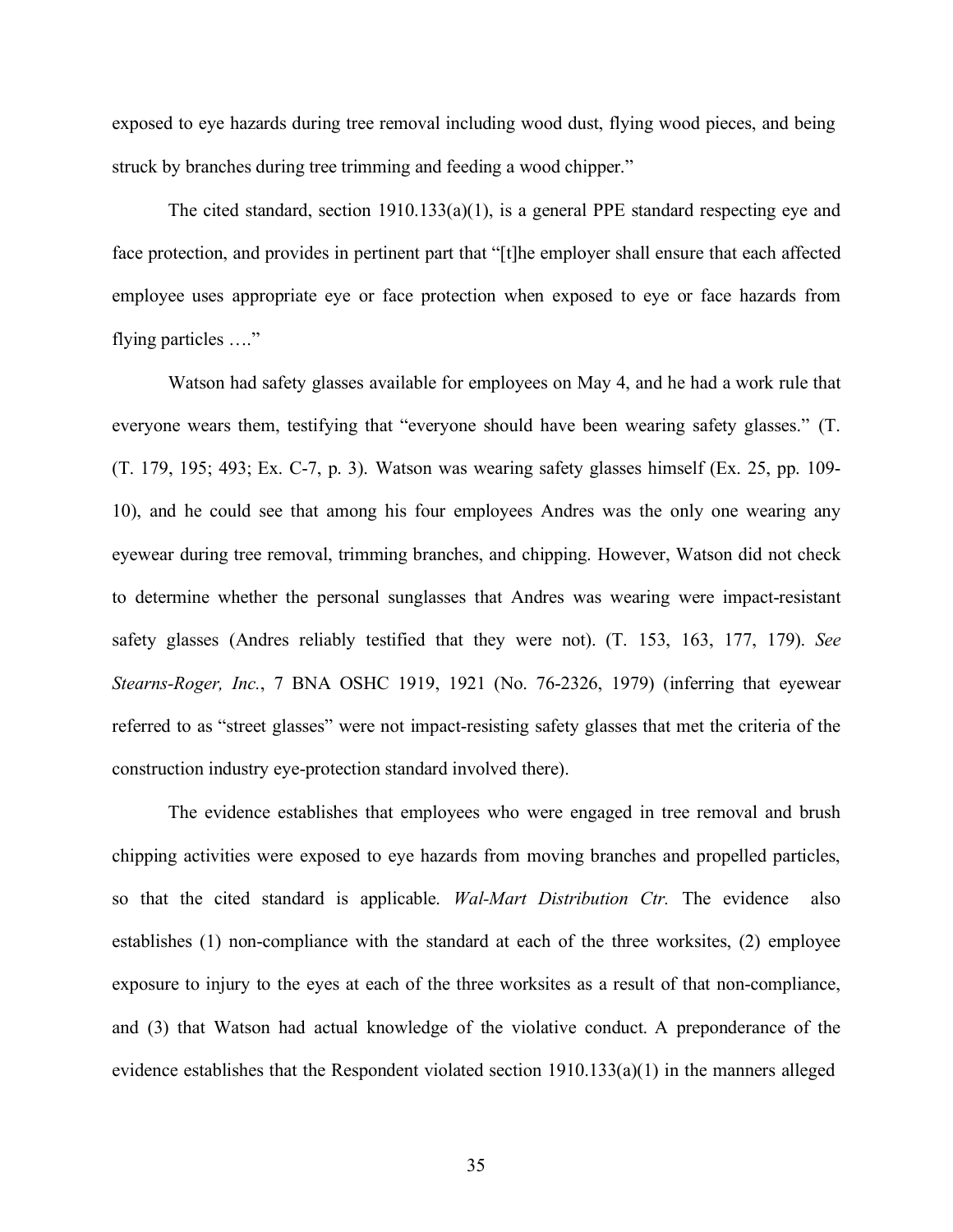in item 3 of citation 1.

The violation of section  $1910.133(a)(1)$  is properly classified as serious. There is a substantial probability that an unprotected eye struck by a flying wood chip or some other object could result in temporary or permanent disability. *See Stearns-Roger, Inc.*, 7 BNA OSHC at 1921 (noting "that the eye is an especially delicate organ and that any foreign material in the eye presents the potential for injury"). Such an injury would amount to "serious physical harm" that warrants a classification of "serious." (T. 194, 420-21). *See Vanco Constr., Inc.*, 11 BNA OSHC 1058, 1061-62 (No. 79-4945, 1982) (finding that "given the delicateness of the eye, serious physical harm would be substantially probable if an employee were struck in the eye by a particle or chip of concrete" caused by a sledgehammer or an electric hammer) *aff'd*, 723 F.2d 410 (5th Cir. 1984).

### Citation 1, Item  $4$  – Section 1910.135(a)(1) – Protective Helmet

 Item 4 of serious citation 1 alleges that the Respondent violated 29 C.F.R. § 1910.135(a)(1) in three separate instances on May 4, 2016, averring that for each instance "employees were exposed [to] overhead hazards during tree removal involving a mobile crane and tree trimming from height" and "to struck by hazards from branches while loading a wood chipper."

 The cited standard, section 1910.135(a)(1), is a general PPE standard respecting head protection, and provides that "[t]he employer shall ensure that each affected employee wears a protective helmet when working in areas where there is a potential for injury to the head from falling objects."

 Watson has a rule requiring that employees wear hardhats when they are working in the vicinity of falling limbs and hoisted loads, but his hardhat rule apparently does not extend to employees who are feeding the chipper. (T. 490-91; Ex. C-25, pp. 108-09). Watson keeps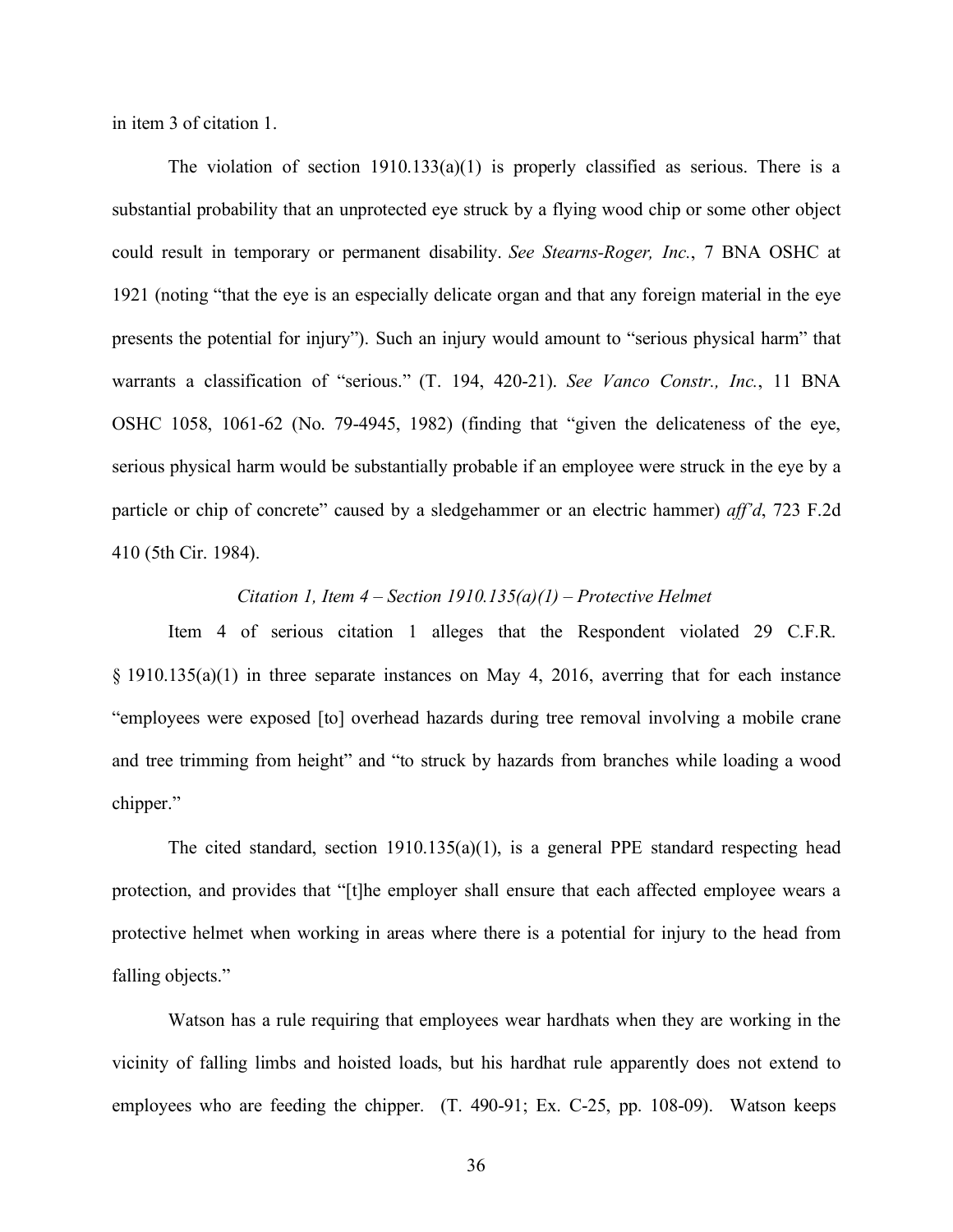hardhats at worksites in his truck for employee use. (T. 111-12, 456).

 In *Altor, Inc.*, 23 BNA OSHC 1458 (No. 99-0958, 2011), the Commission applied the head protection standard that is contained in the construction industry standards at 29 C.F.R. § 1926.100(a) (requiring employees in the construction industry to wear protective helmets when "working in areas where there is a possible danger of head injury from impact, or from falling or flying objects") *aff'd*, 498 F.App'x 145 (3d Cir. 2002) (unpublished). The Commission decided that the construction industry standard "requires a showing of 'access to an area of potential danger,' not actual exposure to overhead hazards." *Id.* at 1465, *quoting Donovan v. Adams Steel Erection, Inc.*, 766 F.2d 804, 812 (3d Cir. 1985). The Commission in *Altor* stated further that "[e]xposure can be shown even where 'the hazard of being struck... was remote and [where]   hardhats may not have offered much protection.'" *Id.*, quoting *Hackensack Steel Corp.*, 20 BNA OSHC 1387, 1390 (No. 97-0755, 2003). The same logic should hold for the general industry head protection standard cited here, particularly since the standard here pertains to areas where there is the "potential for injury," which is substantially the same language of the "area of potential danger" test that the Commission adopted in *Altor*. Further, as the Commission noted   in *Altor*, "even a 'comparatively brief exposure is sufficient to support a violation.'" *Id.*, quoting  *Capeway Roofing Systems, Inc.*, 20 BNA OSHC 1331, 1339 (No. 00-1968, 2003) *aff'd*, 39 F.3d 56 (1st Cir. 2004).

 Video 2 of Exhibit C-19, which depicted the removal of a single tree at the DiBella Drive worksite, showed all the employees having access to areas of potential danger from falling objects. It is reasonably inferable that the employees had similar access at the Church Road site, where the crew removed eleven trees, and the DiBella Street site, where the crew was working on the third tree at the time of the fatality.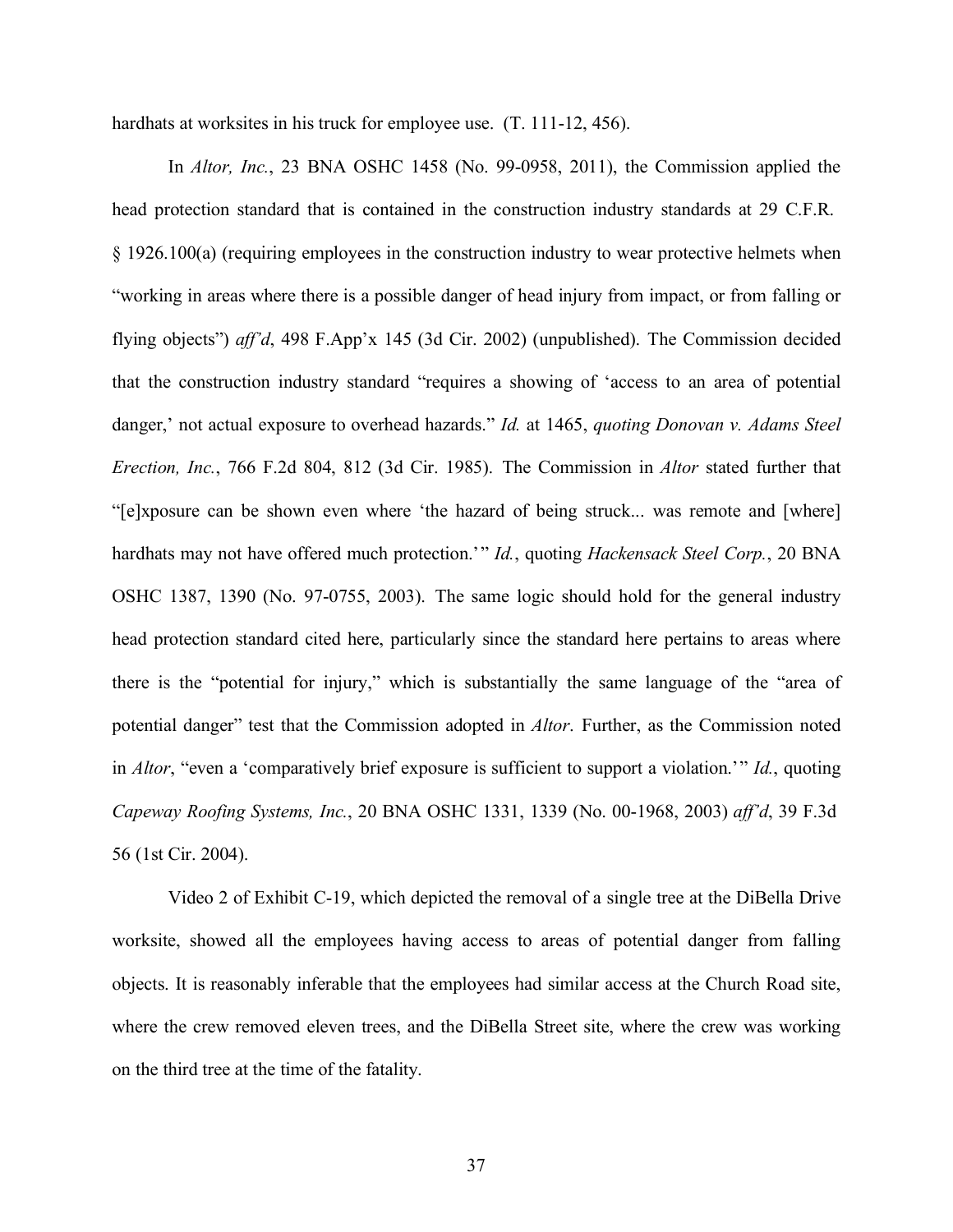With respect to the wear of hardhats solely for chipper operations, while the manufacturer's warranty validation form that Watson signed in March 2004 indicates that anyone within 100 feet of machine must wear hardhats (Ex. C-14), and the chipper's manual indicates that hardhats are among the "applicable safety equipment" that should be worn (Ex. R- 24, manual page 8), these written materials from the manufacturer alone are insufficient (though barely) to establish either (a) that Watson had actual knowledge of a need for wearing a protective helmet simply while feeding the chipper, or (b) that a reasonable person familiar with circumstances surrounding the operation of the chipper, would recognize a hazard requiring the wear of a protective helmet simply while feeding the chipper. *See Wal-Mart Distrib. Ctr.*, 25 BNA OSHC at 1400-01. In this regard, it is notable that nothing in the *excerpt* of ANSI standard Z133–2012 that was offered and received in evidence at Exhibit C-23 states that protective helmets should be worn when workers are in an area of chipping operations.

 The Secretary has thus not proven that the standard requires that employees wear protective helmets while simply operating the chipper at times when the crane was not operating and when no limbs were falling to the ground after being cut. However, the great weight of the remaining evidence establishes that the standard applied at each of the three worksites, that standard was violated and that employees were exposed to injury to the head from falling objects not associated with feeding of the chipper alone, and that Watson had actual knowledge of the violative conditions. The Secretary has proven that the Respondent violated section 1910.135(a)(1) in manners alleged in item 4 of citation 1.

The violation of section  $1910.135(a)(1)$  is properly classified as serious. It is substantially probable that being struck in the head by a tree or branch falling while being hoisted by a mobile crane could result in death or permanent disability, which justifies a

38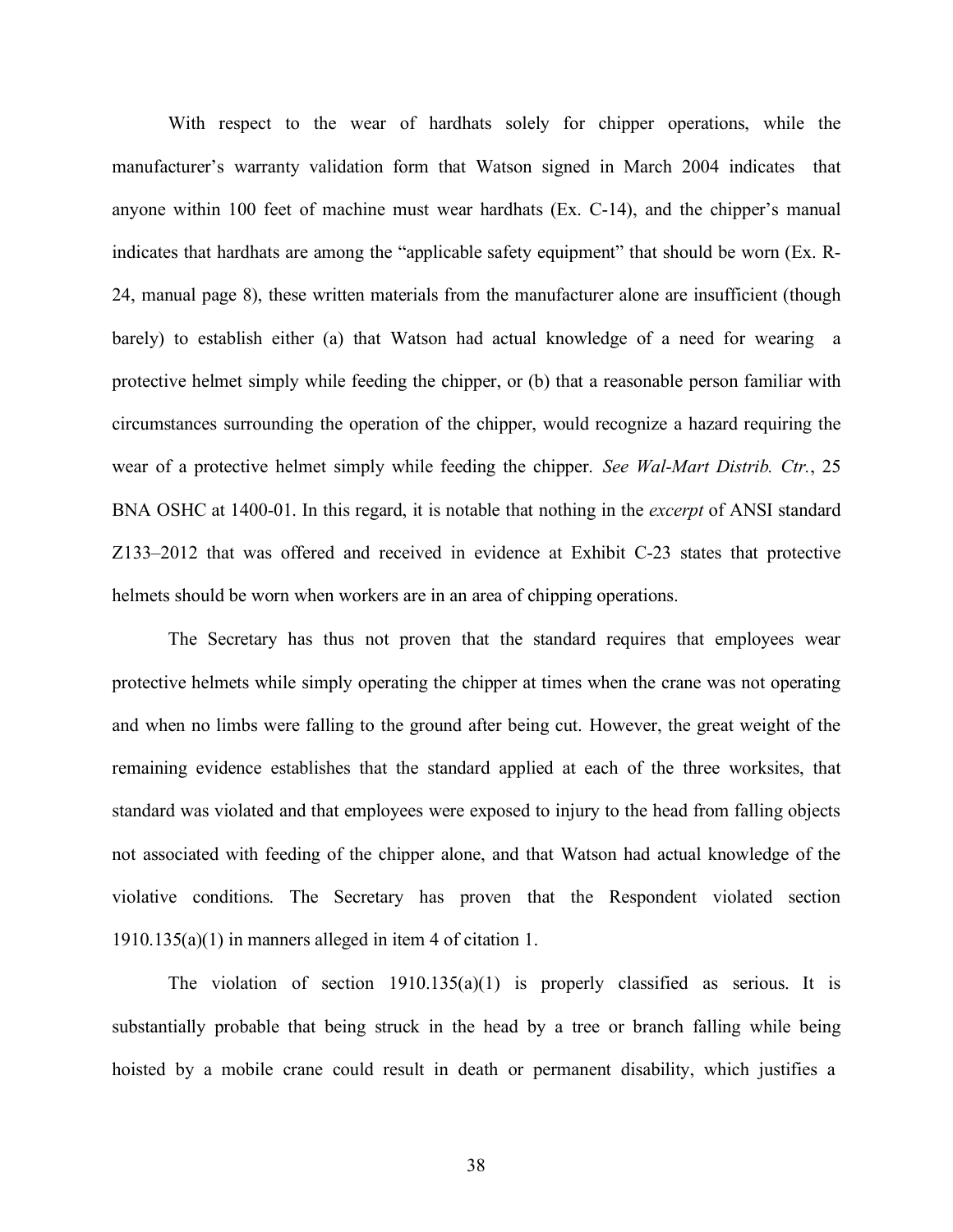classification of "serious."<sup>18</sup> (T. 422).

### *Item 2 – Section 1910.132(f)(1) – PPE Training*

 Item 2 of serious citation 1 alleges that the Respondent violated 29 C.F.R.  $\S$  1910.132(f)(1) in three separate instances on May 4, 2016, averring that for each instance "employees were exposed to various hazards during tree removal, including but not limited to laceration and struck by hazards," and that "[e]mployees were not trained on the necessary personal protective equipment for the task."

 The cited standard, section 1910.132(f)(1), is a general PPE training standard, and provides as follows:

> (f) *Training*. (1) The employer shall provide training to each employee who is required by this section to use PPE. Each such employee shall be trained to know at least the following:

- (i) When PPE is necessary;
- (ii) What PPE is necessary;

(iii) How to properly don, doff, adjust, and wear PPE;

(iv) The limitations of the PPE; and,

 (v) The proper care, maintenance, useful life and disposal of the PPE.

 In the context of the PPE citation items alleged in citation 1, the standard required that Watson provide PPE training regarding protective legwear to operators of chainsaws (Andres and Burton), and to all employees regarding protective eyewear and protective helmets.<sup>19</sup>

<span id="page-38-0"></span><sup>&</sup>lt;sup>18</sup> Watson's general argument that holding him responsible for the violative conduct of his employees is inconsistent with the congressionally stated purpose of the Act is rejected. (Resp't Br. 47-49). *See Armstrong Steel Erectors, Inc.*, 18 BNA OSHC 1630, 1633, n.4 (No. 97-0250, 1999) (stating that "[r]esponsibility under the Act for ensuring that employees do not put themselves into any unsafe position rests ultimately upon each employer, not the employees, and employers may not shift their responsibility onto their employees").

<span id="page-38-1"></span><sup>&</sup>lt;sup>19</sup>By its terms, section 1910.132(f)(1) requires training for employees who are "required by this section to use PPE." Section 1910.132(f) thus requires that employees who are required to wear leg protection while operating chainsaws pursuant to section 1910.132(a) receive PPE training regarding protective legwear. Paragraph (g) of section 1910.132 states that the training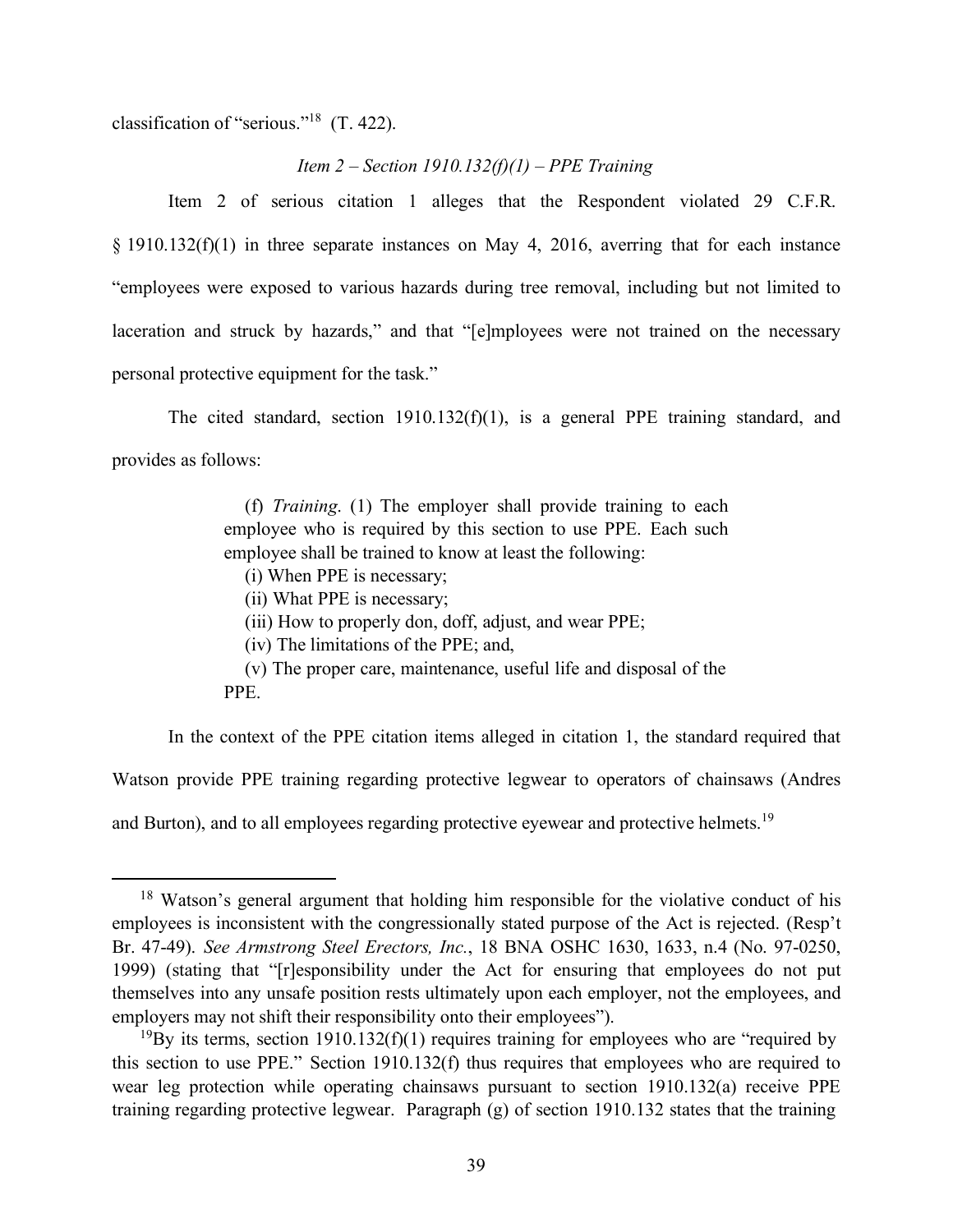Even though Watson did not provide any formalized training to his employees, the evidence is insufficient to establish that Watson never provided instruction and guidance to his two experienced employees, Andres and Burton, that was sufficient to meet the PPE training requirements of the cited standard.<sup>20</sup> However, the great weight of the evidence is that Watson did not train either Ciaccio or the decedent regarding when they were required to wear protective eyewear and protective helmets, in violation of the cited standard. (*See* Findings of Fact ¶¶ 12, 22, 25, *supra*). Watson had actual knowledge that neither Ciaccio nor the decedent had been instructed when to wear eye protection and head protection. *See Lane Constr. Corp.*, 23 BNA OSHC 1097 (No. 09-0348, 2009) (ALJ) ("As the employer, Lane had actual knowledge of its training program"). Those new employees were exposed to risk of injury as a consequence of not receiving the training required by the cited standard. The Secretary has proven that the Respondent violated section 1910.132(f)(1) in manners alleged in item 3 of citation 1.

 For the same reasons stated in connection with the proven violations of sections 1910.132(a), 1910.133(a)(1), and 1910.135(a)(1), the violation of the training standard at section 1910.132(f)(1) is properly classified as "serious."

### **Citation 2, Item 1: General Duty Clause**

 As described at the outset of this decision, the Secretary alleges that Watson willfully violated the general duty clause at each of the three separate worksites on May 4, 2016, by failing "to ensure that only employees trained in safe operation operated chippers and that only safe operating practices and techniques were used for feeding the chipper," thereby exposing

 requirements of paragraph (f) apply to employees who are required to use eye or face protection under section 1910.133 and protective helmets under section 1910.135.

<span id="page-39-0"></span><sup>&</sup>lt;sup>20</sup> Evidence that an employee violated a PPE standard does not prove that the employee did not receive required training on the matter. *See Dravo Eng'rs & Constructors*, 11 BNA OSHC 2010, 2012 (No. 81-748, 1984) (observing that evidence of failure to enforce a safety rule does not prove a training violation).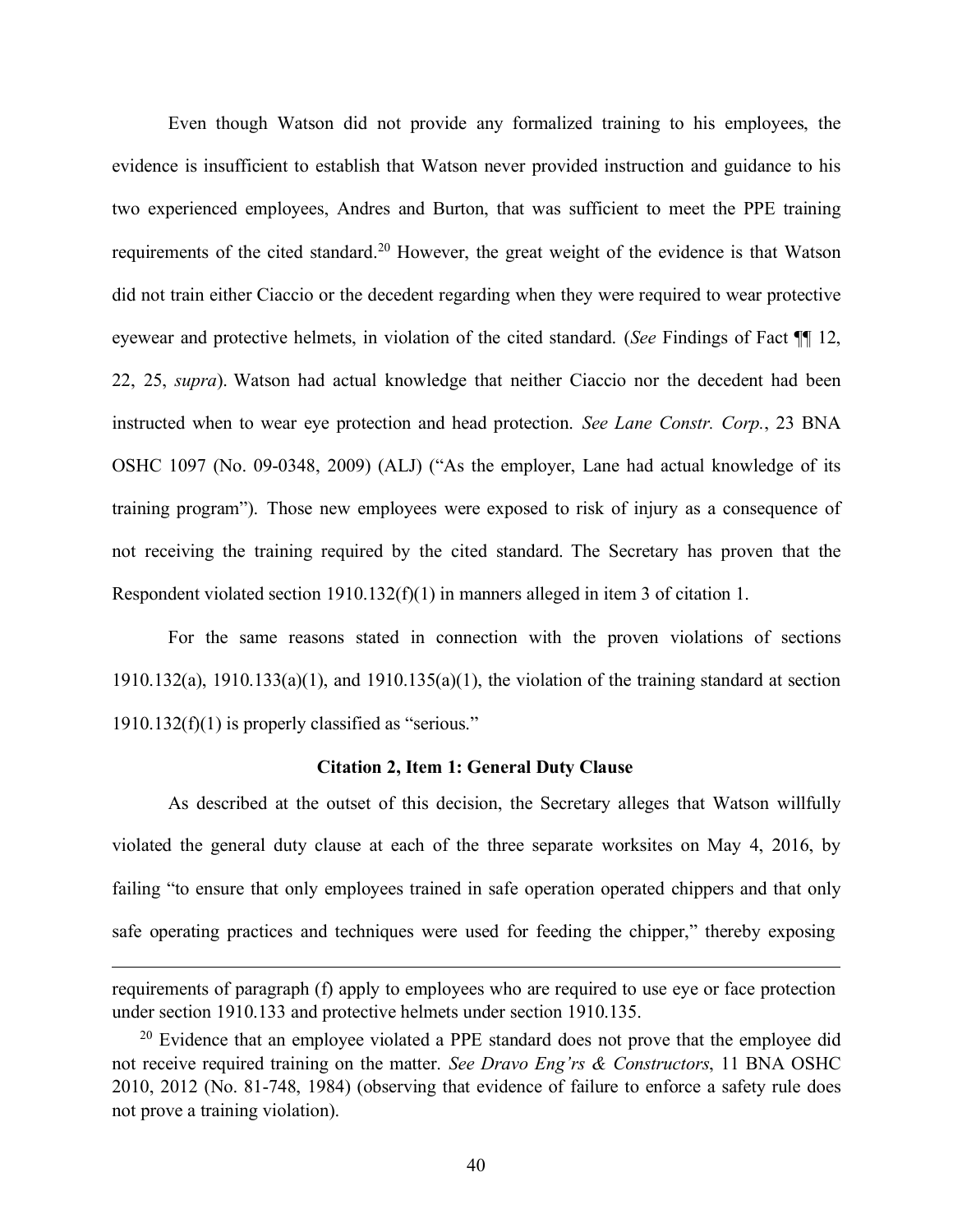employees to the hazard of "rotating blades and moving parts while feeding tree limbs" into the chipper.

 The citation item alleged that the following unsafe practices in feeding the chipper occurred on May 4: operators leaned into and reached into the infeed hopper; operators stood on the left side of the infeed hopper; operators pushed "small pieces of wood and branches by hand;" and operators manipulated "large tree limbs in front of the infeed hopper with their back to it." $^{21}$ 

 The citation alleged that feasible and acceptable methods of abatement included following manufacturer guidance on training and operation set forth in material issued by the chipper's manufacturer and conforming to certain cited subparagraphs contained in ANSI standard Z133-2012, "American National Standard for Arboricultural Operations—Safety Requirements."

 To establish a violation of the general duty clause, the Secretary must prove that: (1) a condition or activity in the workplace presented a hazard; (2) the employer or its industry recognized the hazard; (3) the hazard was causing or likely to cause death or serious physical harm; and (4) a feasible and effective means existed to eliminate or materially reduce the hazard.

<span id="page-40-0"></span> $21$  Watson argues that the alleged general duty clause violation should be vacated because it does not specify "the source" of the alleged unsafe practices and thereby fails to provide him with fair notice of what conduct is required to comply with section  $5(a)(1)$ , in violation of due process. (Resp't Br. 39-45). *See Ruhlin Co.*, 21 BNA OSHC 1779, 1784-85 (No. 04-2049, 2006) (stating that "[a] citation issued under section  $5(a)(1)$  will be vacated if the Commission determines that the employer lacks fair notice of what conduct is required"); *Gen. Elec. Co. v. E.P.A.*, 53 F.3d 1324, 1328–29 (D.C. Cir. 1995) (noting that the due process clause of the Fifth Amendment "prevents ... deference from validating the application of a regulation that fails to give fair warning of the conduct it prohibits or requires"). Watson fails to show how the citation item is deficient in providing him with notice of what conduct the Secretary alleges would be required to protect employees from the caught-by hazard, and so his lack of "fair notice" contention is rejected.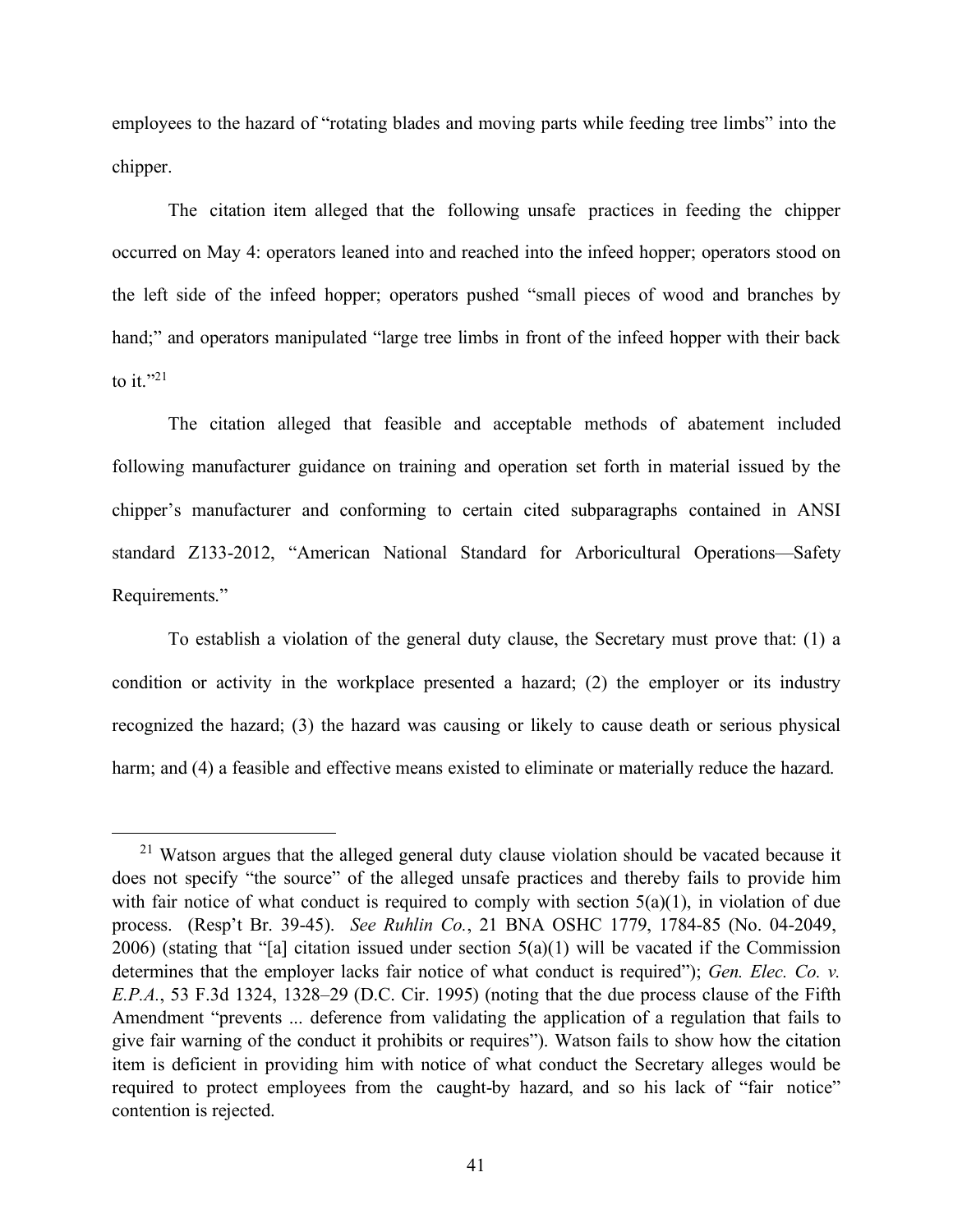*Peacock Eng'g, Inc.*, 26 BNA OSHC 1588, 1589 (No. 11-2780, 2017). In addition, "the Secretary must also show the employer knew or, with the exercise of reasonable diligence could have known of the hazardous condition." *PSP Monotech Indus.*, 22 BNA OSHC 1303, 1305 (No. 06-1201, 2008).

## *Likely to Cause Death or Serious Physical Harm Recognized Hazard*

 The willful citation item defines the hazard to which employees were exposed as "being caught-in rotating/moving parts of a wood chipper."

 A hazard is defined "in terms of the physical agents that could injure employees rather than the means of abatement." *Chevron Oil Co.*, 11 BNA OSHC 1329, 1331, n.6 (No. 10799, 1983). "The adequacy of the employer's work practices to reduce the risk of, or prevent the occurrence of, the hazard is a separate issue from the question of how the recognized hazard is defined." *Arcadian Corp.*, 20 BNA OSHC 2001, 2007 (No. 93-0628, 2004).

 The "physical agent" that defines the hazard here is the chipper, not the abatement methods that the citation proposes as being feasible and acceptable (*viz.*, that only employees trained in the safe operation of the chipper operate it, and that employees use only safe operating techniques in feeding the chipper).

 The Secretary can establish that a hazard was recognized by "either the actual knowledge of the employer or the standard of knowledge in the employer's industry—an objective test." *Kokosing Constr.*, 17 BNA OSHC 1869, 1873 (No. 92-2596, 1996), *citing Cont'l Oil Co. v. OSHRC*, 630 F.2d 446, 448 (6th Cir. 1980).

 "Manufacturers' instructions and voluntary industry standards that contain explicit safety warnings regarding compliance may be probative evidence in establishing a general duty clause  violation." *K.E.R. Enters, Inc.*, 23 BNA OSHC 2241, 2242 (No. 08-1225, 2013).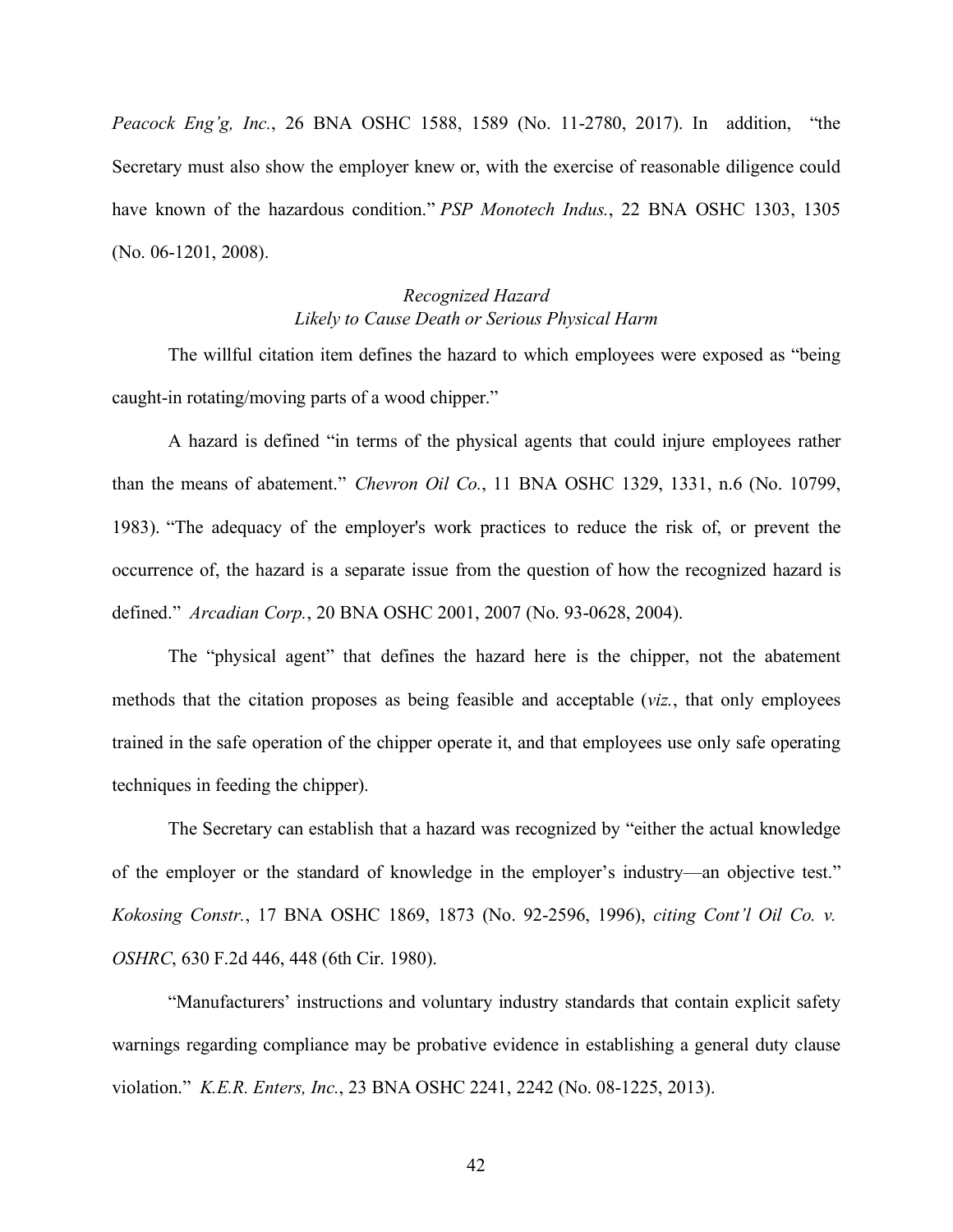Voluntary industry standards such as those published by ANSI "are admissible and probative evidence of industry recognition of hazards." *Cargill, Inc.*, 10 BNA OSHC 1398, 1402 (No. 78–5707, 1982). This is so even though a consensus standard has not been incorporated into an OSHA standard promulgated pursuant to the Act—such a consensus standard is nonetheless relevant to industry awareness of certain hazards associated with a given piece of equipment. *Id.* 

 The manufacturer's safety warnings and the provisions of ANSI standard Z133-2012 described in ¶¶ 51–53 of the Findings of Fact, *supra*, objectively establish that the rotating/moving parts of a woodchipper present a "caught-in" hazard.

 Further, the caught-in hazard presented by the chipper is likely the type of hazard that is so "obvious and glaring" that it may be deemed recognized for purposes of the general duty clause apart from evidence of industry practice or expert testimony. *See Tri-State Roofing & Sheet Metal, Inc. v. OSHRC*, 685 F.2d 878, 880–81 (4th Cir. 1982).

 In any event, with nearly thirty years' experience in the tree service industry and having owned and operated the chipper involved here since 2004, Watson had actual knowledge that the rotating/moving parts of the chipper presented a caught-in hazard.

 It is manifest that death or serious physical harm can result from being caught in the rotating/moving parts of a chipper. In any event, the manufacturer's safety information described in the Findings of Fact at ¶ 51, is replete with warnings of the dire consequences of being caught in the chipper's infeed wheels.

### *Feasible and Effective Means to Eliminate or Materially Reduce the Hazard*

 In order to establish the fourth enumerated element of a violation of the general duty clause (that a feasible and effective means existed to eliminate or materially reduce the hazard),

43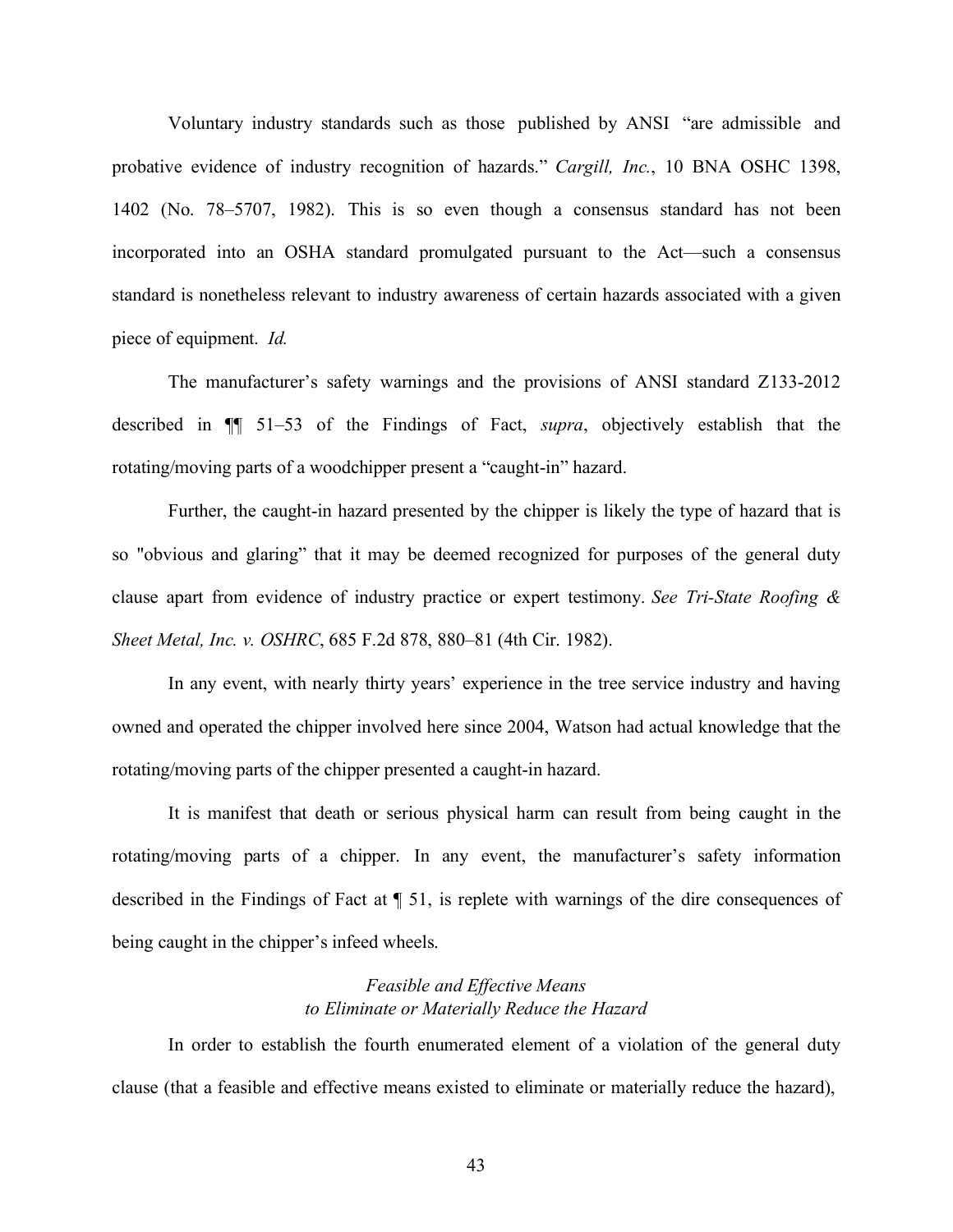the Secretary "must specify the proposed abatement measures and demonstrate both that the measures are capable of being put into effect and that they would be effective in materially reducing the incidence of the hazard." *Beverly Enters.*, 19 BNA OSHC 1161, 1190 (No. 91- 3144, 2000) (consolidated). The Secretary need only show that the identified abatement method would materially reduce the hazard, not that it would eliminate the hazard. *Arcadian Corp.*, 20 BNA OSHC at 2011. Where an employer has undertaken measures to address a hazard, the Secretary must establish that the employer's measures were inadequate. *U.S. Postal Serv.*, 21 BNA OSHC 1767, 1773-1774 (No. 04-0316, 2006). The Secretary may establish that an employer's existing safety procedures were inadequate by demonstrating that there were "specific additional measures" required to abate the hazard. *Pelron Corp.*, 12 BNA OSHC 1833, 1836 (No. 82-388, 1986).

 An "employer may use any method that renders its worksite free of the hazard and is not limited to those methods suggested by the Secretary," and thus "may defend by asserting that it was using a method of abatement other than the one suggested by the Secretary" and that "is as effective as the one suggested by the Secretary." *Brown & Root, Inc.*, 8 BNA OSHC 2140, 2144 (No. 76-1296, 1980).

 The safety measures that were taken to abate the exposure of Ciaccio and the decedent to the chipper's caught-in hazard was to orient them the chipper's control bar and the last chance cables, to instruct them how to walk away from the chipper after the infeed wheels started pulling in a branch, and to feed the running chipper only when an experienced worker was with them. Watson also professed the intent to diligently monitor the decedent's activity because of his concern over the decedent's inexperience. The new employees were not directed to read the safety decals on the chipper and were not given any direct instruction on the content of those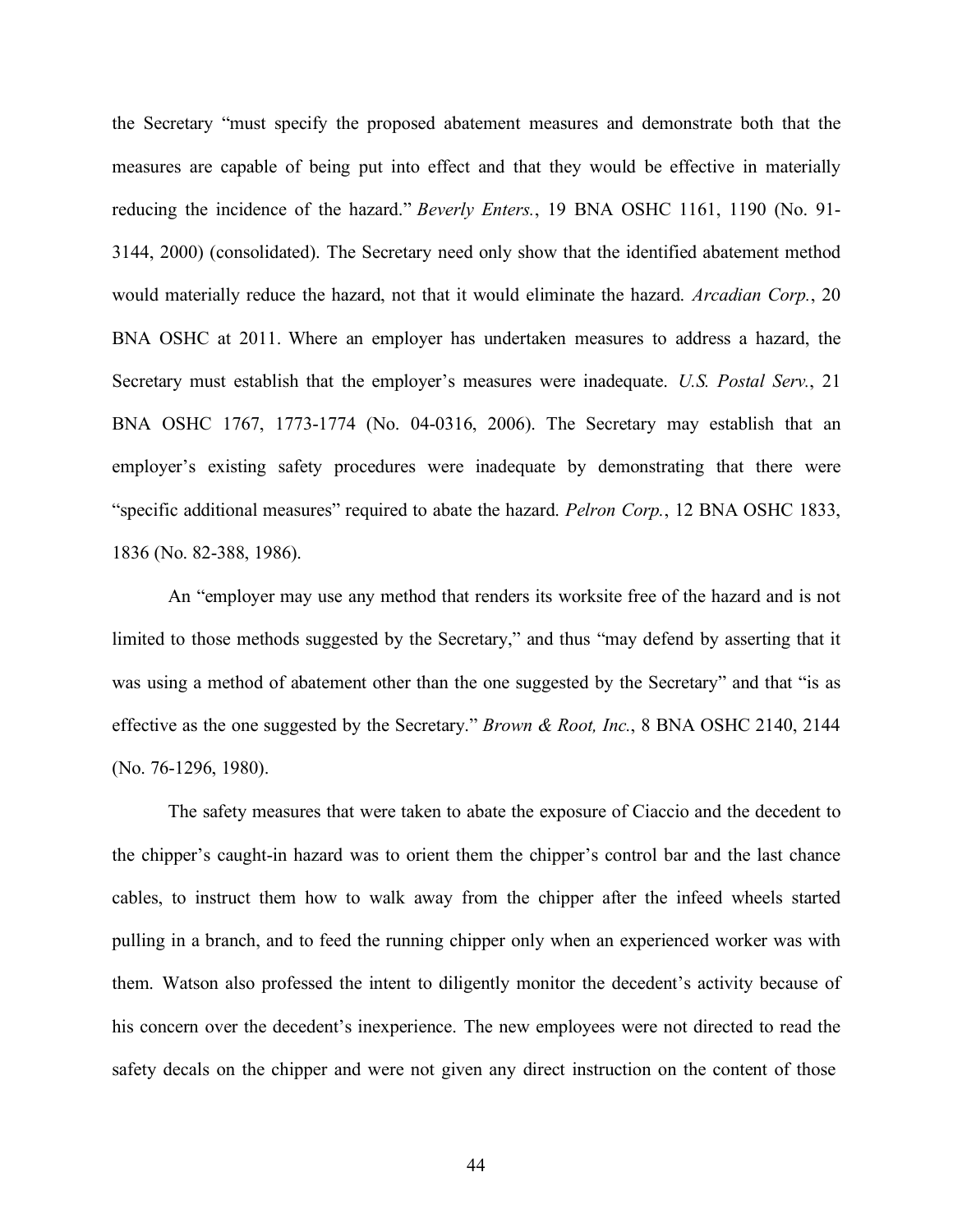safety decals. They were not provided any written or audio-visual safety material to review, and thus they had no exposure to such material. The Respondent had no reason to believe that either of the new employees had any exposure to any safety information regarding the chipper other than the oral information and instructions that they received during the brief time that each had been employed.

 The great weight of the evidence shows that these safety measures were inadequate to materially reduce the caught-in hazard and that they were not as effective as the measures proposed by the Secretary in the citation. Watson instructed Ciaccio and the decedent how to feed brush into the running chipper at the first worksite on Church Road, and he allowed them to continue to feed brush in the chipper with the instruction that they do so only when an experienced worker was near them. (T. 480; Ex. C-25, pp. 47-48, 53). Watson offers no explanation about how permitting a new employee to feed the chipper only when there was an experienced worker nearby adequately protects that new employee from caught-in hazards, particularly in light of the swiftness in which a worker may be caught up in material being pulled into a running chipper. Allowing either of the new employees to feed the chipper with those oral instructions, given their scant knowledge and orientation to the chipper, was plainly contrary to the safety instructions provided by the manufacturer, and Watson seems actually to have recognized as much when he testified as follows (T. 499):

> But it wasn't that [the decedent] was going to be running — I didn't want him even around that machine, even if they [Andres and Burton] gave him safety instructions or not. When the chipper was running, I – I wouldn't even have wanted him -- I mean, I was – I can't even believe that video [Ex. C-19, video 2] that they [Andres and Burton] let him run that through like that.

 In speaking with OSHA officials about two weeks after the fatality, Watson expressed a similar sentiment with respect to Ciaccio: "And even with [Ciaccio], I never would allow him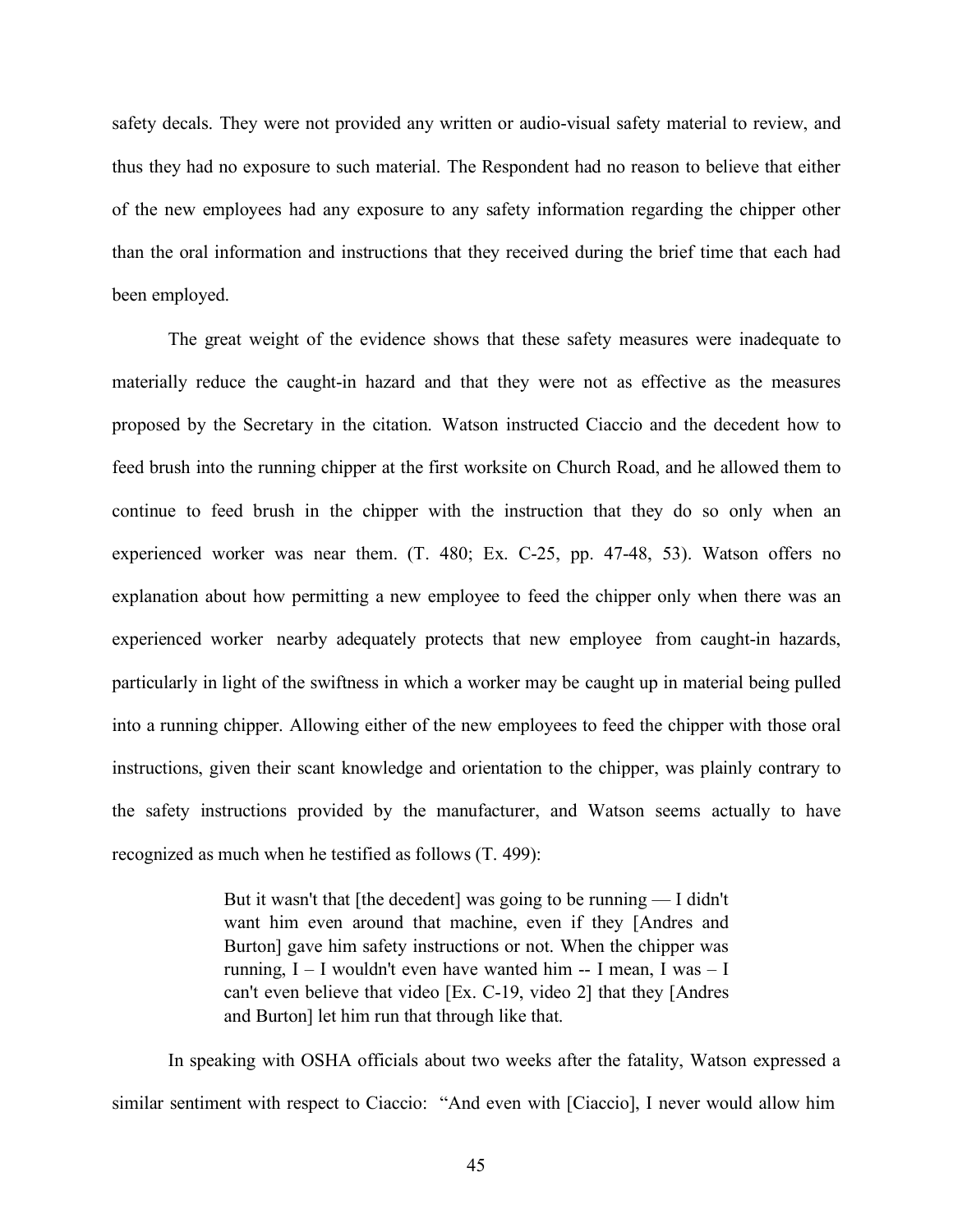even to get near that chipper unattended himself. And he had ... somewhat more experience" than the decedent. (Ex. C-25, p. 56). And Watson testified that allowing new workers to "run" the chipper was not his "normal procedure on a new guy working with us." (T. 485).

 It is revealing that in speaking to the police in the immediate aftermath of the fatality, Watson falsely told them that "all day long [the decedent] was cleaning up branches and raking up debris" and that the decedent "was not supposed to be putting things in the chipper." (Ex. C- 16). But in truth, Watson had permitted the decedent (and Ciaccio) to do much more than clean up and rake up and had expressly permitted both of them to feed the running chipper. Watson's false statement to the police reflects an awareness that the brief oral instructions and orientation given the decedent and Ciaccio on feeding the brush through the chipper was inadequate. It is reasonably inferable from Watson's false statement to the police that he actually recognized that neither of the new employees should have been permitted to feed the chipper on the day the decedent was killed, because neither of them had received an adequate orientation and instruction on the safe operation of the chipper or had demonstrated a full understanding of, and proficiency in, those safe operating practices.

 The Secretary has established that the training and instruction that both the decedent and Ciaccio were provided on the chipper was inadequate to address the caught-in hazard posed by the chipper.

 The Secretary has also established that supervision of employees feeding the chipper was inadequate for monitoring whether the new employees were using only safe operating practices in feeding the chipper. At the DiBella Drive worksite, the new employees (1) fed the chipper while positioned directly behind the infeed tray rather than from the side of the infeed tray (and in some instances with the employee's back to the infeed tray as other workers fed the chipper at

46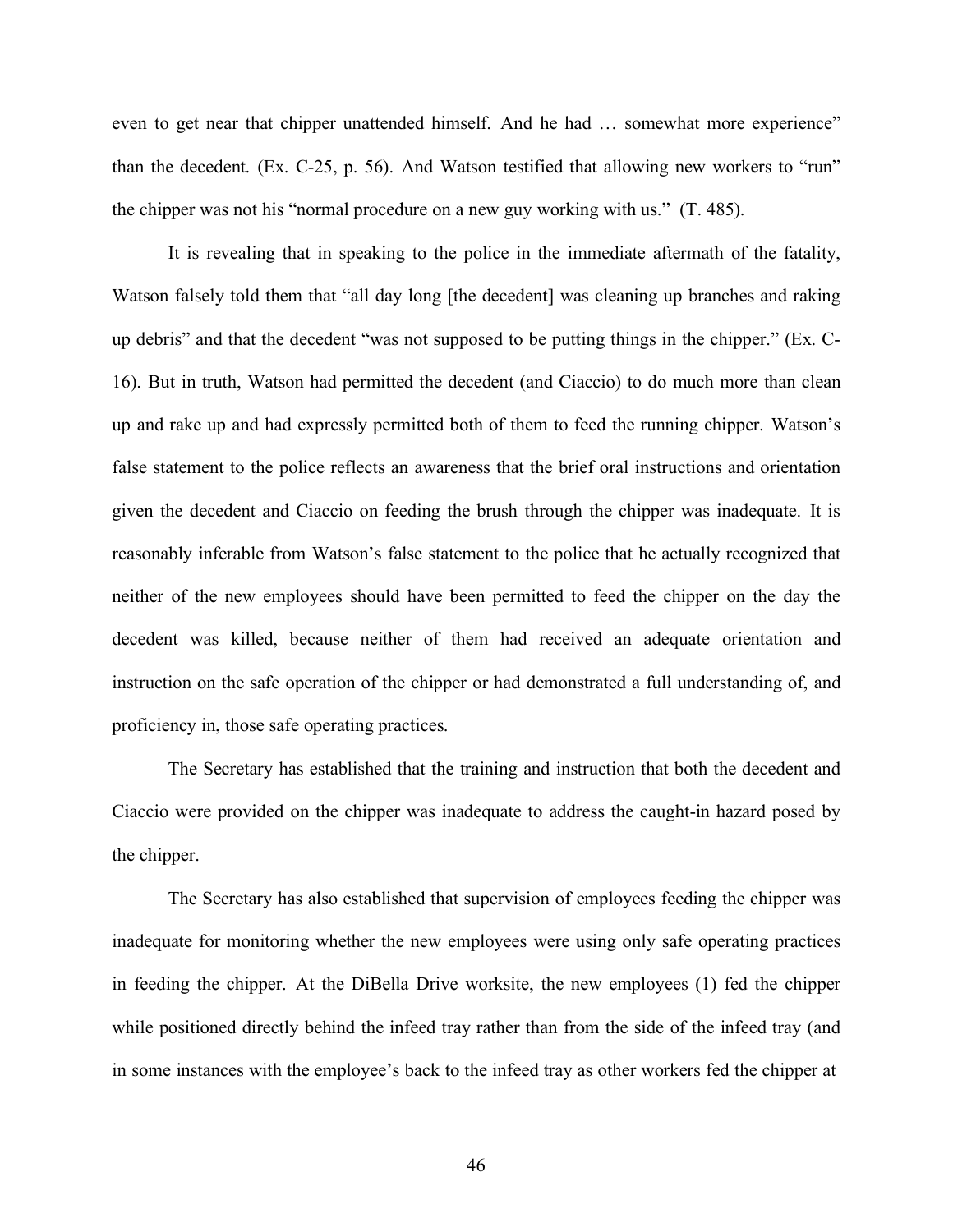the same time), (2) failed to step away from the chipper after having fed brush into the chipper in the manner they had been instructed (and in one instance stepping over a branch as it was being pulled into the chipper), and (3) used hands rather than an instrument to push brush from the infeed tray into the infeed hopper (rather than using a wooden pole or similar instrument).<sup>22</sup> Watson acknowledged that the activity depicted in video 2 of Exhibit C-19 shows employees utilizing unsafe practices while feeding the chipper, and he testified that the only reason he did not correct those unsafe practices was because he did not see them as they were occurring.<sup>23</sup> (T. 559-61, 599-600). Watson also expressed chagrin that the experienced employees had not interceded at the DiBella Drive worksite to correct those unsafe practices, even though he had not instructed either of the experienced employees to do so. (T. 499).

 The video evidence shows both Ciaccio and the decedent feeding the running chipper when experienced workers were nearby, which is precisely what Watson told them they could do. (T. 480). Although soon after the fatality Watson told OSHA officials he had been concerned about the decedent and that he had made a point of keeping an eye on him throughout

<span id="page-46-0"></span> $22$  Contrary to averments in the citation item, the video evidence does not depict any of the workers putting any part of their bodies inside the infeed hopper. Moreover, while the video does show workers sometimes feeding the chipper from the left side of the infeed tray, doing so did not create a hazard at the DiBella Drive location because the street was blocked off, so no traffic was passing by the employees who were feeding the chipper. The safe practice prescribed by the manufacturer's manual to avoid feeding from the left side of the infeed tray (the non-curb side) is intended to protect workers from passing vehicular traffic, not to protect employees from hazards presented by the chipper itself. (Ex. R-24).

<span id="page-46-1"></span> $23$  There is no direct evidence of any unsafe feeding practices occurring at either the Church Road or the Placid Drive worksites. Even though something went horribly wrong at the Placid Drive site, to conclude that the decedent got caught up in the chipper while engaging in unsafe feeding practices would to some extent require indulging in surmise, conjecture and speculation. Such an exercise is unnecessary in order to resolve the violation alleged. *See Quick Transp. of Ark., LLC*, 27 BNA OSHC 1947, 1949 (No. 14-0844, 2019) (stating that to establish a general duty clause violation does not require "[p]roof that a cited activity actually caused harm or necessarily could have caused harm under the precise physical conditions that happened to be present at the time of the violation, or at any other specific time").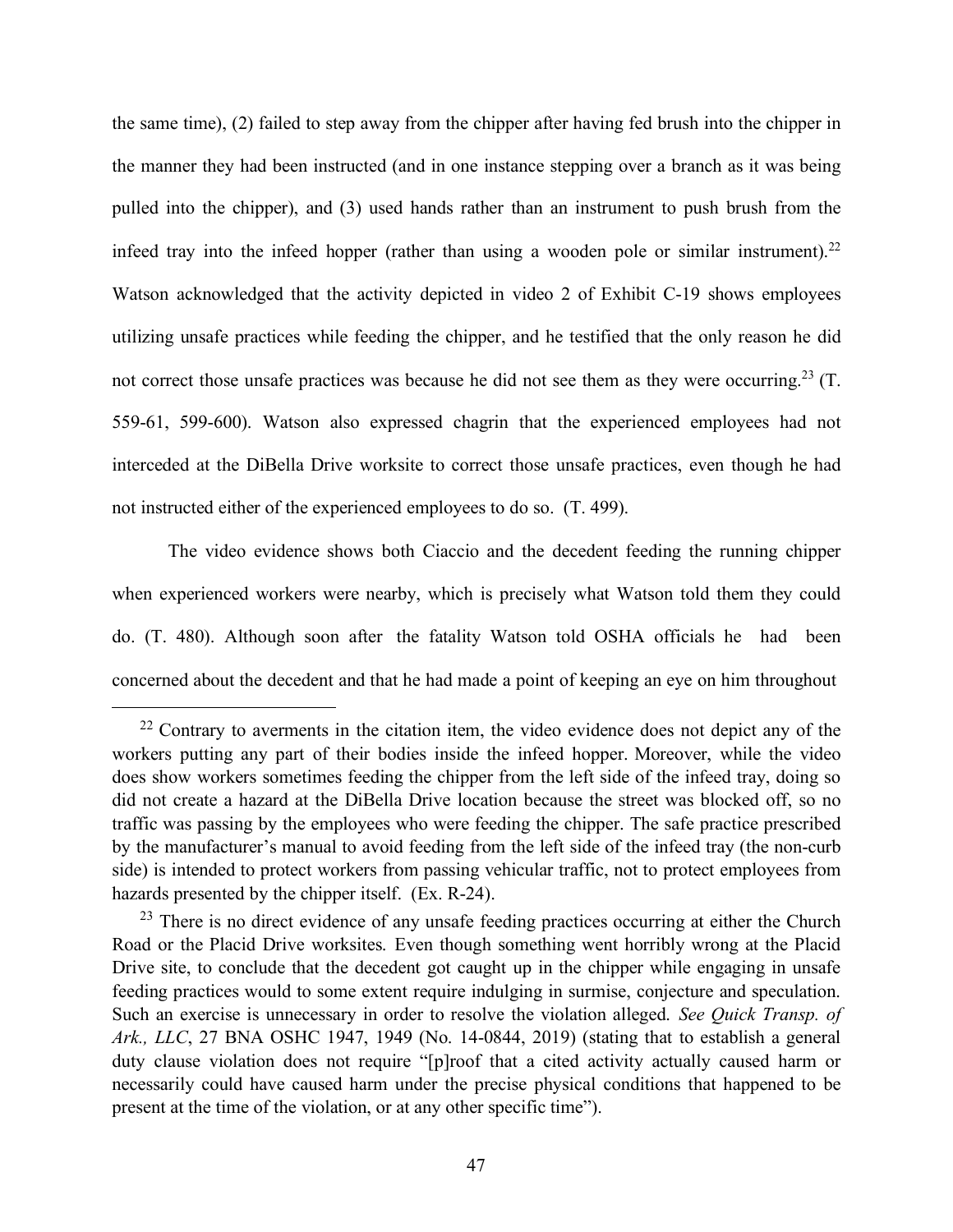the day (Ex. C-25, p. 85), the video evidence belies that assertion. Had Watson been as diligent in supervising and monitoring the activities of the decedent as he professed to OSHA officials that he had been (and that he apparently believed he ought to have been), he would have certainly observed the unsafe feeding practices both the decedent and Ciaccio were using at the DiBella Drive worksite. The Secretary has established that the monitoring and supervision of the employees feeding the chipper was inadequate for protecting the new employees against the caught-in hazard presented by the chipper.

 The citation item identified provisions from the manufacturer's materials and from ANSI Z133-2012 respecting training of employees on safe operating practices, and utilization of such safe operating practices. The excerpt of the ANSI standard Z133-2012 received in evidence at Exhibit C-23 does not specify any practice or procedure respecting brush chipping that is not also stated in the manufacturer's manual that Watson received when he purchased the chipper. The great weight of the evidence establishes that restricting the feeding of the running chipper to employees who had been instructed on and understood the safe operating practices described in the manufacturer's written materials, and adequately monitoring and supervising those trained employees respecting their actual use of those safe operating practices, are measures that were capable of being put into effect and that would have been effective in materially reducing the caught-in hazard while feeding the chipper.

 The Secretary has met his burden to show that a feasible and effective means existed to eliminate or materially reduce the caught-in hazard presented by the chipper.

### *Watson's Actual or Constructive Knowledge*

 Watson had actual knowledge that neither of his new employees had adequate training and experience on the safe operation of the chipper when he permitted both of them to feed branches in the running chipper. His testimony and early statements to the police and to OSHA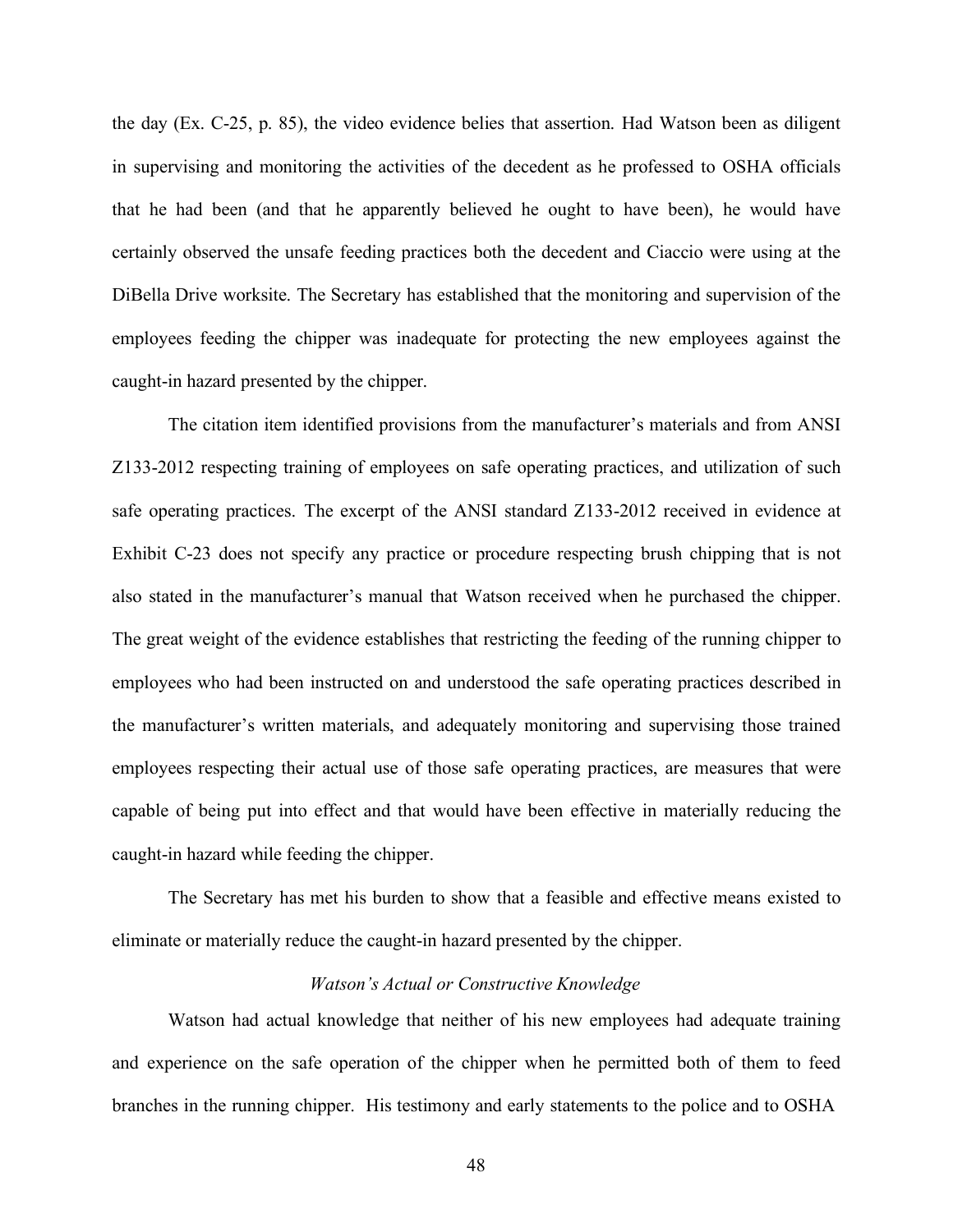officials convey an implicit understanding that given the level of training and experience of those employees, that they should not have been feeding the chipper on May 4 even when under the close observation of an experienced worker. (T. 499, 531; Ex. C-16, Ex. C-25, pp. 29-32, 37, 53, 57-58, 84-85, 117-18).

 Contrary to Watson's suggestion in his testimony that he did not know that Ciaccio and the decedent were feeding the chipper at the DiBella Drive worksite to the extent that video 2 of Exhibit C-19 depicted (T. 499), it is simply not reasonably possible that Watson failed to recognize that his new employees were feeding the chipper for over six minutes at the DiBella Drive location. At one point during the more than six minutes that the decedent fed brush into the chipper, the video shows Watson having stopped cutting to stand upright and to face directly at the decedent and Ciaccio as they feed the chipper no more than 20 feet away. (Ex. C-19, video 2 from 04:52 to 04:58). It was readily apparent to anyone who looked what Ciaccio and the decedent were doing, and the video shows that Watson actually did look.

 But even if Watson truly did not see the extent and manner in which the new employees were feeding the chipper at the DiBella Drive worksite, it was because he was not providing an appropriate level of monitoring and supervision of the inexperienced employees as they were feeding the chipper.

 "[A]n employer who lacks actual knowledge can nevertheless be charged with constructive knowledge of conditions that could be detected through an inspection or examination of the worksite." *Texas A.C.A., Inc.*, 17 BNA OSHC 1048, 1050 (No. 91–3467, 1995). To prove constructive knowledge, the Secretary must show that Watson's failure to discover an alleged violative condition was due to a lack of reasonable diligence. *See Ragnar Benson Inc.*, 18 BNA OSHC 1937, 1940 (No. 97-1676, 1999).

49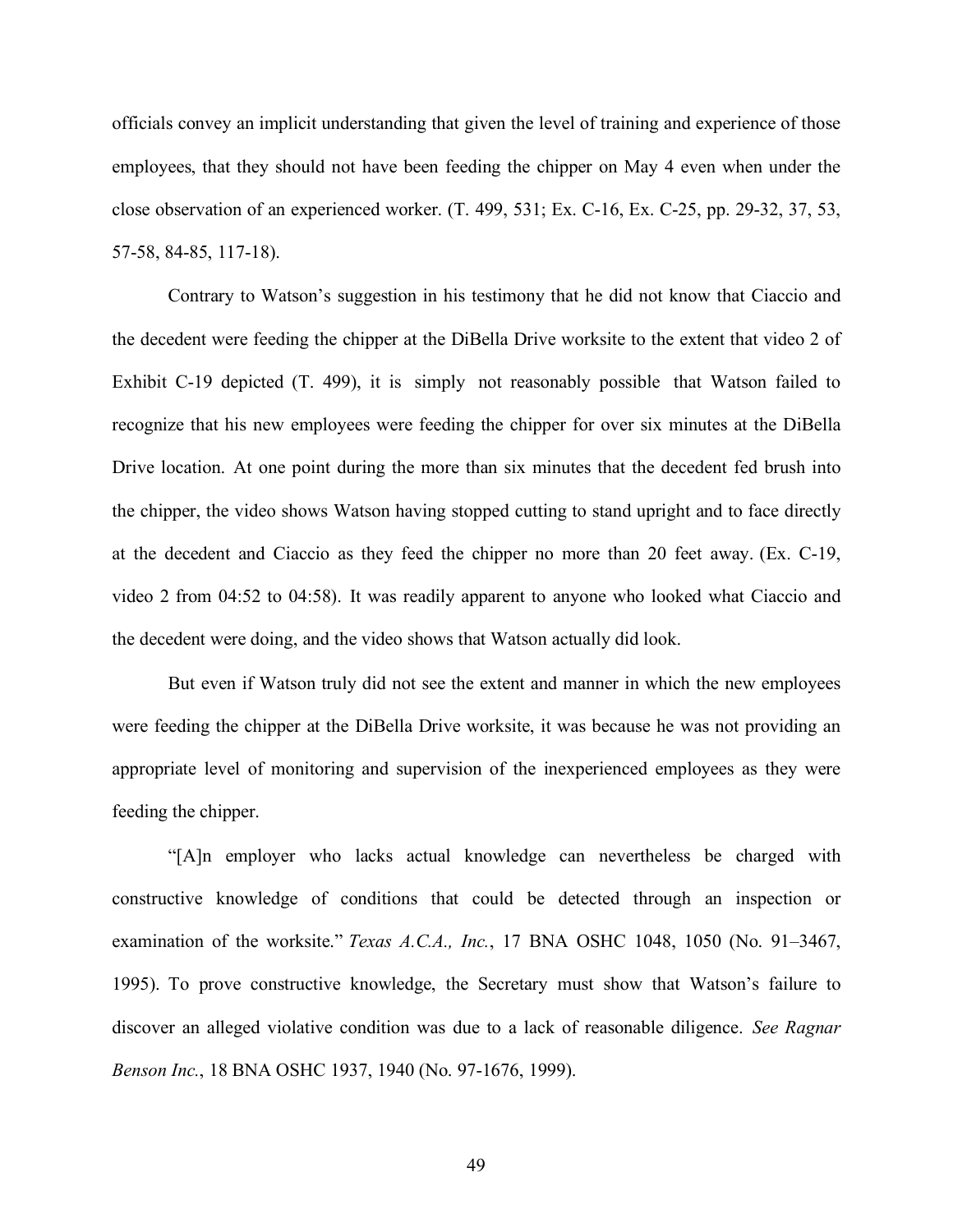"In assessing reasonable diligence, the Commission considers several factors, including an employer's obligations to implement adequate work rules and training programs, adequately supervise employees, anticipate hazards, and take measures to prevent violations from occurring." *S. J. Louis Constr. of Tex.,* 25 BNA OSHC 1892, 1894 (No. 12-1045, 2016).

 "An employer is … chargeable with knowledge of conditions which are plainly visible to its supervisory personnel." *Texas A.C.A., Inc.*, 17 BNA OSHC at 1050, n.4; *see also Hamilton Fixture*, 16 BNA OSHC 1073, 1091 (No. 88-1720, 1993) (noting that constructive knowledge may be established where a violative condition is "readily apparent to anyone who looked"),  *aff'd on other grounds*, 28 F.3d 1213 (6th Cir. 1994). Whether an employer should have discovered a violative condition that is plainly visible requires consideration of how long the violative condition existed. *Thos. Indus. Coatings, Inc.*, 23 BNA OSHC 2082, 2086 (No. 06- 1542, 2012) (ruling that the absence of evidence of how long a violative condition existed precludes finding that the employer could have known of the condition with the exercise of reasonable diligence.)

 Whether an employer has exercised reasonable diligence is a question of fact that "will vary with the facts of each case." *Martin v. OSHRC*, 947 F.2d 1483, 1484 (11th Cir. 1991); *see also Centex-Rooney Constr. Co.*, 16 BNA OSHC 2127, 2129 (No. 92–0851, 1994) (finding that a preponderance of the evidence established the cited employer was reasonably diligent).

 Watson is charged with constructive knowledge of the unsafe practices the decedent and Ciaccio frequently employed in feeding the chipper at the DiBella Drive worksite for over six minutes. As is substantially addressed in the preceding discussion on the section 5(a)(1) citation, Watson failed to exercise reasonable diligence in training the new employees, in adequately supervising the new employees, in reasonably anticipating hazards to which the new employees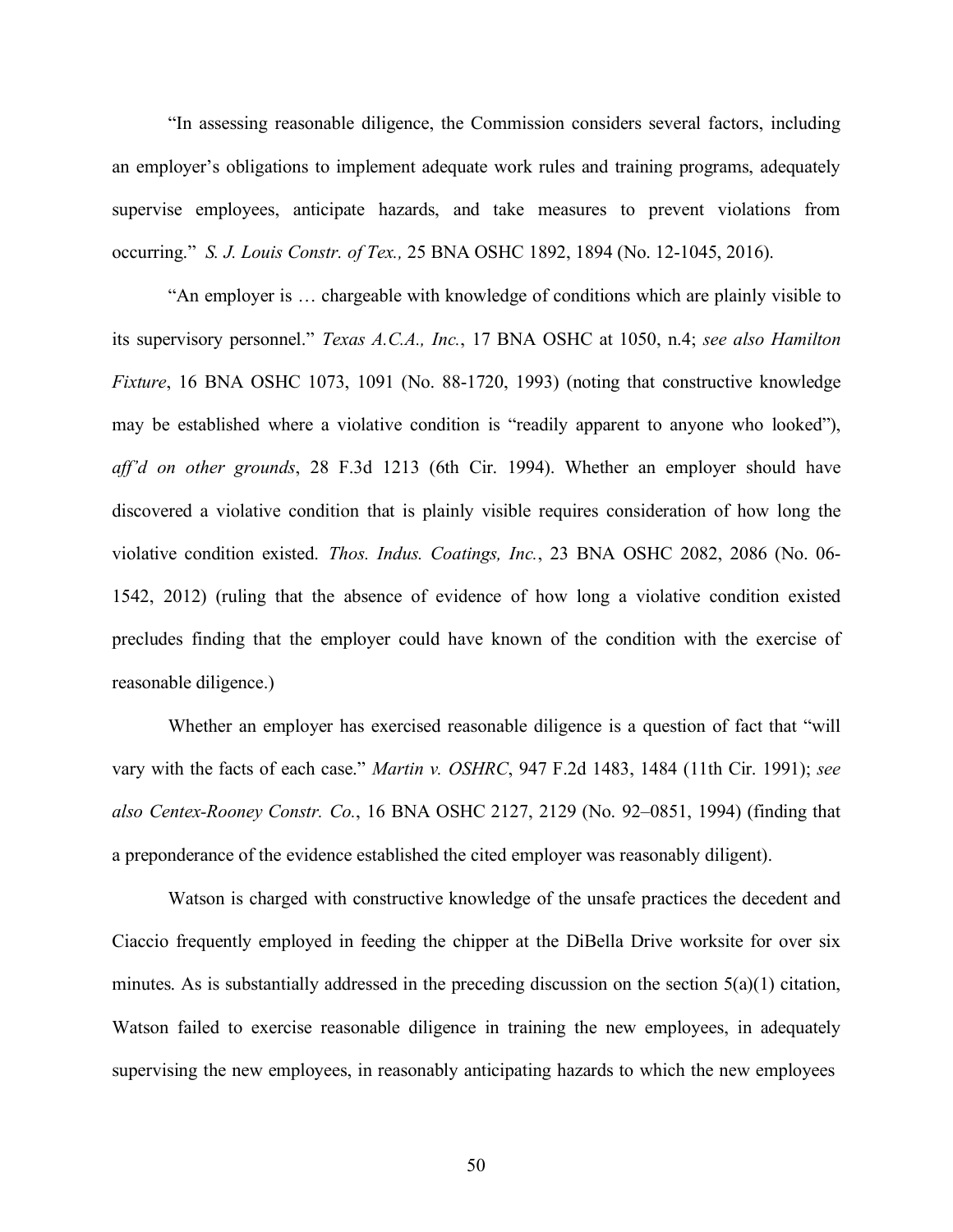may be exposed, and in taking reasonable measures to prevent the occurrence of their violative conduct.[24](#page-50-0) *Thomas G. Gallagher, Inc. v. OSHRC*, 877 F.3d 1, 11 (1st Cir. 2017).

### *Willful Classification*

 "The hallmark of a willful violation is the employer's state of mind at the time of the  violation." *Kaspar Wire Works, Inc.*, 18 BNA OSHC 2178, 2181 (No. 90-2775, 2000), *aff'd*, 268 F.3d 1123 (D.C. Cir. 2001). A violation is willful if the employer acted with an intentional, knowing, or voluntary disregard for the requirements of the Act, or with plain indifference to employee safety. *Stark Excavating, Inc.*, 24 BNA OSHC 2215, 2222 (No. 09-0004, 2014) *aff'd*, 811 F.3d 922 (7th Cir. 2016). A showing of evil or malicious intent is not necessary to establish  willfulness. *Anderson Excavating and Wrecking Co.*, 17 BNA OSHC 1890, 1891, n.3 (No. 92- 3684, 1997), *aff'd* 131 F.3d 1254 (8th Cir. 1997). "[A] willful violation may be found where the employer knows of the legal duty to act, and knowing an employee is exposed to a hazard, nonetheless fails to correct or eliminate the hazardous exposure." *Revoli Constr. Co.*, 19 BNA OSHC 1682, 1685 (No. 00-1315, 2001); *see also Dukane Precast, Inc. v. Perez*, 785 F.3d 252, 256 (7th Cir. 2015) (concluding that proof of willfulness under section 17(a) of the Act "requires proof only that the defendant was aware of the risk, knew that it was serious, and knew that he could take effective measures to avoid it, but did not—in short, that he was reckless in the most commonly understood sense of the word") (Posner, J.).

 "Willful violation of the general duty clause of the Act is legally cognizable." *Ensign- Bickford Co. v. OSHRC*, 717 F.2d 1419, 1422 (D.C. Cir. 1983). A willful violation of the

<span id="page-50-0"></span> $24$  This affirmative finding of constructive knowledge that the new employees were utilizing unsafe practices in feeding the chipper at DiBella Drive effectively disproves Watson's assertion that he should not be held responsible for that violative conduct on the ground of unpreventable employee misconduct. *See Burford's Tree, Inc.*, 22 BNA OSHC 1948, 1951-52 (No. 07-1899, 2010). That affirmative defense need not be further addressed.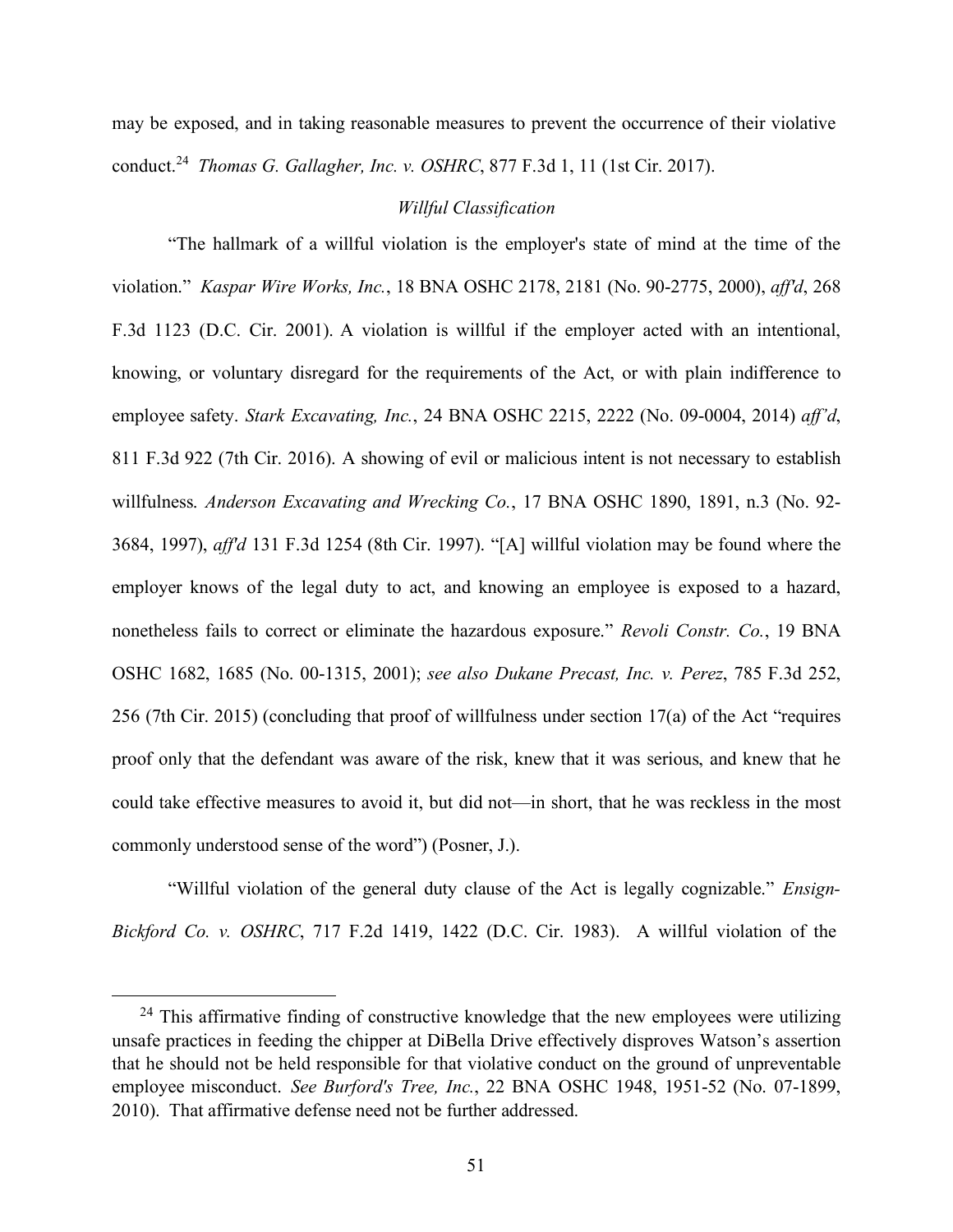general duty clause may be established where an employer demonstrates " 'plain indifference' towards the safety requirements of the general duty clause." *Id.* at 1422-23. "An employer need not harbor ... a 'specific intent' to violate" the general duty clause in order to violate it willfully. *Id.* at 1423.

 As discussed earlier, Watson's false statement to the police in the immediate aftermath of the fatality, when he told the police that "all day long [the decedent] was cleaning up branches and raking up debris" and "was not supposed to be putting things in the chipper," when in truth the decedent had fed the chipper with Watson's express permission, evinces a consciousness of wrongdoing with regard to having given an inadequately trained employee with no prior experience the permission to operate lethal equipment. Corroborative of this conclusion is Watson's testimony that allowing new workers to "run" the chipper was not his "normal procedure on a new guy working with us." (T. 485). Further corroborative of this conclusion is Watson's further testimony, quoted previously, that he "didn't want [the decedent] even around that machine" when the chipper was running regardless whether the experienced employees had given the decedent safety instructions. (T. 499). But video 2 of Exhibit C-19 shows that in actuality, Watson observed the decedent and Ciaccio feeding the chipper at the DiBella Drive worksite when an experienced worker was nearby. This is what Watson had expressly permitted the new employees to do.

 The whole of the evidence establishes that Watson's violation of the general duty clause was willful in that it establishes Watson recognized that he had a legal duty not to permit the decedent or Ciaccio to feed the running chipper and he knew that permitting them to do so would materially heighten their exposure to the chipper's caught-in hazard, but that he nonetheless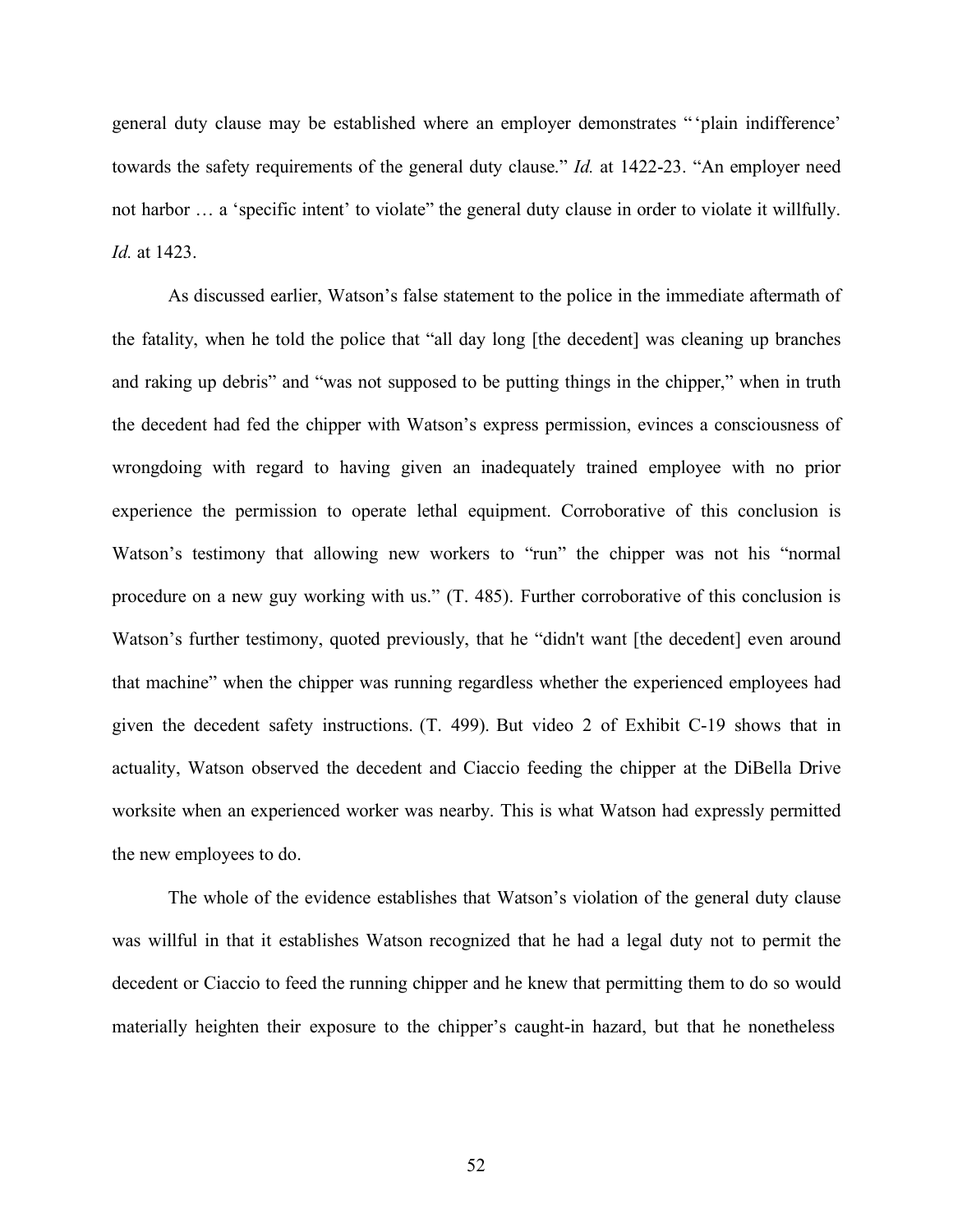failed to materially reduce or eliminate the hazardous exposure. *Revoli Constr. Co.*, 19 BNA OSHC at 1685.

 Watson argues that a willful classification is inappropriate because he "acted in good faith throughout." (Resp't Br. 62-63). *See Jim Boyd Constr., Inc.*, 26 BNA OSHC 1109, 1112 (No. 11-2559, 2016) (stating that the Commission has "long held that a violation is not willful if the employer shows that it exhibited a good faith, reasonable belief that its conduct conformed to law, or it made a good faith effort to comply with a standard or eliminate a hazard").

 The evidence discussed above does not establish that Watson ever held the subjective belief that his conduct conformed to law or that he had made a good faith effort to materially reduce or eliminate the new employees' exposure to the caught-in hazard. But even if Watson did hold such a subjective belief, that belief would have been unreasonable, and would not support a finding of good faith that would preclude a classification of willfulness.

### *Penalty Assessment*

 The Commission is the final arbiter of penalties. *Hern Iron Works, Inc.*, 16 BNA OSHC 1619, 1622, (No. 88-1962, 1994), *aff'd*, 937 F.2d 612 (9th Cir. 1991) (table); *see Valdak Corp.*, 17 BNA OSHC 1135, 1138 (No. 93-0239, 1995) ("The [OSH] Act places limits for penalty amounts but places no restrictions on the Commission's authority to raise or lower penalties within those limits"), *aff'd*, 73 F.3d 1466 (8th Cir. 1996). Section 17(j) of the Act requires the Commission, in assessing an appropriate penalty, to give due consideration to the gravity of the violation, the "size of the business of the employer," and to the employer's history of violations and good faith. 29 U.S.C. § 666(j). Of these factors, gravity is the principal factor "and is based on the number of employees exposed, duration of exposure, likelihood of injury, and precautions taken against injury." *Siemens Energy and Automation, Inc.*, 20 BNA OSHC 2196, 2201 (No. 00-1052, 2005).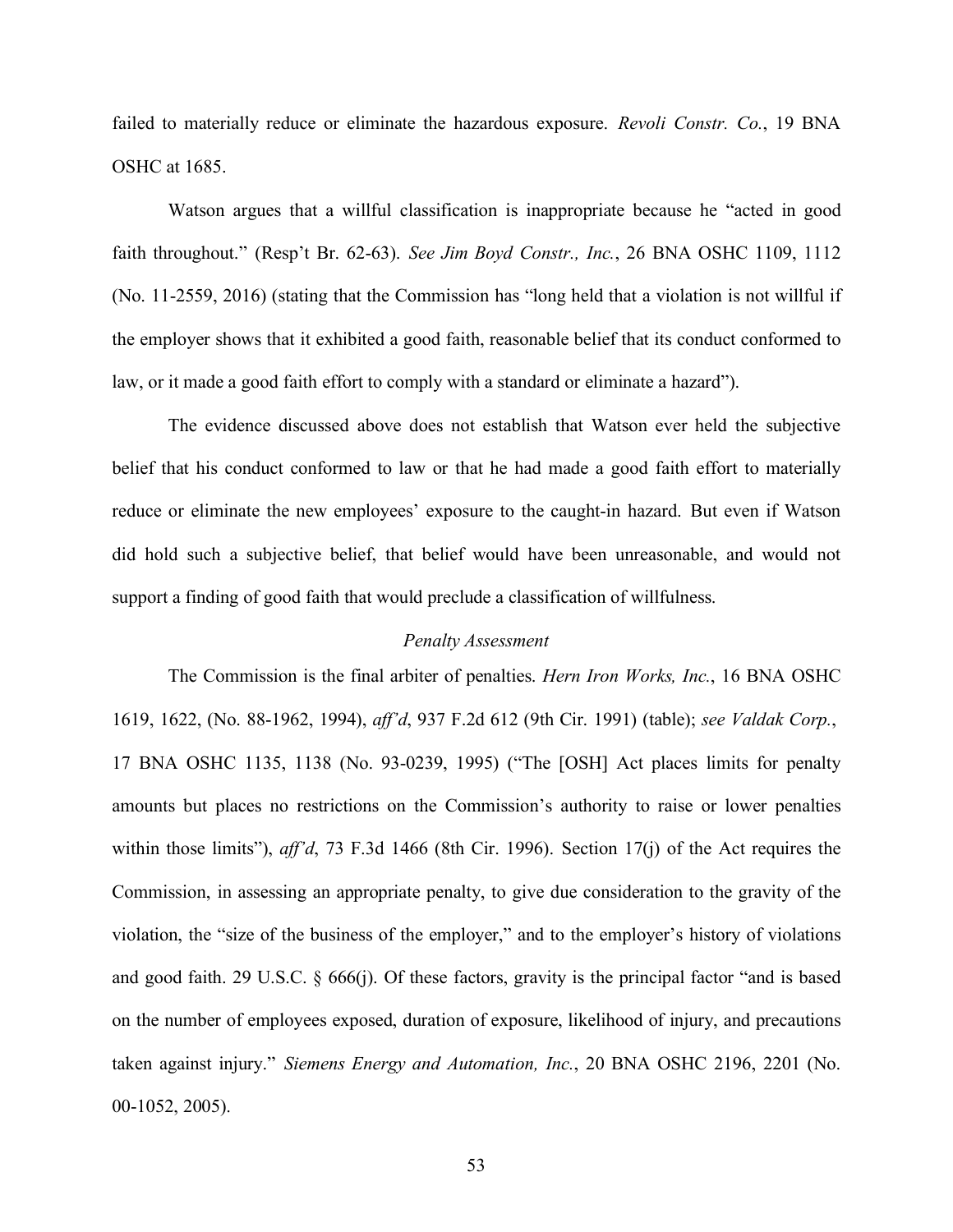"[T]he Commission has the authority to ensure that a penalty is not unduly burdensome or excessive by evaluating the penalty assessment criteria set forth in the Act and determining a reasonable and appropriate penalty based on that evaluation." *S.A. Healy Co.*, 17 BNA OSHC 1145, 1151 (No. 89-1508, 1995), *aff'd on other grounds*, 138 F.3d 686 (7th Cir. 1998).

 The maximum penalty for a serious violation occurring on the day of the fatality here was \$12,471. The maximum and minimum penalties for a willful violation were respectively \$124,709 and \$8,908.<sup>25</sup>

 Watson testified regarding his financial condition, although he presented no documentation to corroborate his testimony. Nevertheless, his testimony that he does not have significant cash holdings, and that his only significant property holdings are his house (with a

 The Respondent argues that applying the increased penalties that were published on July 1, 2016, to violations that occurred before the publication of the penalties "is a violation of due process/fair notice." (Resp't Br. 65). To sustain this argument would require ruling that the provision of the Inflation Adjustment Act of 2015 that expressly mandates application of the increased penalties in this manner is unconstitutional. This, the Commission has not the power to do. *See S.A. Healy Co.*, 17 BNA OSHC at 1147 (noting that "[a]rguably, the Commission would not be competent to decide … whether the Act would be unconstitutional"); *Johnson v. Robison*, 415 U.S. 361, 368 (1974) (noting the principle that "adjudication of the constitutionality of congressional enactments has generally been thought beyond the jurisdiction of administrative agencies").

<span id="page-53-0"></span> $25$  On July 1, 2016, the Secretary published an Interim Final Rule that increased allowable penalty amounts for violations that occurred after November 2, 2015, pursuant to the Inflation Adjustment Act of 2015. Pub. Law 114-74 § 701, 129 Stat. 559-602 (2015). Interim Final Rule, Department of Labor Federal Civil Penalties Inflation Adjustment Act Catch-Up Adjustments, 81 Fed. Reg. 43430, 43439 (July 1, 2016) (to be codified at 29 C.F.R. 1902, 1903). The Inflation Adjustment Act mandates that the penalty adjustments apply to any civil monetary penalty assessed after August 1, 2016, ''including those whose associated violation predated such increase.'' Pub. L. 114–74 at § 701. Before this increase, the maximum penalty for a willful violation had been \$70,000.

 The violations here occurred on May 4, 2016, and were assessed between August 1, 2016 and January 13, 2017, so the maximum penalties stated in the text apply. 29 C.F.R. § 1903.15(d) (2016); *see also*, Department of Labor Federal Civil Penalties Inflation Adjustment Act Annual Adjustments for 2017, 82 Fed. Reg. 5373, 5385-86 (Jan. 18, 2017) (to be codified at 29 C.F.R. 1903) (increasing maximum penalty amounts for penalties assessed after January 13, 2017).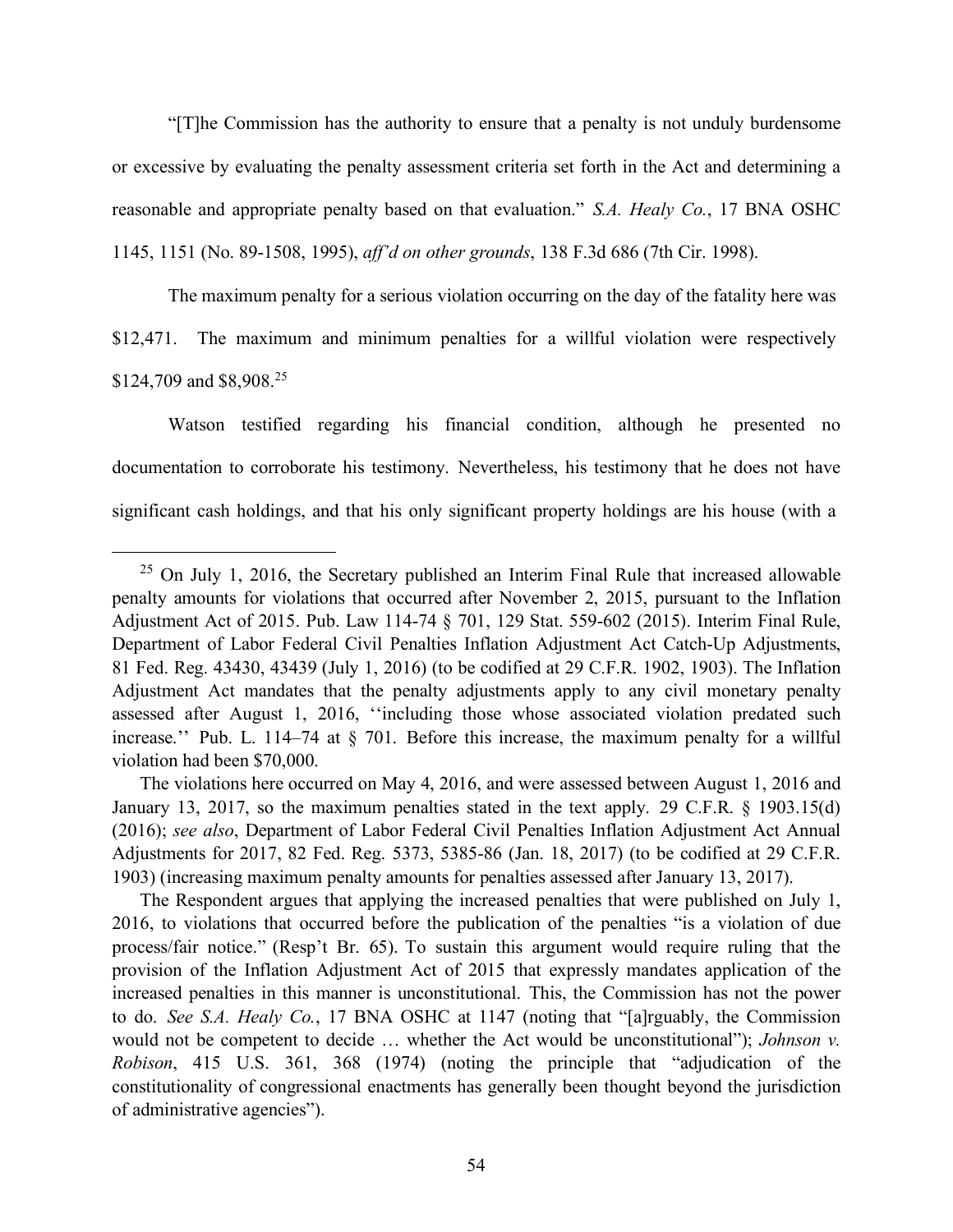substantial mortgage) and vehicles and equipment related to his business, was credible. (T. 532- 543).

 The Commission has recognized that an employer's finances can be relevant to assessing "the size of the business of an employer" under section 17(j). *See e.g., Colonial Craft Reprod.*, 1 BNA OSHC 1063, 1064 (No. 881, 1972) (size includes financial condition); *Jasper Constr., Inc.*, 1 BNA OSHC 1269, 1270 (No. 119, 1973) (size is determined by looking at both "gross dollar volume and the number of persons employed").

 OSHA proposed the penalties for the serious PPE violations by employing its internal methodology for calculating penalty amounts to take into account the statutory factors prescribed by section 17(j) of the Act. (T. 415-29). The assessments for severity and probability with respect to the "gravity" factor for each of the PPE violations as described by the OSHA Area Director were consistent with the evidence presented at the hearing, and the undersigned adopts those assessments as reflected in the Area Director's testimony. (T. 415-29). The undersigned also adopts the Area Director's adjustments to the resulting gravity-based penalties for the serious citation items to take into account the employer's size, history and good faith. In making these adjustments, the Secretary reduced the calculated gravity-based penalties for each of the serious violations by 60% to account for the employer's size, in accordance with objective standards set forth in OSHA's methodology.<sup>26</sup> (T. 423). This reduction for size in OSHA's methodology operates to address appropriately the size of Watson's business (including the business's financial condition) with respect to the four serious citation items. Adopting the

<span id="page-54-0"></span><sup>&</sup>lt;sup>26</sup> OSHA's methodology for assessing proposed penalties apparently does not directly take into account the financial condition of an employer (*see* Sec'y Br. 42), perhaps on the logic that OSHA's methodology of adjusting penalties downward for smaller employers addresses to some extent the financial wherewithal of some smaller employers to satisfy the gravity-based penalty. The undersigned notes, however, that the sizes of any given employer's workforce and the bank accounts are not necessarily directly correlated.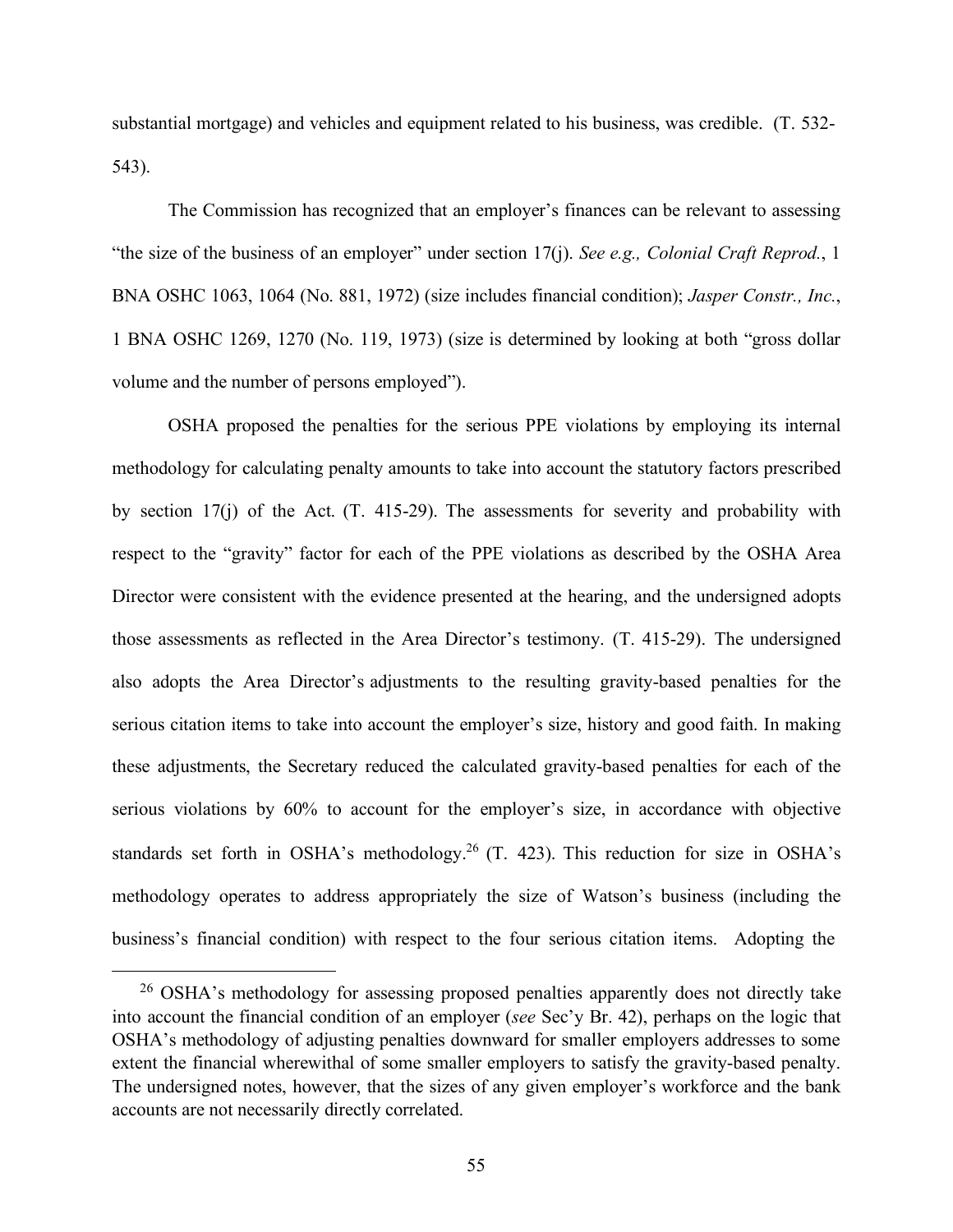proposed penalties for the serious citation items, the following penalties will be assessed for the serious citation 1 items as follows: (1) for item 1, \$3563 for the violation of  $\S$  1910.132(a); (2) for item 2, \$4988 for the violation of  $\S$  1910.132(f)(1); (3) for item 3, \$3563 for the violation of  $\S$  1910.133(a)(1); and (4) for item 4, \$4988 for the violation of  $\S$  1910.135(a)(1). Thus, penalties totaling \$17,102 for serious citation 1 shall be assessed.

 OSHA's assessment of the severity and probability factors for the serious willful violation resulted in a determination that the violation was "high" gravity, which under OSHA's methodology resulted in a gravity-based penalty in the maximum amount allowable for a willful violation of \$124,709. (T. 423-28). OSHA's methodology provides for an employer of the Respondent's size to receive an 80% reduction to that gravity-based penalty on account of the employer's size. (T. 437). An 80% reduction to the maximum penalty would have resulted in a proposed penalty of \$24,942 for the serious willful violation. OSHA's penalty methodology allows area directors the discretion to depart from the methodology in certain circumstances, including violations that involve fatalities. (T. 372-74, 427-28). The Area Director here exercised that discretion in determining not to provide for any reduction for size because a fatality was involved and because of "all the factors related to the investigation." (T. 428).

 The undersigned adopts the Secretary's assessment that the serious willful violation is of high gravity and merits the gravity-based penalty as calculated using the Secretary's penalty methodology. The undersigned further adopts the Secretary's determination not to adjust this gravity-based penalty downward in addressing the section 17(j) factors pertaining to the employer's history of violations and good faith.

 The undersigned determines that not reducing the maximum penalty allowable under the law for the employer of very modest financial means here, even for a willful violation involving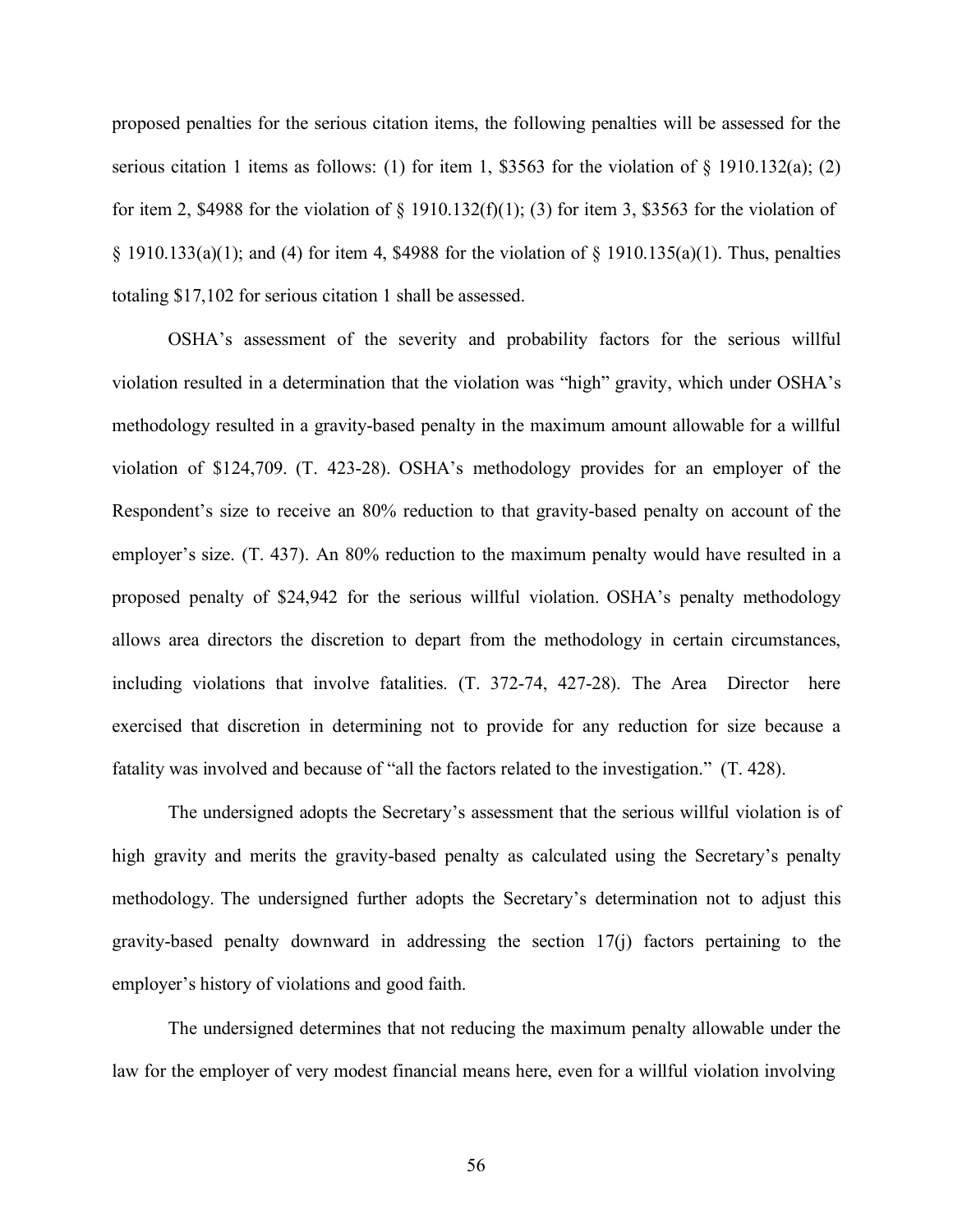a fatality, does not adequately account for the "size of the business" of an employer under section 17(j) of the Act, and here would result in a penalty that is unduly burdensome and excessive for the employer. *See S.A. Healy Co.*, 17 BNA OSHC at 1151.

 The Secretary argues for not reducing the proposed maximum penalty in part because of the deterrent effect of a maximum penalty. (Sec'y Br. 38-40). The undersigned finds that after due consideration is given to the size of the business of the employer here, that the interests of specific deterrence will be sufficiently served without assessing the maximum available penalty. A reduction of 60% to the gravity-based penalty for the serious willful violation, which is the same percentage reduction that the Secretary proposed to be applied to the gravity-based penalties for the serious PPE violations, is appropriate in view of the small size of the employer's business (and correspondingly meager financial wherewithal) and to account for "all the factors of the investigation" as referenced by the area director, which includes the tragic fact that the matter involved a fatality.

 A 60% reduction in the proposed maximum penalty results in an assessed penalty of \$49,884 for the willful violation of section  $5(a)(1)$  of the Act.

#### **ORDER**

 The foregoing decision constitutes the findings of fact and conclusions of law in accordance with Federal Rule of Civil Procedure  $52(a)(1)$ . If any finding is in actuality a conclusion of law or any legal conclusion stated is in actuality a finding of fact, it shall be deemed so, any label to the contrary notwithstanding. Based upon the foregoing findings of fact and conclusions of law, it is ORDERED that:

 1. Citation 1, item 1, instances "a", "b", and "c", for a serious violation of 29 C.F.R. § 1910.132(a) is AFFIRMED, and a penalty of \$3563 is assessed.